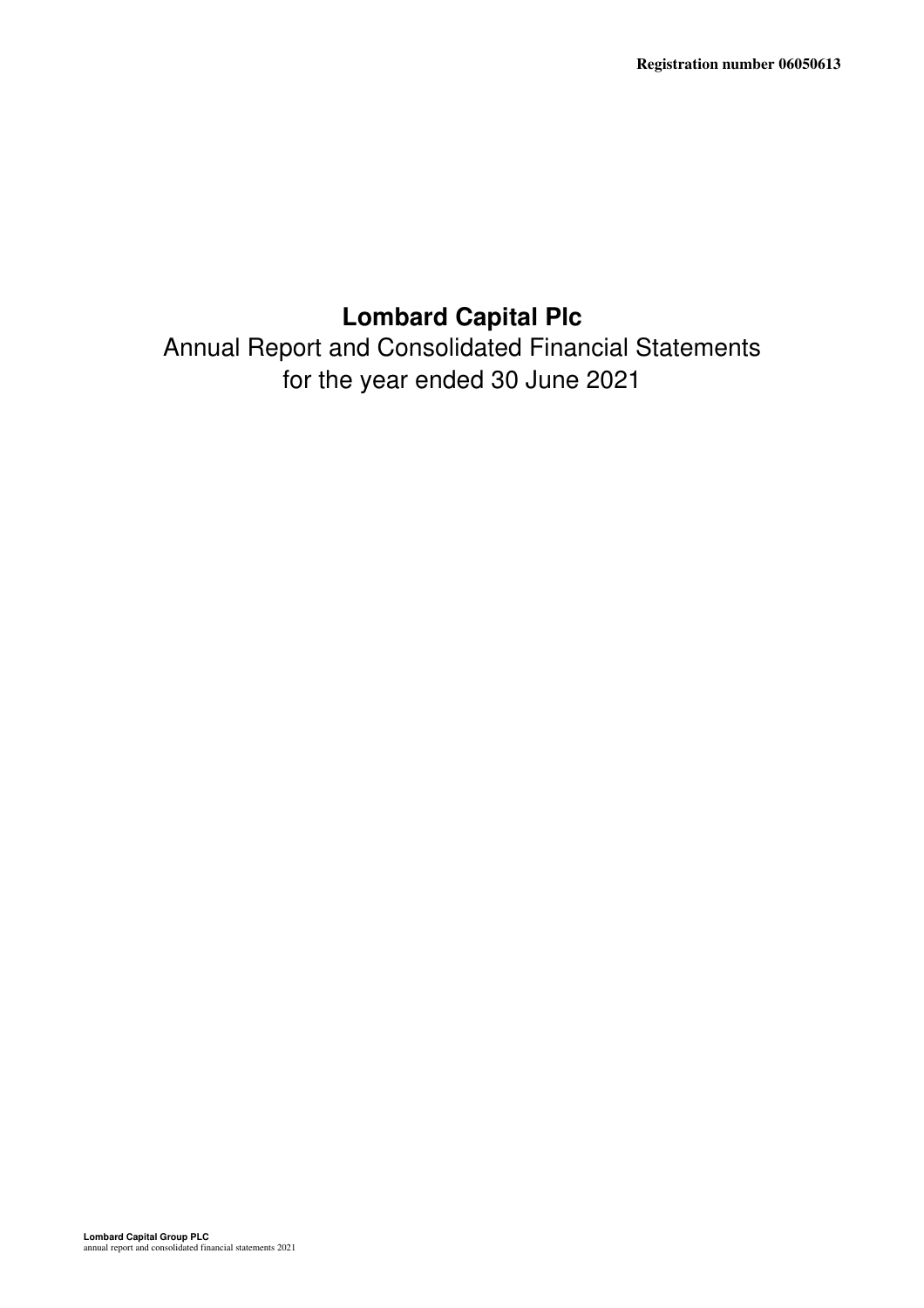## **LOMBARD CAPITAL PLC**

# **Table of Contents**

## Pages

- 01 Chairman's Statement
- 02 Strategic Report
- 03 Directors' Report
- 05 Independent Auditor's Report

Consolidated Financial Statements

- 08 Income Statement and Statement of Comprehensive Income
- 09 Statement of Financial Position
- 10 Statement of Cashflows
- 11 Statement of Changes in Equity
- 12 Notes to the Financial Statements

Company Financial Statements

- 23 Independent Auditor's Report
- 26 Income Statement and Statement of Comprehensive Income
- 27 Statement of Financial Position
- 28 Statement of Cashflows
- 29 Statement of Changes in Equity
- 30 Notes to the Financial Statements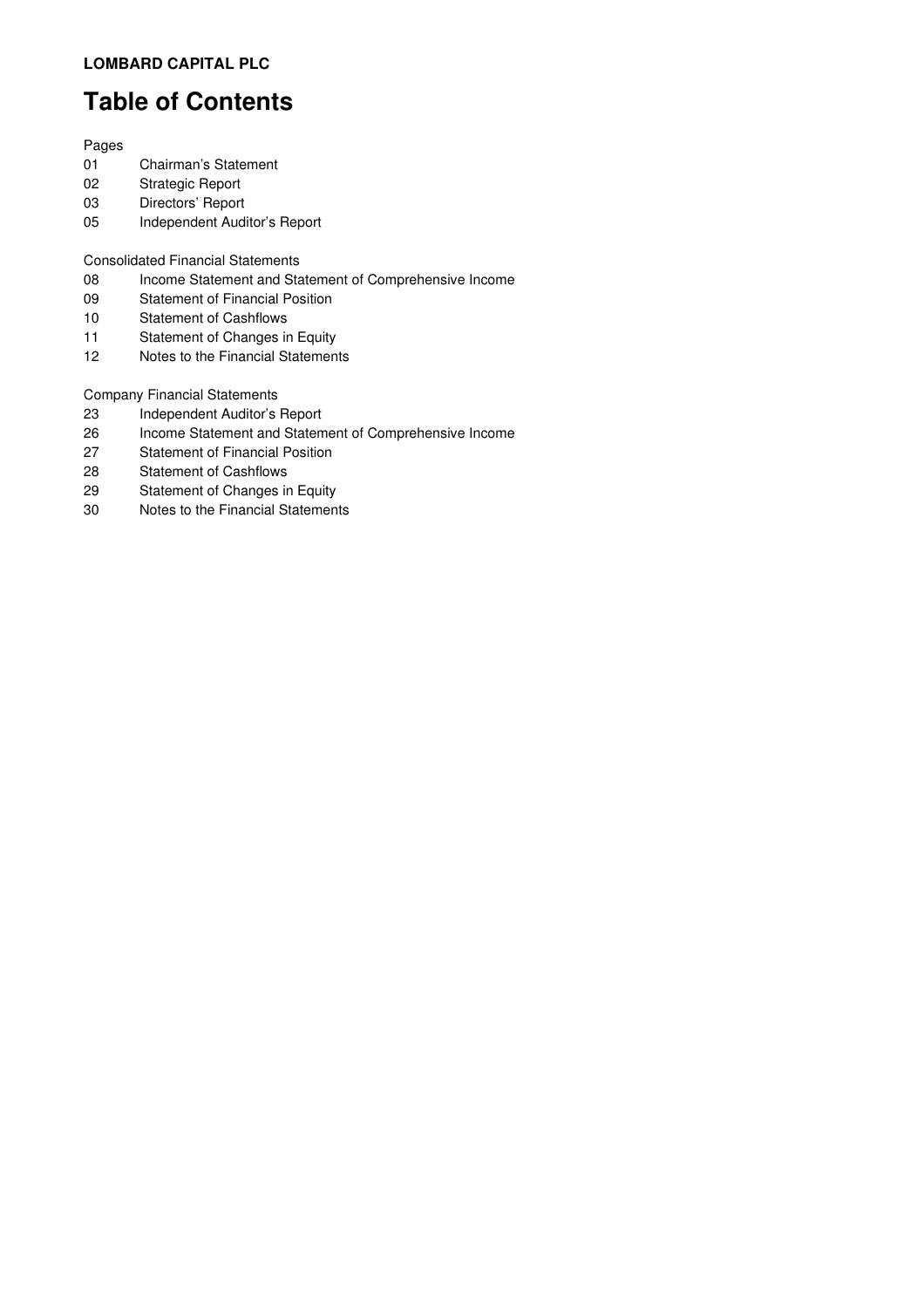## **LOMBARD CAPITAL PLC**

# **Group Information**

| Directors:           | Nigel Brent Fitzpatrick (Non-Executive)<br><b>Barry Fromson</b>                                         |
|----------------------|---------------------------------------------------------------------------------------------------------|
| Registered office:   | <b>Steve Monico Limited</b><br>19 Goldington Road<br>Bedford<br>MK40 3JY                                |
| Company number:      | 06050613                                                                                                |
| Secretary:           | Steve Monico Limited                                                                                    |
|                      | AQSE Corporate Adviser: Alfred Henry Corporate Finance Ltd<br>5-7 Cranwood Street<br>London<br>EC1V 9EE |
| Registrars:          | <b>Share Registrars Limited</b><br>The Courtyard<br>17 West Street<br>Farnham<br>Surrey<br>GU9 7DR      |
| Independent Auditor: | Jeffreys Henry LLP<br>5-7 Cranwood Street<br>London<br>EC1V 9EE                                         |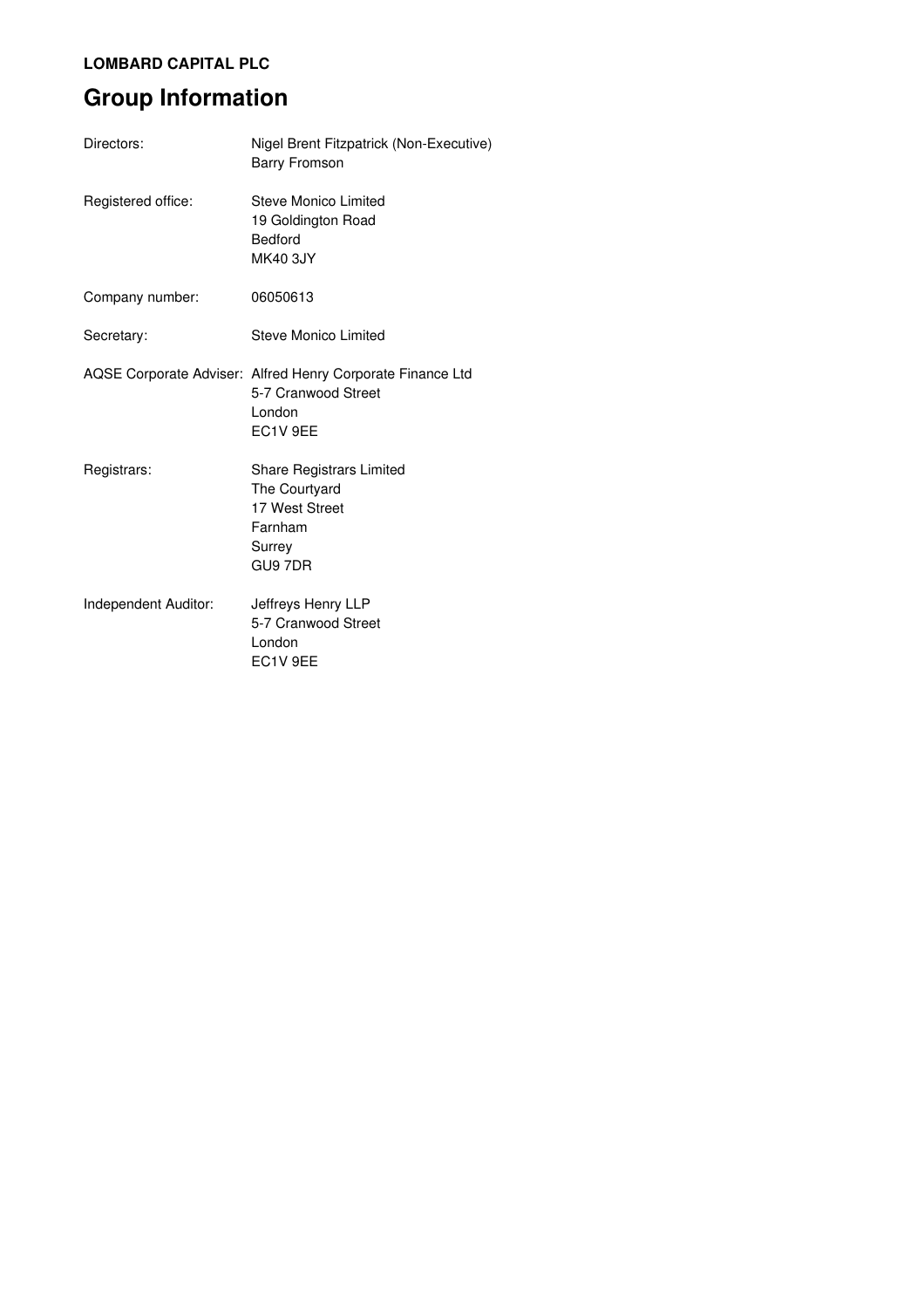# **Chairman's Statement**

**for the year ended 30 June 2021** 

Dear Shareholders

The period under review has been extremely difficult for the company and the directors' well-being.

Your company has faced significant challenges during the year and whilst the company still faces headwinds, am pleased to say these challenges are beginning to abate. The main challenges surrounded the refurbishment to completion of Gaskell House and its financing. The date for completion failed to materialise which tipped the company into default interest rates attributable to the Gaskell House loan.

The financial loss for the period was £1,797,151 (30 June 2020 : £767,327) resulting from significant interest default payments and the loss on the sale of Gaskell House. The loss included operating expenses of £580,892, property impairment of £766,230 and finance costs of £520,425. I am pleased to say that Gaskell House has been sold, in December 2021, for £2,075,000 plus VAT of £415,000.

The company has, however made some significant progress with Bond holders agreeing to extend the redemption date to 31 January 2027. Such action relieves the immediate pressure on the company's liquidity position whilst it realigns itself without Gaskell House.

Lombard is now a shell with outstanding 2027 Bonds of £3,727,000, general creditors, general operating costs and cash. The directors are now reviewing the options available to them for an appropriate use of the company.

I would like to thank our professionals and in particular the Company Secretary for his valuable support throughout this difficult year.

I also express my thanks to our Share and Bond holders for their continued support

 $N.3.31$ 

N B Fitzpatrick Chairman Lombard Capital PLC

31 December 2021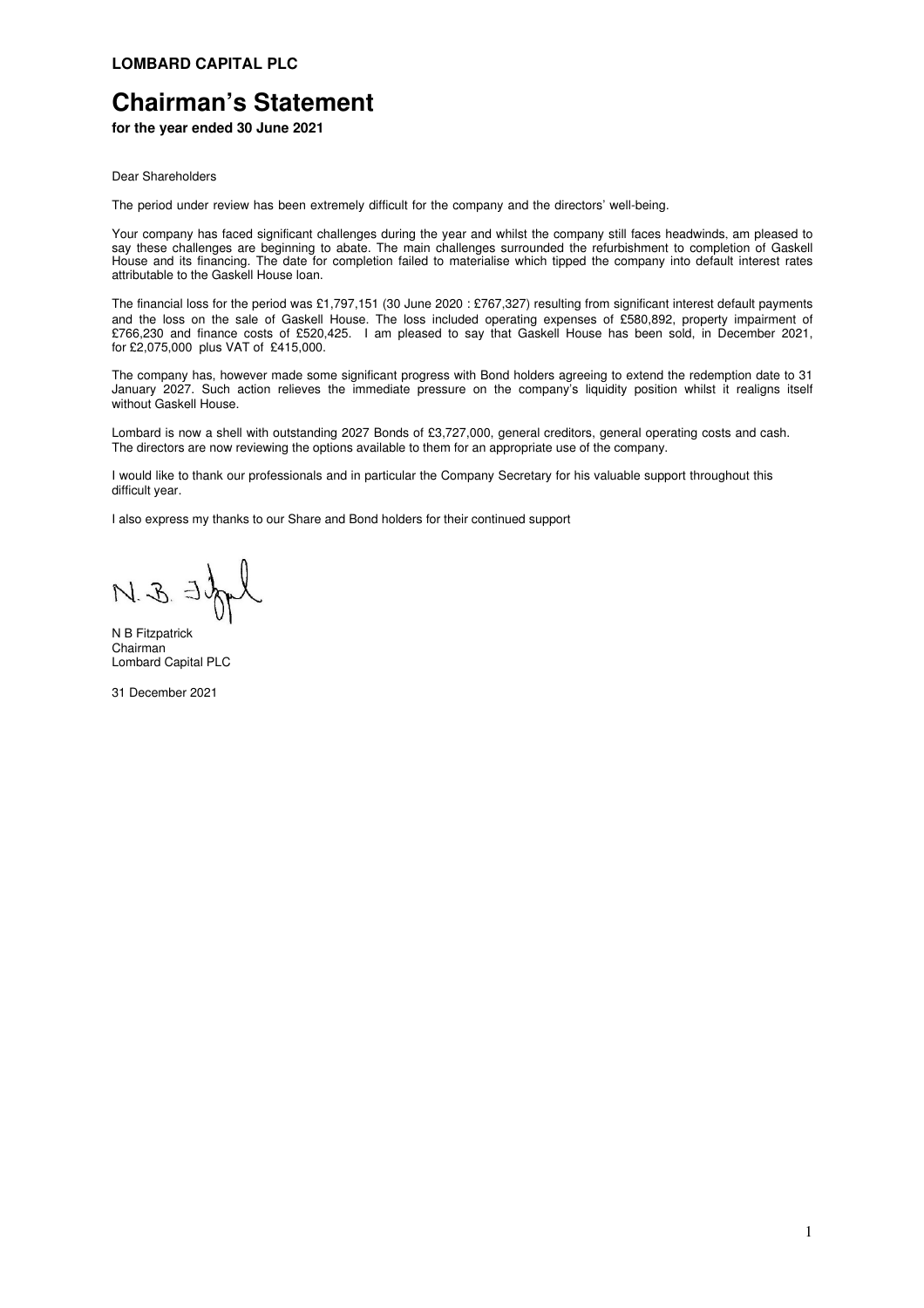## **Strategic Report**

**for the year ended 30 June 2021** 

The directors present their strategic report for the year ended 30 June 2021.

## **Business review**

During the year under review the directors have continued to focus the Group on developing secure bond investments where the instrument is fully secured by tangible assets.

## **Future developments**

The Group is now a shell with cash reserves and the directors are now reviewing the options available to them for an appropriate use of the shell.

## **Results and dividends**

For the year ended 30 June 2021, the Group's loss after taxation from continuing operations was £1,797,151 (30 Jun 2020: £767,327 loss) and the loss per share was 11.3p (30 Jun 2020: 12.7p). The directors do not recommend the payment of a dividend (30 Jun 2020: NIL).

## **Key performance indicators**

The key performance indicators are set out below:

| <b>Group Statistics</b>                 | 30 Jun 2021       | 30 Jun 2020 | Change % |
|-----------------------------------------|-------------------|-------------|----------|
| Net (liability) / asset value           | (1,571,855)       | (E99,704)   | -1476%   |
| Net (liability) / asset value per share | (9.9p)            | (0.67p)     | $-1378%$ |
| Closing share price                     | 20.0 <sub>p</sub> | 45.0p       | $-55.6%$ |
| <b>Market Capitalisation</b>            | £2,961,957        | £6,664,402  | $-55.6%$ |

## **Key business risks**

The main business risk that the Group faces is the generation of funds to have satisfactory cash resources to carry out its business plan and also cover the overhead expenses required for the continuing success of the Group.

#### **Going concern**

During the year, the Group made a loss of £1,797,151 and at the year-end had current net liabilities of £1,571,855. The cash balance at the year end was £115,933. 2020 saw the world impacted by COVID-19, the Group have not been adversely affected by the global pandemic.

The Chairman's statement has explained the recent sale of Gaskell House and extension of the Bonds in issue, therefore, the directors have formed the opinion that there are adequate arrangements in place to enable the settlement of their financial commitments as and when they fall due.

For this reason, the directors continue to adopt the going concern basis in preparing the financial statements. Whilst there are inherent uncertainties in relation to future events, and therefore no certainty over the outcome of the matters described, the directors consider that, based on financial projections and dependent on the success of their efforts to complete these activities, the Group will be a going concern for the next 12 months.

#### **Section 172(1) Statement - Promotion of the Company for the benefit of the members as a whole.**

The directors believe they have acted in the way most likely to promote the success of the Company for the benefit of its members as a whole, as required by s172 of the Companies Act 2006.

The requirements of s172 are for the Directors to:

- Consider the likely consequences of any decision in the long term;
- Act fairly between the members of the Company:
- Maintain a reputation for high standards of business conduct;
- Foster the Company's relationships with suppliers, customers and others; and
- Consider the impact of the Company's operations on the community and the environment.

The nature of the business is well understood by the Group's members, employees and suppliers, and the directors are as transparent about the cash position and funding requirements as is allowed under regulations. The board believes that appropriate steps and considerations have been taken during the year so that each director has an understanding of the various key stakeholders of the Company. The board recognises its responsibility to contemplate all such stakeholder needs and concerns as part of its discussions, decision-making, and in the course of taking actions, and will continue to make stakeholder engagement a top priority in the coming years.

 $N.B. Jx$ 

For and on behalf of the Board N B Fitzpatrick 31 December 2021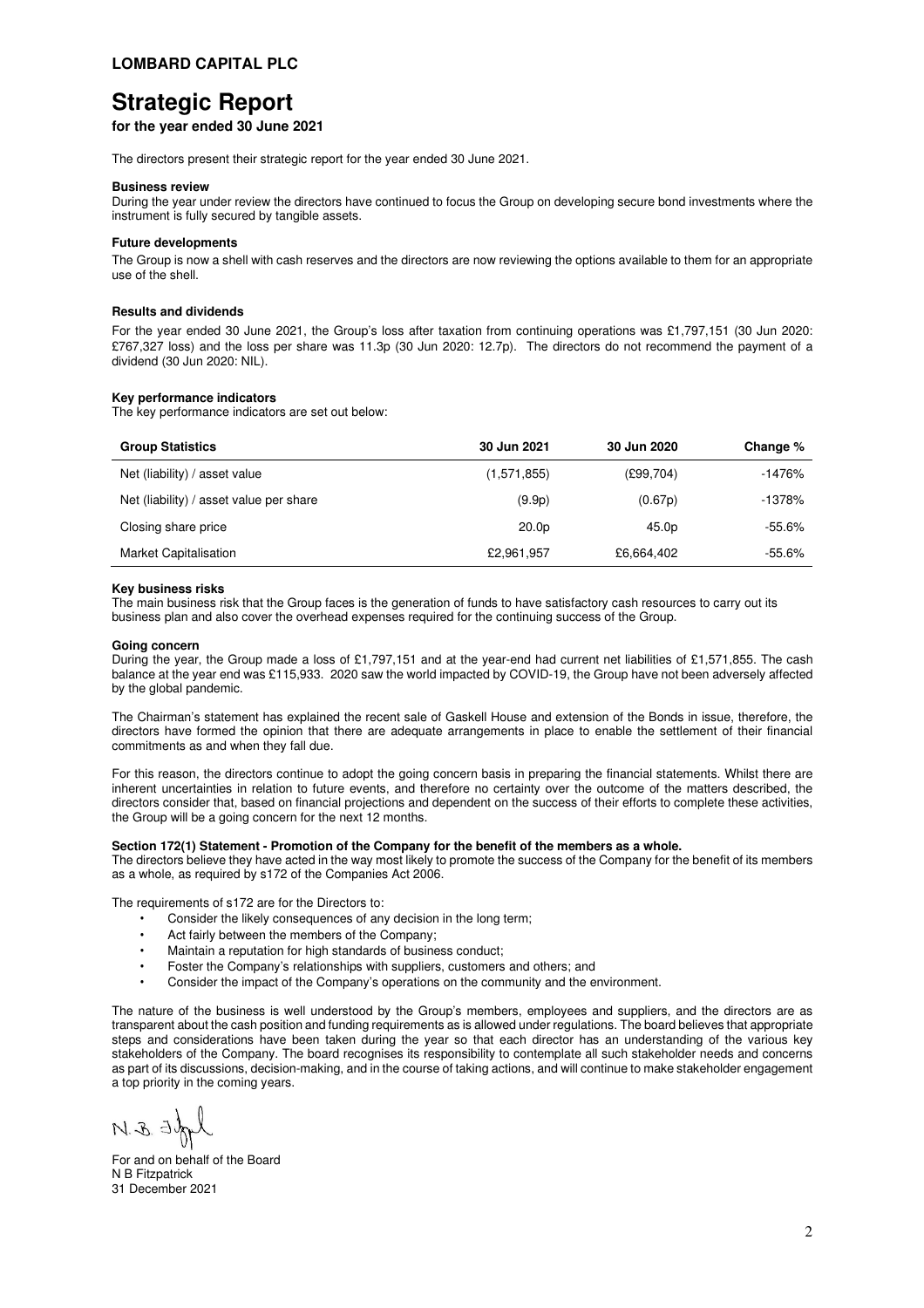## **LOMBARD CAPITAL PLC**

## **Directors' Report**

**for the year ended 30 June 2021** 

The directors present their report together with the audited financial statements for the year ended 30 June 2021.

In accordance with section 414C(11) of the Companies Act 2006 the Group chooses to report the future developments, results and dividends and the risks and uncertainties faced by the Group in the Strategic Report.

## **Principal activity**

The principal activity of the Group has been developing secure bond investments where the instrument is fully secured by tangible assets.

## **Financial risk management objectives and policies**

Details of the financial risk management objectives and policies are provided in note 14 to the financial statements.

## **Post balance sheet events**

Details of post balance sheet events are provided in note 19 to the financial statements.

## **Directors**

The directors of the Group during the year and subsequently are set out below:

Nigel Brent Fitzpatrick Barry Fromson

## **Substantial shareholders**

The only interests in excess of 3% of the issued share capital of the Group which have been notified to the Group as at the period end were as follows:

|                                     | Shareholding | %     |
|-------------------------------------|--------------|-------|
| <b>Richard Murray</b>               | 4,437,558    | 29.96 |
| Barry Fromson                       | 1,707,727    | 11.53 |
| Ross Maxwell                        | 1,432,000    | 9.67  |
| <b>Bakers Green Consultancy Ltd</b> | 1,305,000    | 8.81  |
| John Reilly                         | 1,218,779    | 8.23  |
| David Grierson (a former director)  | 920,000      | 6.21  |
| Robert Lindsay                      | 596,000      | 4.02  |
| Deroyce Limited                     | 460,950      | 3.11  |
| <b>WB Nominees Limited</b>          | 455,000      | 3.07  |
| <b>Vidacos Nominees Limited</b>     | 443.756      | 3.00  |

## **Directors remuneration**

Details of Directors' remuneration is set out in note 4 to the financial statements.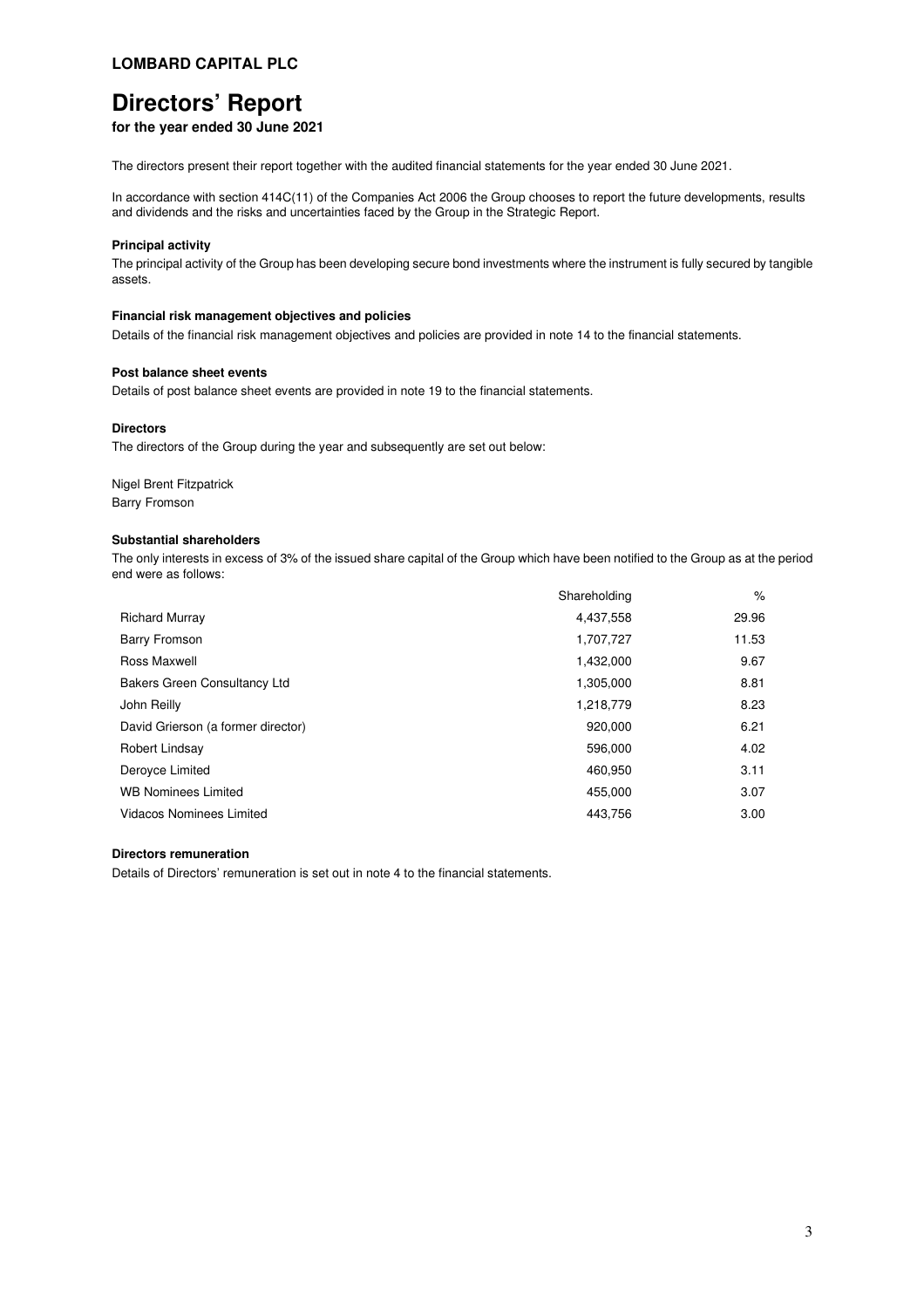## **Directors' Report continued**

**for the year ended 30 June 2021** 

## **Directors' responsibilities statement**

The directors are responsible for preparing the Strategic Report and Report of the directors and the financial statements in accordance with applicable law and regulations.

Company law requires the directors to prepare financial statements for each financial year. Under that law the directors have elected to prepare the financial statements in accordance with International Financial Reporting Standards as adopted by the European Union (IFRS). Under Company law the directors must not approve the financial statements unless they are satisfied that they give a true and fair view of the state of affairs and profit or loss of the Group for that year. In preparing these financial statements, the directors are required to:

- **•** select suitable accounting policies and then apply them consistently;
- **•** make judgments and accounting estimates that are reasonable and prudent;
- **•** state whether applicable IFRS have been followed, subject to any material departures disclosed and explained in the financial statements; and
- **•** prepare the financial statements on the going concern basis unless it is inappropriate to presume that the Group will continue in business.

The directors confirm that that they have complied with the above requirements in preparing the Financial Statements.

The directors are responsible for keeping adequate accounting records that are sufficient to show and explain the Group's transactions and disclose with reasonable accuracy at any time the financial position of the Group and enable them to ensure that the financial statements comply with the Companies Act 2006 and they are also responsible for safeguarding the assets of the Group and hence for taking reasonable steps for the prevention and detection of fraud and other irregularities.

## **Statement as to disclosure of information to auditor**

Insofar as each of the directors is aware:

- **•** there is no relevant audit information of which the Group's auditors are unaware; and
- **•** the directors have taken all steps that they ought to have taken to make themselves aware of any relevant audit information and to establish that the auditors are aware of that information.

This confirmation is given and should be interpreted in accordance with the provisions of s418 of the Companies Act 2006.

## **Auditors**

A resolution that the auditors Jeffreys Henry LLP will be reappointed will be proposed at the Annual General Meeting.

On behalf of the Board

 $N. B.$ 

N B Fitzpatrick Director Date: 31 December 2021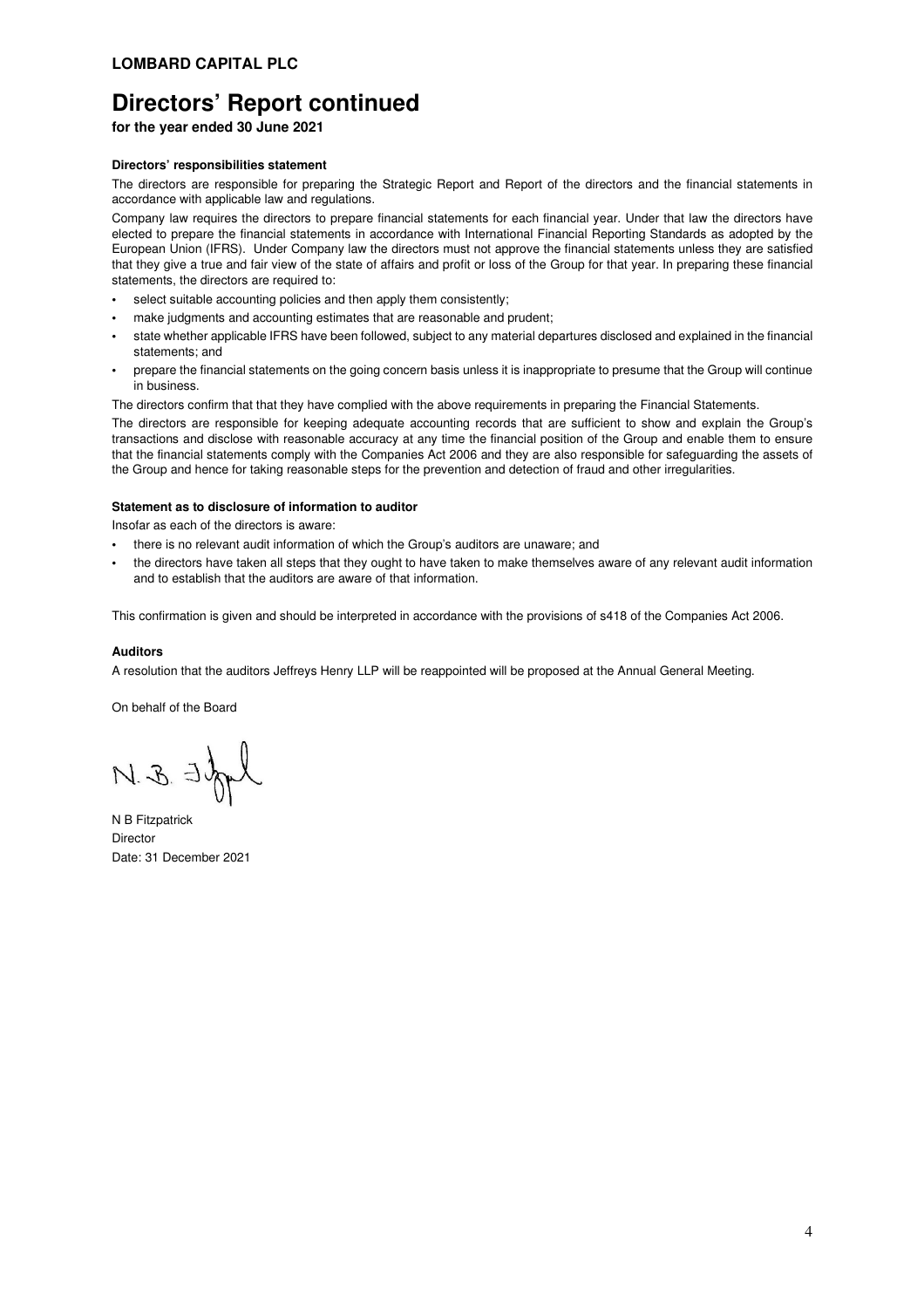**for the year ended 30 June 2021** 

## **To the members of Lombard Capital Plc**

#### **Qualified Opinion**

We have audited the financial statements of Lombard Capital Plc (the 'Group') for the year ended 30 June 2021 which comprise the consolidated statement of income and other comprehensive income, the consolidated statement of financial position, the consolidated statement of cash flows, the consolidated statement of changes in equity and notes to the consolidated financial statements, including a summary of significant accounting policies.

The financial reporting framework that has been applied in the preparation of the financial statements is applicable law and International Financial Reporting Standards (IFRSs) as adopted by the European Union.

In our opinion, except for the possible effects of the matter described in the Basis for Qualified Opinion section of our report:

- the financial statements give a true and fair view of the state of the Group's affairs as at 30 June 2021 and of the Group's loss for the year then ended;
- the financial statements have been properly prepared in accordance with IFRSs as adopted by the European Union; and
- the financial statements have been prepared in accordance with the requirements of the Companies Act 2006.

## **Basis for qualified opinion**

Within loans to related parties there are amounts advanced totalling £1,552,500 as at 30 June 2021. For all of these balances indicated, we were unable to obtain sufficient appropriate audit evidence to confirm their recoverability of these amounts whether any impairments were required. Consequently, we were unable to determine whether these amounts are fairly stated.

We conducted our audit in accordance with International Standards on Auditing (UK) (ISAs (UK)) and applicable law. Our responsibilities under those standards are further described in the Auditor's responsibilities for the audit of the financial statements section of our report. We are independent of the Group in accordance with the ethical requirements that are relevant to our audit of the financial statements in the UK, including the FRC's Ethical Standard as applied to listed entities, and we have fulfilled our other ethical responsibilities in accordance with these requirements. We believe that the audit evidence we have obtained is sufficient and appropriate to provide a basis for our qualified opinion.

## **Material uncertainty related to going concern**

We draw your attention to the primary statements within these financial statements, which indicate that the group incurred a loss after tax of £1,534,911, had net liabilities of £1,571,855 and had net cash outflows from operating activities of £223,764 for the period ended 30 June 2021.

We also draw attention to note 2 in the financial statements, which explains that the group has sold Gaskell House in December 2021 from which the proceeds will ensure the group meet liabilities as they fall due within the next 12 months from the date these accounts are signed. Furthermore, the Bonds have all been extended. They were all due for repayment in January 2022 but are now all due for repayment in January 2027. The directors have also confirmed that they will continue to support the Group and have acknowledged that their future drawdowns will be restricted to £105,000 for at least 12 months from the signing of these financial statements. These events or conditions along with other matters as set forth in note 2, indicate that a material uncertainty exists that may cast significant doubt on the Group's ability to continue as a going concern. Our opinion is not modified in respect of this matter.

In auditing the financial statements, we have concluded that the directors' use of the going concern basis of accounting in the preparation of the financial statements is appropriate. Our evaluation of the directors' assessment of the entity's ability to continue to adopt the going concern basis of accounting included a review of future estimates of costs and latest bank balances to ensure the Group can cover its overheads. We also performed the following procedures:

- We have enquired with management as to the impact of COVID-19 and the steps being taken to limit the impact of the pandemic on the business.
- We obtained and reviewed the Directors' assessment, including challenging the liquidity position.
- We checked the robustness of the Directors' business planning process.
- We checked the adequacy of key assumptions.
- We assessed the sensitivities of the underlying assumptions.
- We reviewed documentation showing the sale of a property post year end;
- We reviewed documentation of bond holder extensions post year end;
- We reviewed the latest financial information to gauge the financial position; and
- Considered the Group's historic ability to raise funds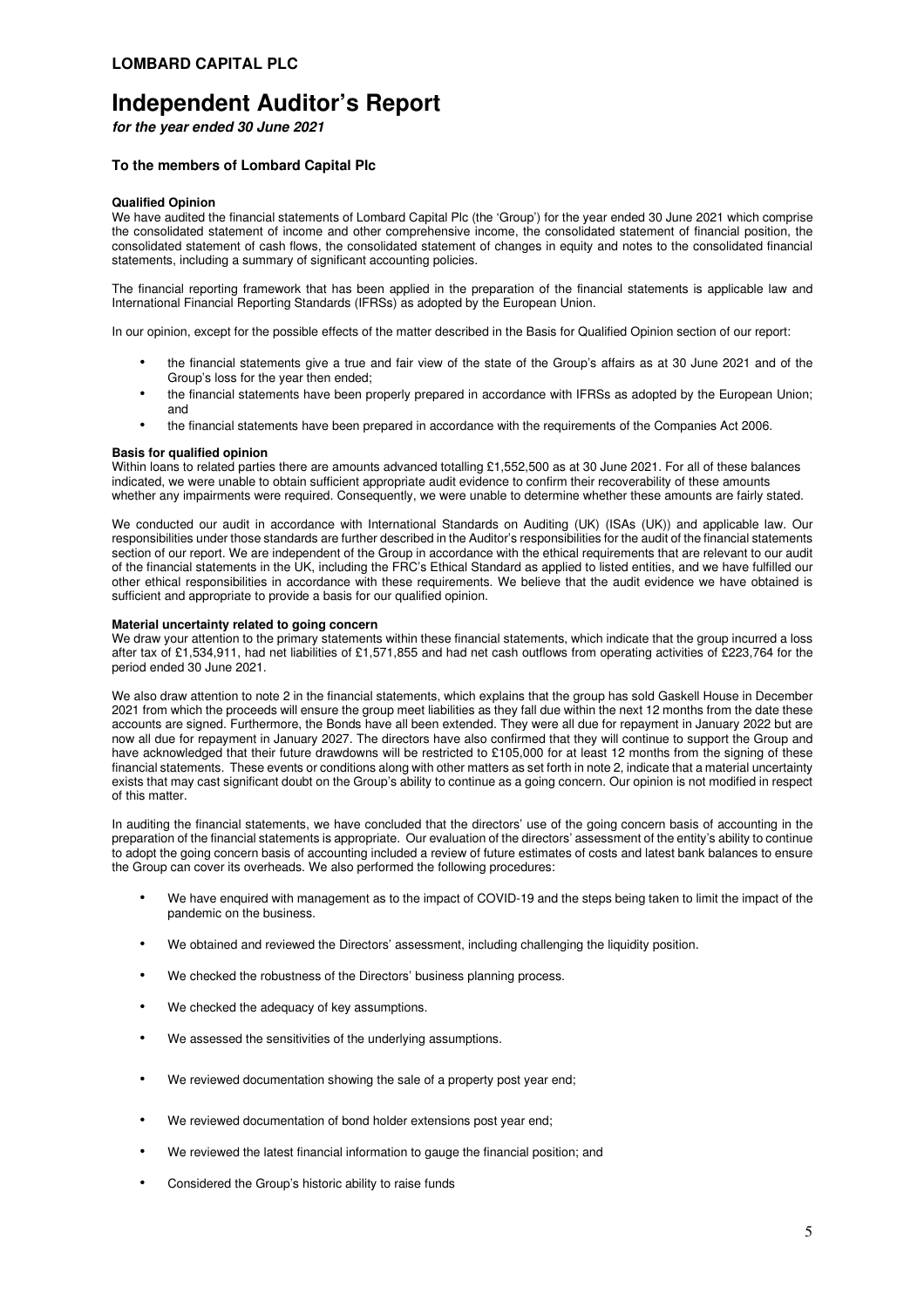**for the year ended 30 June 2021** 

The directors have confirmed that they will continue to support the Group and acknowledge that there are accrued Director remuneration amounts where the Directors have committed to ensure their drawdowns against this and any future remuneration will not exceed £105,000 for at least 12 months from the signing of these financial statements.

Our responsibilities and the responsibilities of the directors with regard to going concern are described in the relevant sections of this report.

#### **Our audit approach**

## **Overview**

## *Key audit matters*

Key audit matters are those matters that, in our professional judgment, were of most significance in our audit of the financial statements of the current period and include the most significant assessed risks of material misstatement (whether or not due to fraud) we identified, including those which had the greatest effect on: the overall audit strategy, the allocation of resources in the audit; and directing the efforts of the engagement team. These matters were addressed in the context of our audit of the financial statements as a whole, and in forming our opinion thereon, and we do not provide a separate opinion on these matters. This is not a complete list of all risks identified by our audit.

- Going concern assumption
- Recoverability of loans to related parties
- Carrying value of property, plant and equipment

As the above top two key audit matters have been included within the qualified opinion, for the recoverability of loans to related parties, and the material uncertainty, for the going concern assumption, they have not been included within this key audit matters section. This is in accordance with the guidance set out within ISA (UK) 705. The below includes the carrying value of property, plant and equipment only.

| Key audit matters                                                                                                                                                                                                                                                                                                                                                                                                   |                                                                                                                                                                                                                                                                                                                                                                                                                                               |
|---------------------------------------------------------------------------------------------------------------------------------------------------------------------------------------------------------------------------------------------------------------------------------------------------------------------------------------------------------------------------------------------------------------------|-----------------------------------------------------------------------------------------------------------------------------------------------------------------------------------------------------------------------------------------------------------------------------------------------------------------------------------------------------------------------------------------------------------------------------------------------|
| Key audit matter                                                                                                                                                                                                                                                                                                                                                                                                    | How our audit addressed the key audit matter                                                                                                                                                                                                                                                                                                                                                                                                  |
| Carrying value of property, plant and equipment                                                                                                                                                                                                                                                                                                                                                                     |                                                                                                                                                                                                                                                                                                                                                                                                                                               |
| The Group purchased a property in the prior period. As at the year<br>end the amount of the cost plus additions was £2,836,694 (2020:<br>£953,710).<br>The property was acquired within Waste and Recycling Solutions<br>Limited. Post year end it was noted that the Group would sell the<br>property and would likely make a loss and therefore there were<br>impairment indicators highlighted during the audit. | We carried out the following procedures:<br>We vouched additions in the year to ensure they existed<br>٠<br>and to ensure they were appropriate to capitalise under<br>the standards:<br>Obtained evidence of ownership of the property;<br>٠<br>Reviewed management's impairment assessment,<br>reviewing and challenging any assumptions used; and<br>٠<br>Reviewed documentation showing that the property had<br>been sold post year end. |
|                                                                                                                                                                                                                                                                                                                                                                                                                     |                                                                                                                                                                                                                                                                                                                                                                                                                                               |

## **Our application of materiality**

The scope of our audit was influenced by our application of materiality. We set certain quantitative thresholds for materiality. These, together with qualitative considerations, helped us to determine the scope of our audit and the nature, timing and extent of our audit procedures on the individual financial statement line items and disclosures and in evaluating the effect of misstatements, both individually and in aggregate on the financial statements as a whole.

Based on our professional judgment, we determined materiality for the financial statements as a whole as follows:

|                      | Group financial statements                                                                                             |
|----------------------|------------------------------------------------------------------------------------------------------------------------|
| Overall materiality  | £78,000 (2020: £53,000).                                                                                               |
| How we determined it | We have used 1.5% of gross assets.                                                                                     |
| Rationale for        | We believe that gross assets are a primary measure used by shareholders in                                             |
| benchmark applied    | assessing the performance and size of the Group; this is considered to be a<br>generally accepted auditing benchmarks. |

We agreed with the board of directors that we would report to them misstatements identified during our audit above £3,900 (Group audit) (2020: £2,650) as well as misstatements below those amounts that, in our view, warranted reporting for qualitative reasons.

## **An overview of the scope of our audit**

As part of designing our audit, we determined materiality and assessed the risks of material misstatement in the financial statements. In particular, we looked at where the directors made subjective judgments, for example in respect of significant accounting estimates that involved making assumptions and considering future events that are inherently uncertain. As in all of our audits we also addressed the risk of management override of internal controls, including evaluating whether there was evidence of bias by the directors that represented a risk of material misstatement due to fraud.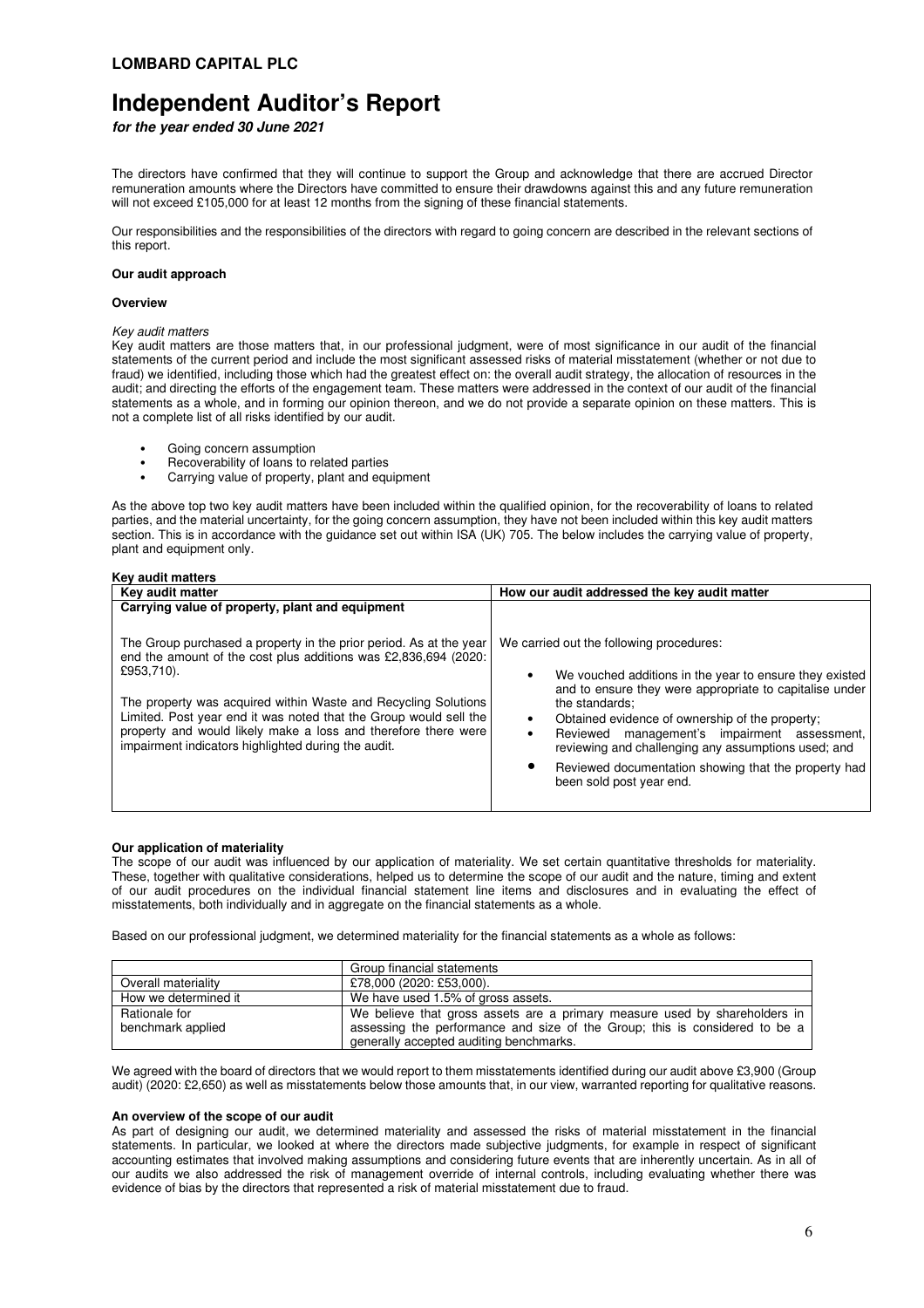**for the year ended 30 June 2021** 

- We conducted audits of the complete financial information of Lombard Capital Plc
- We performed specified procedures over certain account balances and transaction classes
- We performed audit procedures that accounted for 100% of the absolute profit before tax

## **How we tailored the audit scope**

We tailored the scope of our audit to ensure that we performed enough work to be able to give an opinion on the financial statements as a whole, taking into account the Group, the accounting processes and controls, and the industry in which they operate.

## **Other information**

The directors are responsible for the other information. The other information comprises the information included in the annual report, other than the financial statements and our auditor's report thereon. Our opinion on the financial statements does not cover the other information and, except to the extent otherwise explicitly stated in our report, we do not express any form of assurance conclusion thereon.

In connection with our audit of the financial statements, our responsibility is to read the other information and, in doing so, consider whether the other information is materially inconsistent with the financial statements or our knowledge obtained in the audit or otherwise appears to be materially misstated. If we identify such material inconsistencies or apparent material misstatements, we are required to determine whether there is a material misstatement in the financial statements or a material misstatement of the other information. If, based on the work we have performed, we conclude that there is a material misstatement of this other information, we are required to report that fact. We have nothing to report in this regard.

## **Opinions on other matters prescribed by the Companies Act 2006**

In our opinion, based on the work undertaken in the course of the audit:

- the information given in the strategic report and the directors' report for the financial year for which the financial statements are prepared is consistent with the financial statements; and
- the strategic report and the directors' report have been prepared in accordance with applicable legal requirements.

## **Matters on which we are required to report by exception**

In the light of the knowledge and understanding of the Group and its environment obtained in the course of the audit, we have not identified material misstatements in the strategic report or the directors' report.

We have nothing to report in respect of the following matters in relation to which the Companies Act 2006 requires us to report to you if, in our opinion:

- adequate accounting records have not been kept by the Group, or returns adequate for our audit have not been received from branches not visited by us; or
- the Group financial statements are not in agreement with the accounting records and returns; or
- certain disclosures of directors' remuneration specified by law are not made; or
- we have not received all the information and explanations we require for our audit.

## **Responsibilities of directors**

As explained more fully in the directors' responsibilities statement set out on page 4, the directors are responsible for the preparation of the financial statements and for being satisfied that they give a true and fair view, and for such internal control as the directors determine is necessary to enable the preparation of financial statements that are free from material misstatement, whether due to fraud or error.

In preparing the financial statements, the directors are responsible for assessing the Group's ability to continue as a going concern, disclosing, as applicable, matters related to going concern and using the going concern basis of accounting unless the directors either intend to liquidate the Group or to cease operations, or have no realistic alternative but to do so.

## **Auditor's responsibilities for the audit of the financial statements**

Our objectives are to obtain reasonable assurance about whether the financial statements as a whole are free from material misstatement, whether due to fraud or error, and to issue an auditor's report that includes our opinion. Reasonable assurance is a high level of assurance but is not a guarantee that an audit conducted in accordance with ISAs (UK) will always detect a material misstatement when it exists. Misstatements can arise from fraud or error and are considered material if, individually or in the aggregate, they could reasonably be expected to influence the economic decisions of users taken on the basis of these financial statements.

Irregularities, including fraud, are instances of non-compliance with laws and regulations. We design procedures in line with our responsibilities, outlined above, to detect material misstatements in respect of irregularities, including fraud. The extent to which our procedures are capable of detecting irregularities, including fraud is detailed below.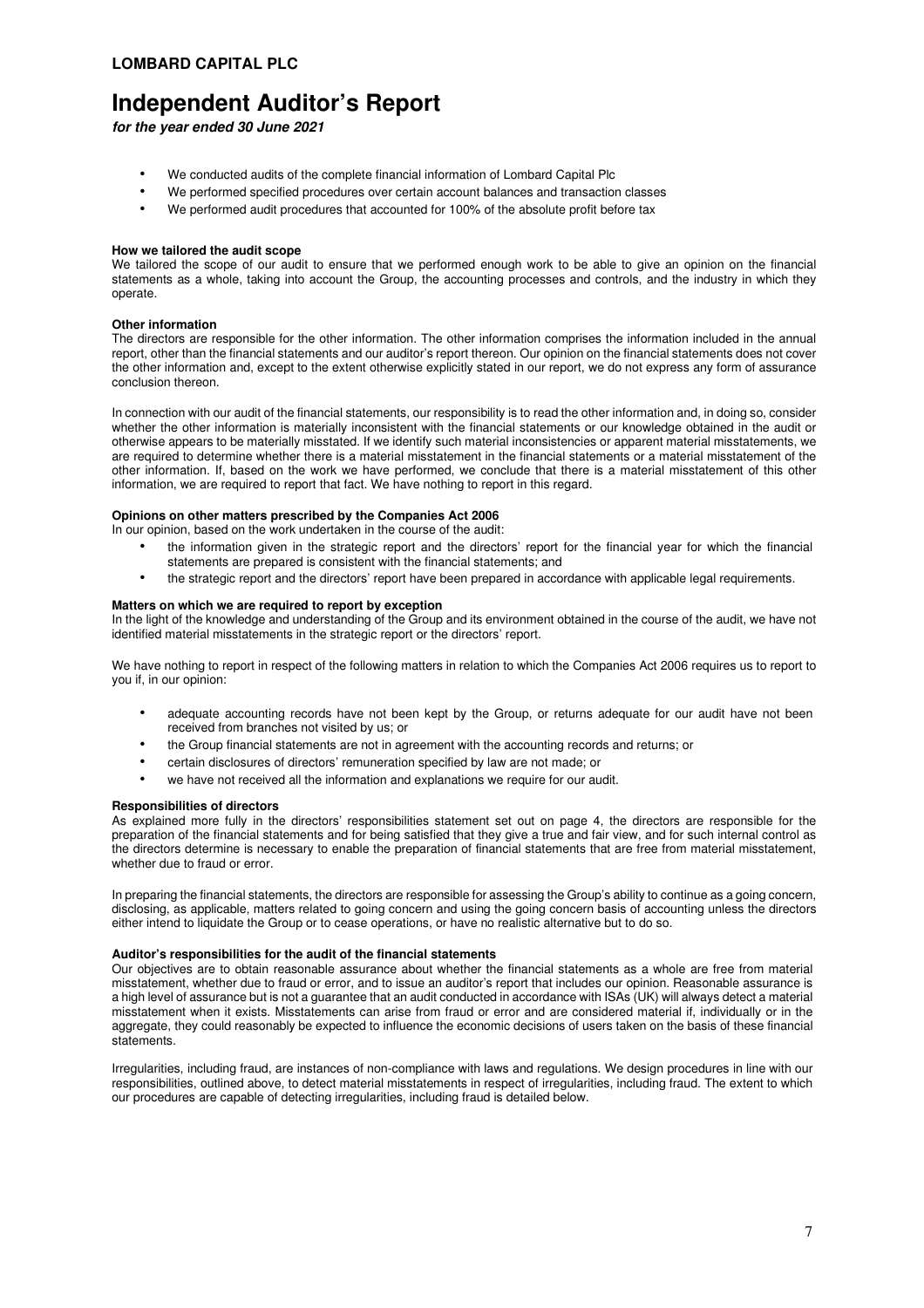## **for the year ended 30 June 2021**

## **The extent to which the audit was considered capable of detecting irregularities including fraud**

Our approach to identifying and assessing the risks of material misstatement in respect of irregularities, including fraud and noncompliance with laws and regulations, was as follows:

- the senior statutory auditor ensured the engagement team collectively had the appropriate competence, capabilities and skills to identify or recognise non-compliance with applicable laws and regulations.
- we identified the laws and regulations applicable to the group through discussions with directors and other management.
- we focused on specific laws and regulations which we considered may have a direct material effect on the financial statements or the operations of the group, including taxation legislation, data protection, anti-bribery, employment, environmental, health and safety legislation and anti-money laundering regulations.
- we assessed the extent of compliance with the laws and regulations identified above through making enquiries of management and inspecting legal correspondence.
- identified laws and regulations were communicated within the audit team regularly and the team remained alert to instances of non-compliance throughout the audit; and
- we assessed the susceptibility of the group's financial statements to material misstatement, including obtaining an understanding of how fraud might occur, by:
	- making enquiries of management as to where they considered there was susceptibility to fraud, their knowledge of actual, suspected and alleged fraud; and
	- o considering the internal controls in place to mitigate risks of fraud and non-compliance with laws and regulations.

To address the risk of fraud through management bias and override of controls, we:

- performed analytical procedures to identify any unusual or unexpected relationships;
- tested journal entries to identify unusual transactions:
- assessed whether judgements and assumptions made in determining the accounting estimates set out in note 2 of the financial statements were indicative of potential bias;
- investigated the rationale behind significant or unusual transactions; and
- in response to the risk of irregularities and non-compliance with laws and regulations, we designed procedures which included, but were not limited to:
	- o agreeing financial statement disclosures to underlying supporting documentation;
		- o reading the minutes of meetings of those charged with governance;
		- o enquiring of management as to actual and potential litigation and claims; and
		- reviewing correspondence with HMRC and the group's legal advisors.

There are inherent limitations in our audit procedures described above. The more removed that laws and regulations are from financial transactions, the less likely it is that we would become aware of noncompliance. Auditing standards also limit the audit procedures required to identify non-compliance with laws and regulations to enquiry of the directors and other management and the inspection of regulatory and legal correspondence, if any.

Material misstatements that arise due to fraud can be harder to detect than those that arise from error as they may involve deliberate concealment or collusion.

A further description of our responsibilities for the audit of the financial statements is located on the Financial Reporting Council's website at: www.frc.org.uk/auditorsresponsibilities. This description forms part of our auditor's report.

## **Other matters which we are required to address**

The non-audit services prohibited by the FRC's Ethical Standard were not provided to the Group and we remain independent of the Group in conducting our audit. Our audit opinion is consistent with the additional report to the audit committee.

## **Use of this report**

This report is made solely to the Group's members, as a body, in accordance with Chapter 3 of Part 16 of the Companies Act 2006. Our audit work has been undertaken so that we might state to the Group's members those matters we are required to state to them in an auditor's report and for no other purpose. To the fullest extent permitted by law, we do not accept or assume responsibility to anyone other than the Group and the Group's members as a body, for our audit work, for this report, or for the opinions we have formed.

Sudhir Rawal (Senior Statutory Auditor) **For and on behalf of Jeffreys Henry LLP (Statutory Auditors) Finsgate** 5-7 Cranwood Street London EC1V 9EE 31 December 2021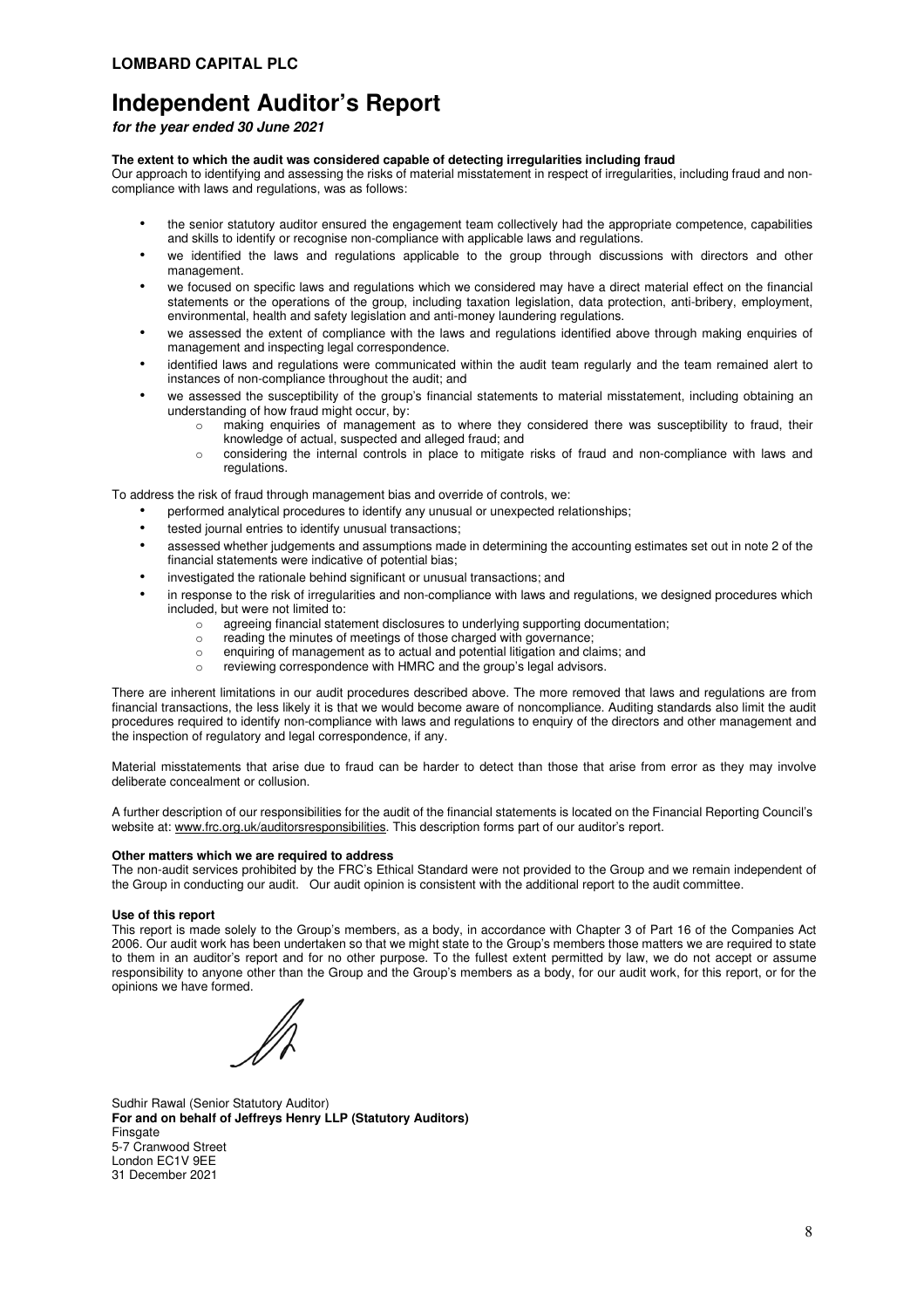## **Consolidated Income Statement**

**for the year ended 30 June 2021**

|                                                                       |              | 30 Jun      | 30 Jun     |
|-----------------------------------------------------------------------|--------------|-------------|------------|
|                                                                       |              | 2021        | 2020       |
|                                                                       |              | £           | £          |
|                                                                       | <b>Notes</b> |             |            |
| <b>Continuing operations:</b>                                         |              |             |            |
| <b>Turnover</b>                                                       |              | 17,611      | 63,056     |
|                                                                       |              |             |            |
| Operating expenses                                                    |              | (580, 892)  | (626, 743) |
| Impairment                                                            |              | (766, 230)  |            |
| Operating loss                                                        | 3            | (1,329,511) | (563, 687) |
| Finance income                                                        |              | 52,785      |            |
| Finance Charges                                                       |              | (520, 425)  | (203, 640) |
|                                                                       |              |             |            |
| Loss before taxation                                                  |              | (1,797,151) | (767, 327) |
|                                                                       |              |             |            |
| Taxation expense                                                      | 5            |             |            |
| Results attributable to non controlling interest                      |              | (478, 592)  |            |
| Loss for the year, attributable to owners of the Group                |              | (1,318,559) | (767, 327) |
|                                                                       |              |             |            |
| Loss per share attributable to owners of the Group during<br>the year |              | Pence       | Pence      |
| Basic and diluted                                                     |              |             |            |
| Total and continuing operations                                       | 6            | (10.4)      | (12.7)     |

# **Consolidated Statement of Comprehensive Income**

**for the year ended 30 June 2021**

|                                         | 30 Jun<br>2021 | 30 Jun<br>2020 |
|-----------------------------------------|----------------|----------------|
|                                         |                |                |
| Loss for the financial year             | (1,797,151)    | (767, 327)     |
| Other comprehensive income:             |                |                |
| Changes in valuation of investment      |                | (88, 499)      |
| Total comprehensive income for the year | (1,797,151)    | (855, 826)     |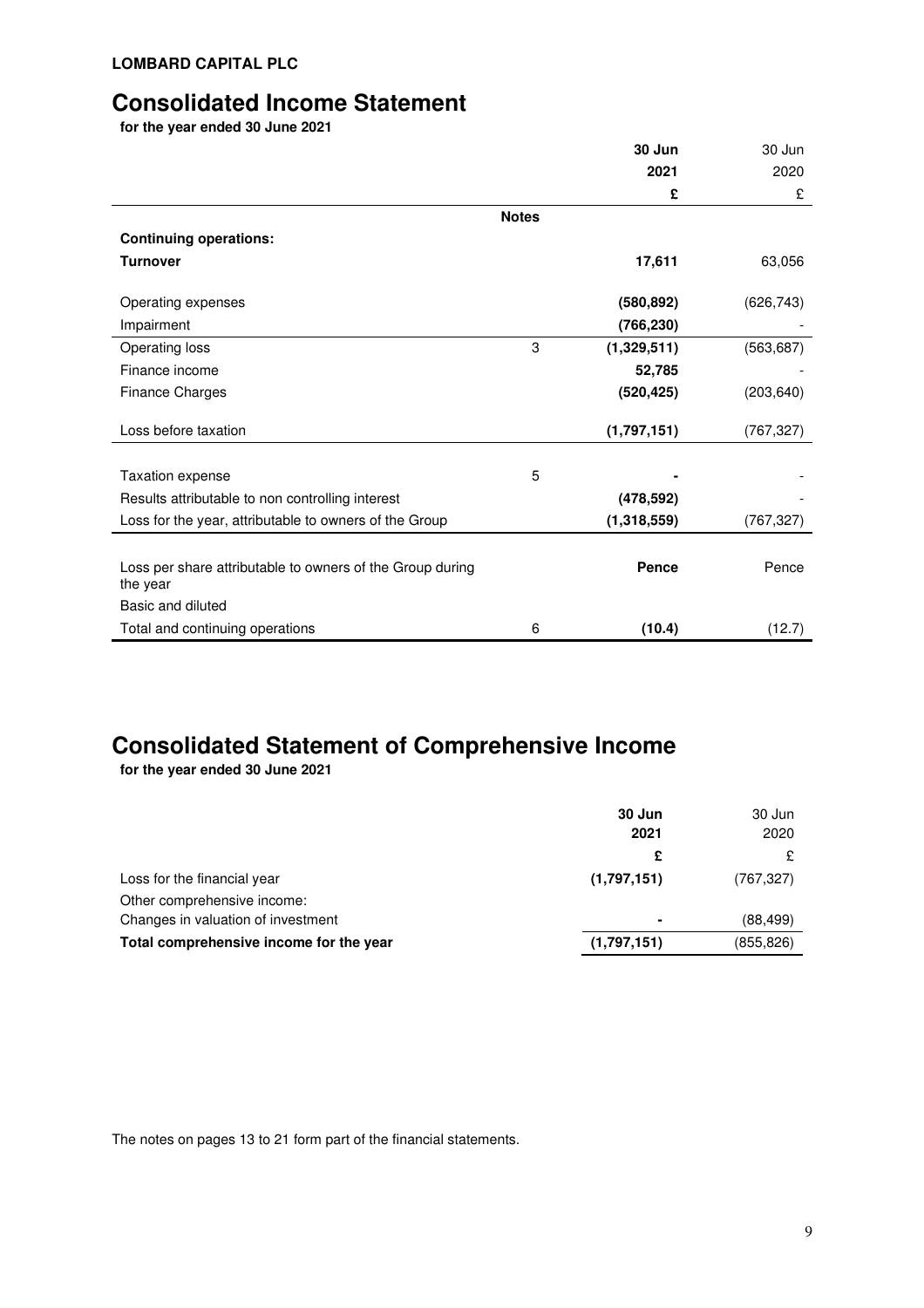# **Consolidated Statement of Financial Position**

**as at 30 June 2021** 

|                                                                      |              | 30 Jun      | 30 Jun      |
|----------------------------------------------------------------------|--------------|-------------|-------------|
|                                                                      |              | 2021        | 2020        |
|                                                                      | <b>Notes</b> | £           | £           |
| <b>Non-current assets</b>                                            |              |             |             |
| <b>Fixed assets</b>                                                  | 7            | 2,070,464   | 953,710     |
| Financial assets at fair value through other comprehensive<br>income | 8            | 42,751      | 42,751      |
| <b>Total non-current assets</b>                                      |              | 2,113,215   | 996,461     |
| <b>Current assets</b>                                                |              |             |             |
| Other receivables                                                    | 9            | 1,882,427   | 1,765,213   |
| Cash and cash equivalents                                            | 10           | 115,933     | 3,630       |
| <b>Total current assets</b>                                          |              | 1,998,360   | 1,768,843   |
|                                                                      |              |             |             |
| <b>Total assets</b>                                                  |              | 4,111,575   | 2,765,304   |
|                                                                      |              |             |             |
| <b>Equity</b>                                                        |              |             |             |
| Share capital                                                        | 13           | 204,707     | 204,707     |
| Share premium                                                        |              | 2,237,456   | 2,237,456   |
| Share option reserve                                                 |              | 80,300      | 80,300      |
| Investment revaluation reserve                                       |              | 30,435      | 30,435      |
| Retained earnings                                                    |              | (3,971,161) | (2,652,602) |
| Non controlling interest                                             |              | (153, 592)  |             |
| Equity attributable to owners of the Group and total                 |              | (1,571,855) | (99, 704)   |
| equity                                                               |              |             |             |
| <b>Current liabilities</b>                                           |              |             |             |
| Trade and other payables                                             | 11           | 2,141,665   | 1,032,059   |
| Loans and other borrowings                                           | 12           | 3,541,765   |             |
| <b>Total current liabilities</b>                                     |              | 5,683,430   | 1,032,059   |
|                                                                      |              |             |             |
| <b>Non-current liabilities</b>                                       |              |             |             |
| Loans and other borrowings                                           | 12           |             | 1,832,949   |
|                                                                      |              |             |             |
| <b>Total equity and liabilities</b>                                  |              | 4,111,575   | 2,765,304   |

These financial statements were approved by the Board, authorised for issue and signed on their behalf on 31 December 2021 by:

N.B. Jopl

N B Fitzpatrick **Company registration number: 06050613 (England & Wales)**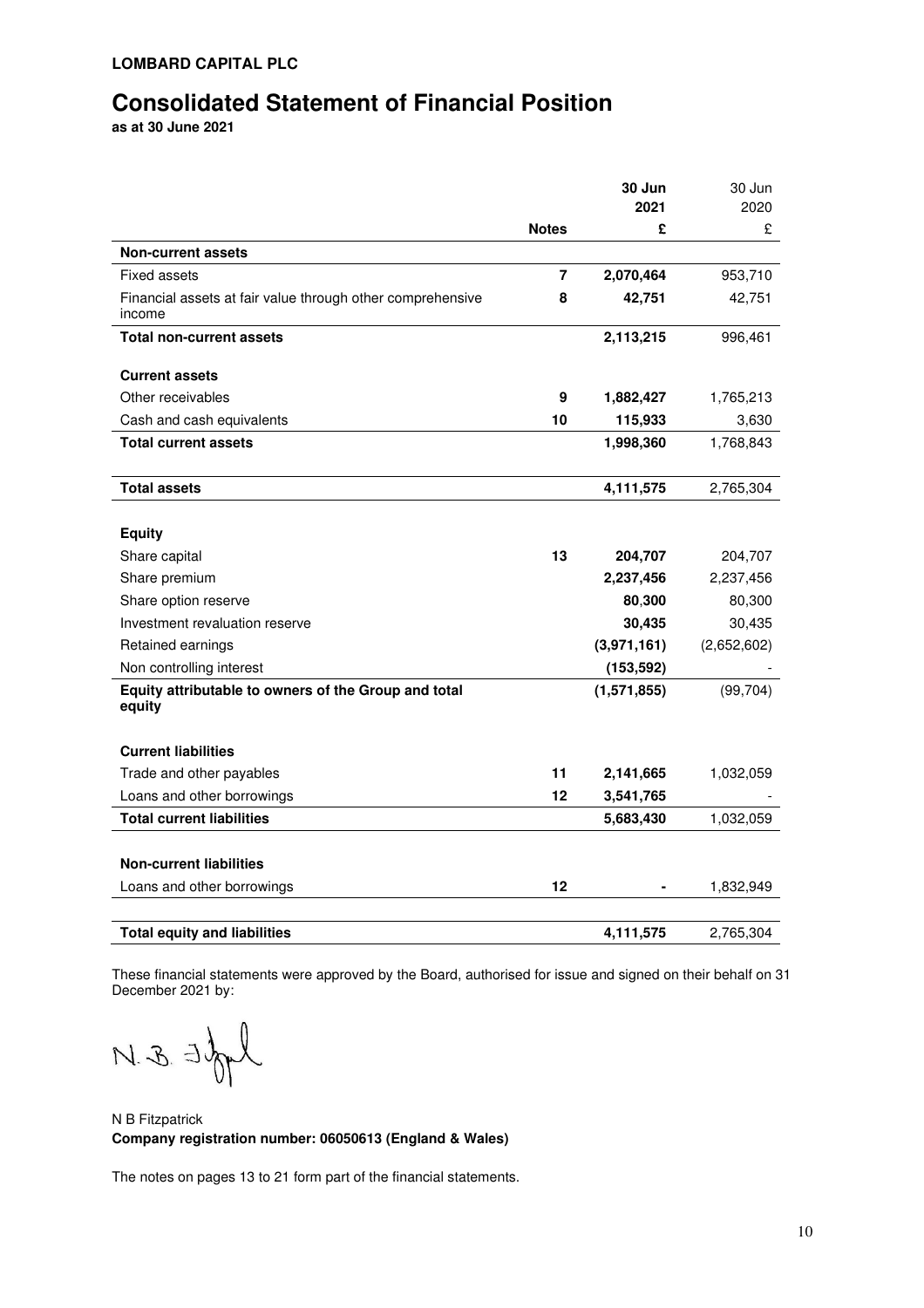# **Consolidated Statement of Cashflows**

**for the year ended 30 June 2021** 

| <b>Notes</b> | 30 Jun<br>2021 | 30 Jun<br>2020 |
|--------------|----------------|----------------|
|              |                | £              |
|              |                |                |
|              | (1,797,151)    | (767, 327)     |
|              | 766,230        |                |
|              | 185,235        | 128,640        |
| 9            | (117, 214)     | (1,023,217)    |
|              | 1,109,606      | 795,681        |
|              | 146,706        | (866, 223)     |
|              |                |                |
|              |                |                |
| 7            | (1,882,984)    | (953, 710)     |
|              | 325,000        |                |
|              | (1,557,984)    |                |
|              |                |                |
|              |                |                |
|              |                | 320,000        |
| 12           | 1,523,581      | 1,491,504      |
|              | 1,523,581      | 1,811,504      |
|              |                |                |
| 10           | 112,303        | (8, 429)       |
| 10           | 3,630          | 12,059         |
|              | 115,933        | 3,630          |
|              |                |                |
|              |                |                |
| 10           | 115,933        | 3,630          |
|              | 115,933        | 3,630          |
|              |                | £              |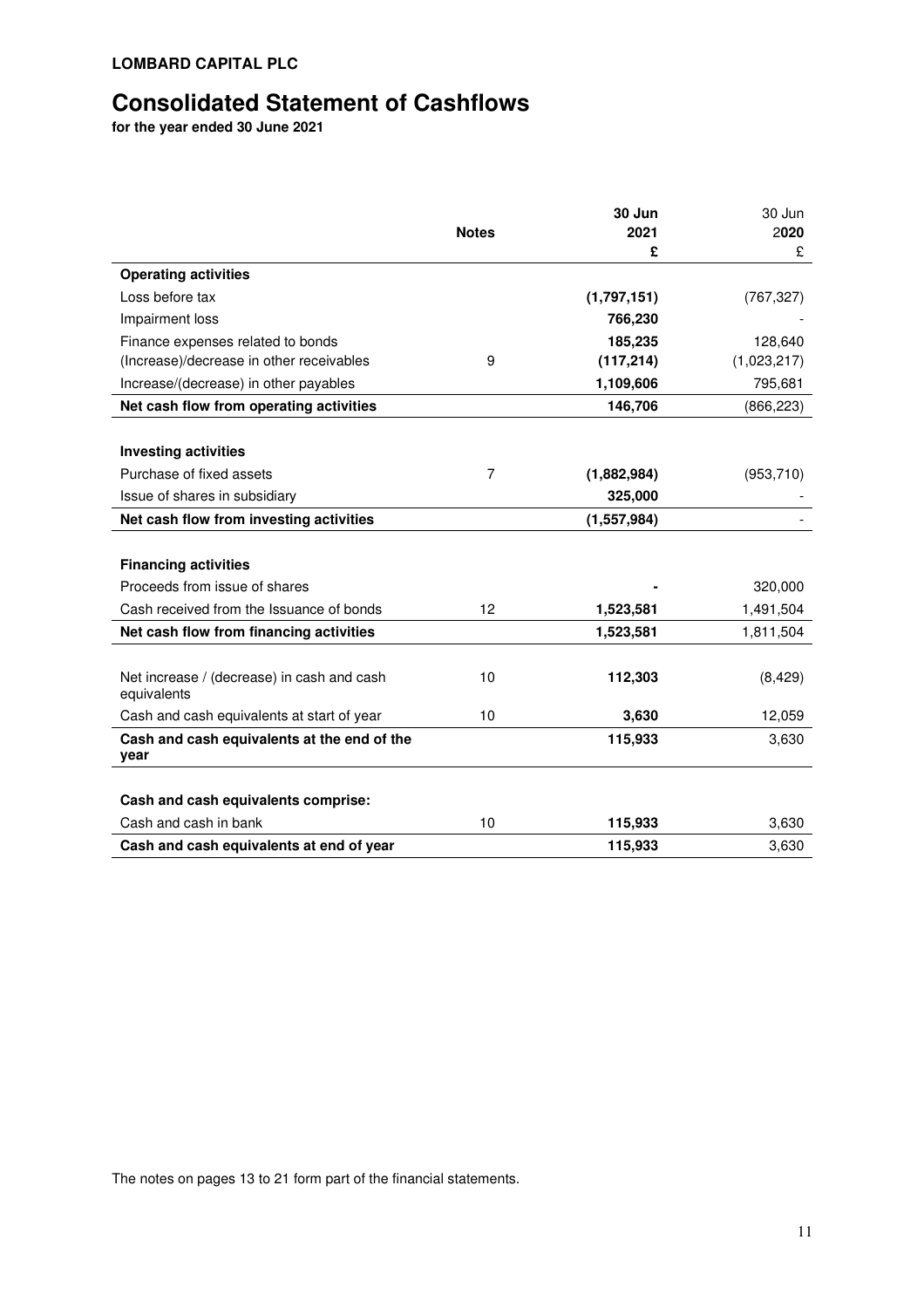# **Consolidated Statement of Changes in Equity**

**for the year ended 30 June 2021** 

|                                        |              |                | <b>Share</b>   | <b>Investment</b>        |                 | <b>Non</b>               |               |
|----------------------------------------|--------------|----------------|----------------|--------------------------|-----------------|--------------------------|---------------|
|                                        | <b>Share</b> | <b>Share</b>   | Option         | <b>Revaluation</b>       | <b>Retained</b> | Controlling              | Total         |
|                                        | Capital      | <b>Premium</b> | <b>Reserve</b> | <b>Reserve</b>           | <b>Earnings</b> | <b>Interest</b>          | <b>Equity</b> |
|                                        | £            | £              | £              | £                        | £               | £                        | £             |
| Balance at 1 April 2019                | 194,116      | 954,574        | 80,300         | 118,934                  | (1,885,275)     | $\overline{\phantom{a}}$ | (537, 351)    |
| Issue of shares                        | 10,591       | 1,282,882      |                |                          |                 | $\overline{\phantom{a}}$ | 1,293,473     |
| Loss for the period                    |              |                |                |                          | (767, 327)      | $\overline{\phantom{a}}$ | (767, 327)    |
| Revaluation of assets<br>held for sale |              |                |                | (88, 499)                |                 | $\overline{\phantom{a}}$ | (88, 499)     |
| Balance at 30 June<br>2020             | 204,707      | 2,237,456      | 80,300         | 30,435                   | (2,652,602)     |                          | (99,704)      |
|                                        |              |                |                |                          |                 |                          |               |
| Balance at 1 July 2020                 | 204,707      | 2,237,456      | 80,300         | 30,435                   | (2,652,602)     |                          | (99,704)      |
| Loss for the year                      |              |                |                | $\overline{\phantom{0}}$ | (1,318,560)     | (478, 592)               | (1,797,152)   |
| Part disposal of<br>subsidiary         |              |                |                |                          |                 | 325,000                  | 325,000       |
| Balance at 30 June<br>2021             | 204,707      | 2,237,456      | 80,300         | 30,435                   | (3,971,162)     | (153, 592)               | (1,571,855)   |

Share capital is the amount subscribed for shares at nominal value.

Share premium is the amount subscribed for share capital in excess of nominal value.

Share option reserve relates to share-based payment charges recognised.

Investment revaluation reserve represents the temporary movement in fair value of available-for-sale investments.

Retained earnings represents accumulated profit or loss to date.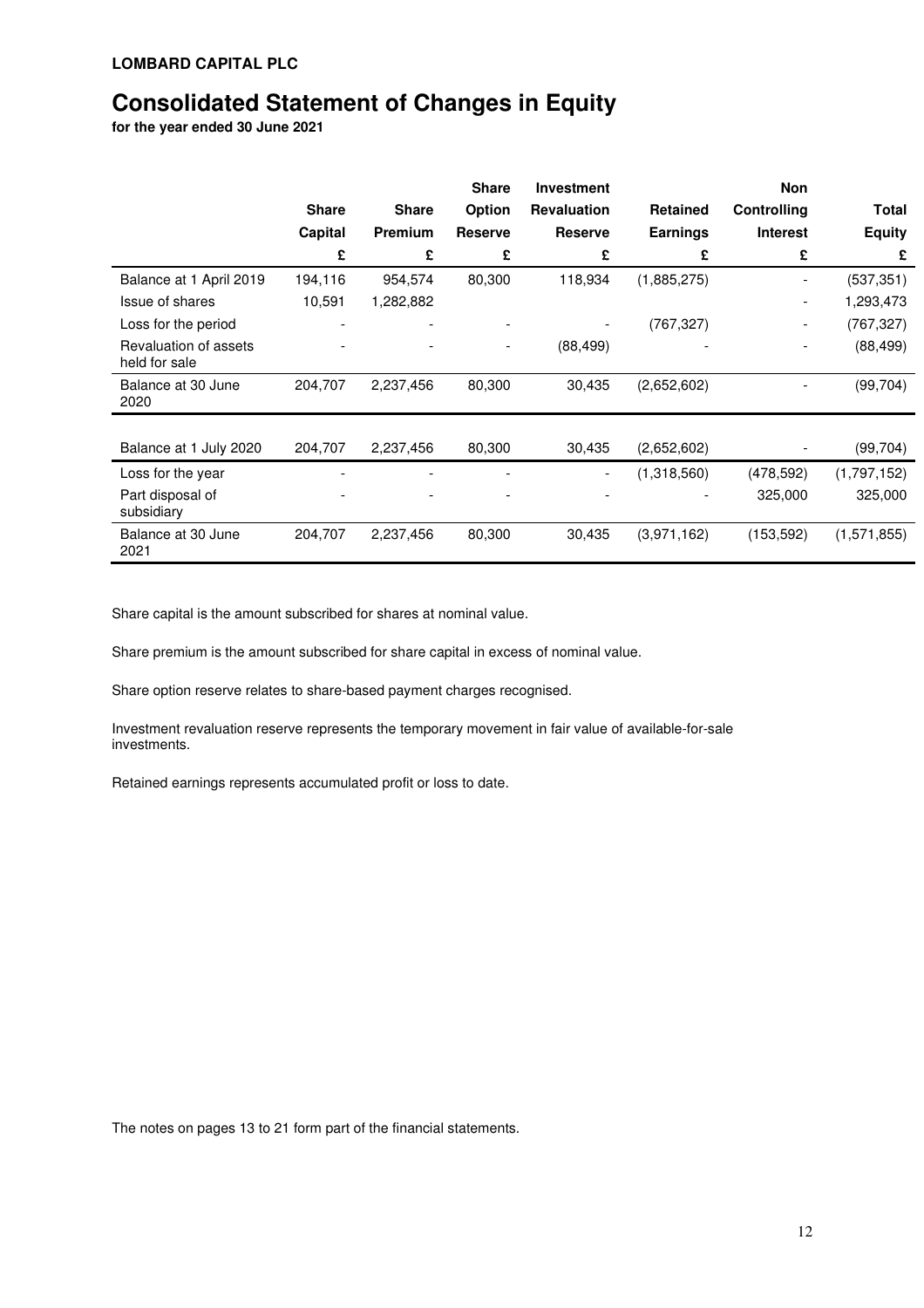**for the year ended 30 June 2021** 

## **1 General information**

Lombard Capital Plc is a public limited Company incorporated and domiciled in the United Kingdom. The registered office is 19 Goldington Road, Bedford, MK40 3JY.

## **2 Principal accounting policies**

The principal Accounting Policies applied in the preparation of these Financial Statements are set out below. These policies have been consistently applied to all the periods presented, unless otherwise stated.

## **Basis of preparation**

The financial statements of the Group have been prepared in accordance with International Financial Reporting Standards (IFRS), and IFRIC interpretations as adopted in the European Union and as applied in accordance with the provisions of the Companies Act 2006, and under the historical cost convention.

The preparation of financial statements in conformity with IFRSs requires the use of certain critical accounting estimates. It also requires management to exercise its judgement in the process of applying the Group's accounting policies. The areas involving a higher degree of judgement or complexity, or areas where assumption and estimates are significant to the Financial Statements, are disclosed later in these accounting policies.

The financial statements are presented in sterling  $(E)$ .

The financial statements report on a year and the comparatives are for a period of 15 months.

## **Going concern**

During the year, the Group made a loss of £1,797,151 and at the year-end had net liabilities of £1,571,855. The cash balance at the year-end was £115,933. 2020 saw the world impacted by COVID-19, the group has not been adversely affected by the global pandemic.

The directors have confirmed that they will continue to support the Group and acknowledge that there are accrued Director remuneration amounts where the Directors have committed to ensure their drawdowns against this and any future remuneration will not exceed £105,000 for at least 12 months from the signing of these financial statements.

The Chairman's statement has explained the recent sale of Gaskell House and extension of the Bonds in issue, therefore, the directors have formed the opinion that there are adequate arrangements in place to enable the settlement of their financial commitments as and when they fall due.

For this reason, the directors continue to adopt the going concern basis in preparing the financial statements. Whilst there are inherent uncertainties in relation to future events, and therefore no certainty over the outcome of the matters described, the directors consider that, based on financial projections and dependent on the success of their efforts to complete these activities, the Group will be a going concern for the next 12 months.

## **Changes in accounting policy**

There were a number of standards and interpretations which were in issue at 30 June 2021 but not effective for periods commencing 1 July 2020 and have not been adopted for these Financial Statements. The Directors have assessed the full impact of these accounting changes on the Group. To the extent that they may be applicable, the Directors have concluded that none of these pronouncements will cause material adjustments to the Group's Financial Statements. They may result in consequential changes to the accounting policies and other note disclosures. The new standards will not be early adopted by the Group and will be incorporated in the preparation of the Financial Statements from the effective dates noted below. The new standards include:

- IFRS 17 Insurance Contracts<sup>2</sup>
- IFRS 9 Interest Rates<sup>1</sup>
- IAS39/IFRS7 Benchmark Reform<sup>1</sup>
- $\bullet$  IFRS16 (Amendment)<sup>1</sup> Leases' Covid [1]19 related rent concessions
- IAS 1 Presentation of Financial Statements<sup>2</sup>

The directors anticipate that the adoption of these standards and interpretations in future periods will have no material effect on the financial statements of the company or group.

1 Effective for annual periods beginning on or after 1 January 2021

<sup>2</sup> Effective for annual periods beginning on or after 1 January 2023

## **Key estimates and assumptions**

The preparation of financial statements requires the use of estimates and assumptions that affect the reported amount of assets and liabilities at the date of the financial statements and the reporting amount of income and expenses during the year. Although these estimates are based on management's best knowledge of the amount, event or actions, actual results ultimately may differ from those estimates.

The only estimates and assumptions that may cause material adjustment to the carrying value of assets and liabilities relate to the valuation of unquoted investments and estimation of expected credit losses of receivables. These are valued in accordance with the techniques set out in the accounting policy for 'Financial Assets and Liabilities' on page 14.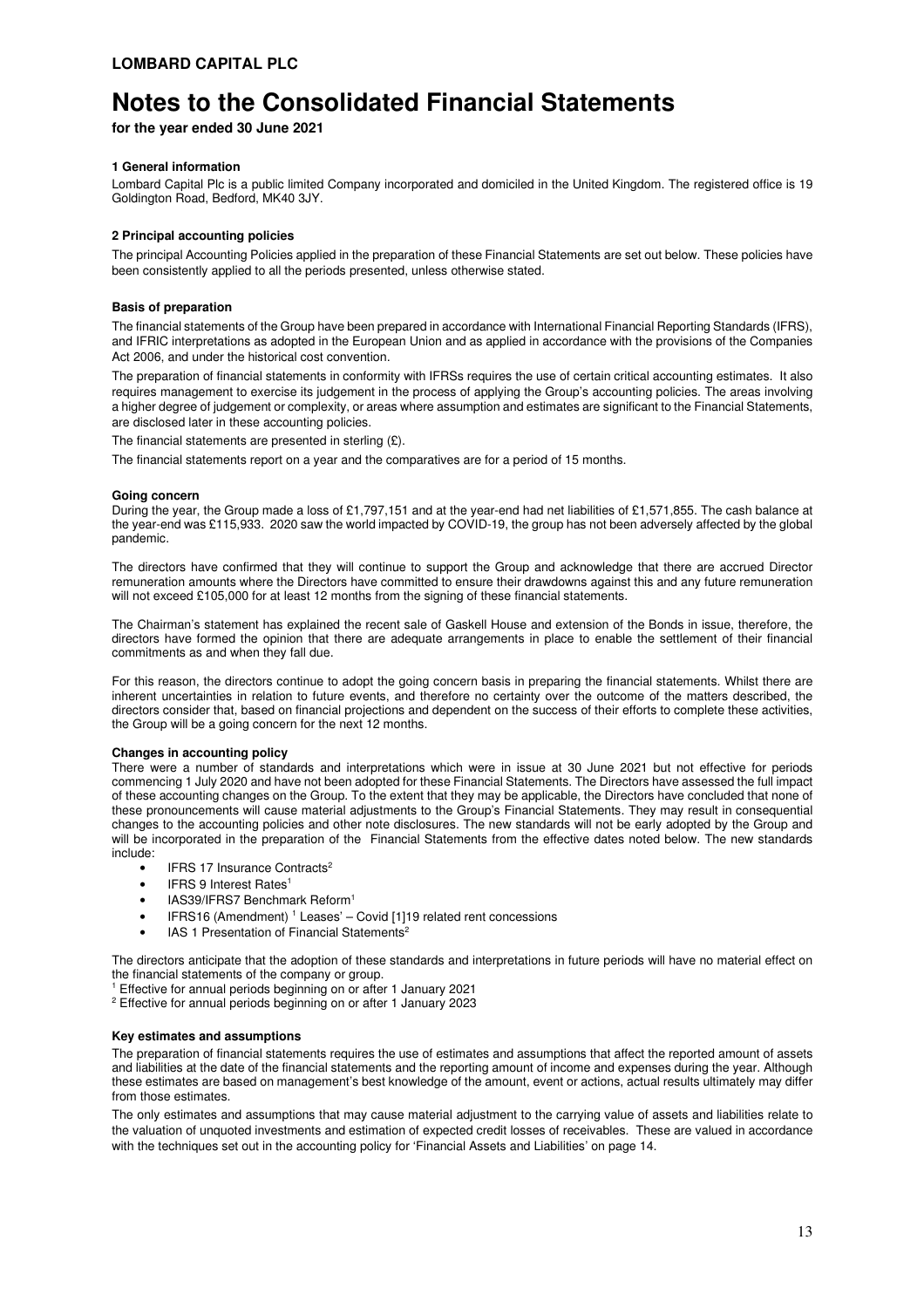## **for the year ended 30 June 2021**

#### *Carrying value of unquoted investments*

In assessing potential impairment of unquoted investments, management estimates the recoverable amount of each asset. Management has estimated no impairment for the carrying value of the investment held within the financial statements. Also see note 8 for details in relation to investments.

## *Estimation of the expected credit losses of receivables*

In assessing the expected credit losses, in respect of the receivables under IFRS 9, the Group considers the past performance of the receivable book along with future factors, that may affect the credit worthiness of the entire receivables. Due to the lack of information available no estimations of potential impairment have been made within these assumptions which could affect the carrying value of the receivables. However, it is management's judgement that the carrying value of the receivables appears appropriate.

## **Revenue**

The Group provides consultancy services.

Revenue from providing services is recognised in the accounting year in which services are rendered under IFRS 15. Any increases or decreases in estimated revenues or costs are reflected in profit or loss in the year in which the circumstances that give rise to the revision become known by management.

## **Taxation**

The tax expense represents the sum of the tax currently payable and deferred tax.

Current tax is the tax currently payable based on taxable profit for the year. Taxable profit differs from net profit as reported in the income statement because it excludes items of income or expenses that are taxable or deductible in other years and it further excludes items that are never taxable or deductible. The Group's liability for current tax is calculated using tax rates that have been enacted or substantively enacted by the balance sheet date.

Deferred tax is the tax expected to be payable or recoverable on differences between the carrying amounts of assets and liabilities in the financial statements and the corresponding tax bases used in the computation of taxable profit and is accounted for using the balance sheet liability method. Deferred tax liabilities are generally recognised for all taxable temporary differences and deferred tax assets are recognised to the extent that it is probable that taxable profits will be available against which deductible temporary differences can be utilised. Such assets and liabilities are not recognised if the temporary difference arises from the initial recognition of goodwill or from the initial recognition (other than in a business combination) of other assets and liabilities in a transaction that affects neither the taxable profit nor the accounting profit.

Deferred tax liabilities are recognised for taxable temporary differences arising on investments in subsidiaries and associates, and interest in joint ventures, except where the group is able to control the reversal of the temporary difference and it is probable that the temporary difference will not reverse in the foreseeable future.

The carrying amount of deferred tax assets is reviewed at each balance sheet date and reduced to the extent that it is no longer probable that the temporary difference will not reverse in the foreseeable future.

Current and deferred tax assets and liabilities are calculated at tax rates that are expected to apply to their respective year of realisation, provided they are enacted or substantively enacted at the balance sheet date. Changes in deferred tax assets or liabilities are recognised as a component of tax expense in the profit or loss income statement, except where they relate to items that are recognised in other comprehensive income in which case the related deferred tax is also charged or credited directly to equity.

## **Segmental reporting**

A segment is a distinguishable component of the Group's activities from which it may earn revenues and incur expenses, whose operating results are regularly reviewed by the Group's chief operating decision maker to make decisions about the allocation of resources and assessment of performance and about which discrete financial information is available.

As the chief operating decision maker reviews financial information for and makes decisions about the Group's investment activities as a while, the directors have identified one operating segment, that of investments..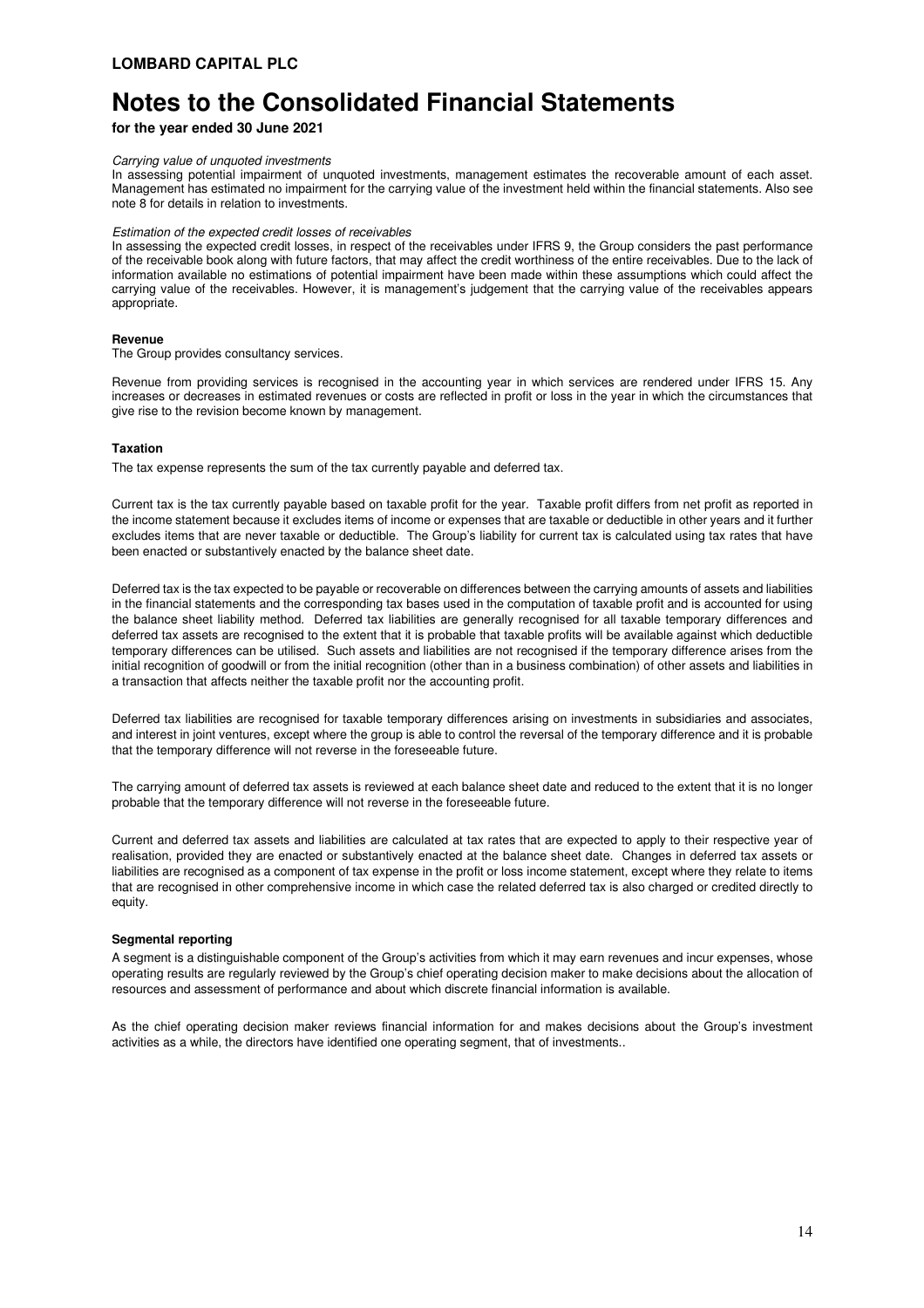## **for the year ended 30 June 2021**

#### **Fixed Assets**

Property, plant and equipment is stated at cost less accumulated depreciation. Cost represents the cost of acquisition or construction, including the direct cost of financing the acquisition or construction until the asset comes into use.

Depreciation on property, plant and equipment is provided to allocate the cost less the residual value by equal instalments over their estimated useful economic lives, once the asset is complete.

The expected useful lives and residual values of property, plant and equipment are reviewed on an annual basis and, if necessary, changes in useful life or residual value are accounted for prospectively.

No deprecation is charged until the asset is brought into use.

## **Financial assets and liabilities**

## *i. Recognition and initial measurement*

The Group initially recognises loans and advances, trade and other receivables/payables, and borrowings plus or minus transactions costs when and only when the Group becomes party to the contractual provisions of the instruments.

#### *Financial assets at amortised cost*

The Group's financial assets at amortised cost comprise trade and other receivables. These represent debt instruments with fixed or determinable payments that represent principal or interest and where the intention is to hold to collect these contractual cash flows.

They are initially recognised at fair value, included in current and non-current assets, depending on the nature of the transaction, and are subsequently measured at amortised cost using the effective interest method less any provision for impairment

#### **Financial assets and liabilities continued**

*Financial assets at fair value through other comprehensive income*

(i) Classification of financial assets at fair value through other comprehensive income

Financial assets at fair value through other comprehensive income (FVOCI) comprise:

Equity securities which are not held for trading, and which the group has irrevocably elected at initial recognition to recognise in this category. These are strategic investments and the group considers this classification to be more relevant.

Debt securities where the contractual cash flows are solely principal and interest and the objective of the group's business model is achieved both by collecting contractual cash flows and selling financial assets.

(ii) Equity investments at fair value through other comprehensive income

#### *Financial liabilities at amortised cost*

Financial liabilities at amortised cost comprise trade and other payables. They are classified as current and non-current liabilities depending on the nature of the transaction, are subsequently measured at amortised cost using the effective interest method.

#### *Financial assets*

The Group derecognises a financial asset when the contractual rights to the cash flows from the financial asset expire, or when it transfers the rights to receive the contractual cash flows in a transaction in which substantially all of the risks and rewards of ownership of the financial asset are transferred or in which the Group neither transfers nor retains substantially all of the risks and rewards of ownership and it does not retain control of the financial asset.

On derecognition of a financial asset, the difference between the carrying amount of the asset (or the carrying amount allocated to the portion of the asset derecognised) and the sum of (i) the consideration received (including any new asset obtained less any new liability assumed) and (ii) any cumulative gain or loss that had been recognised in OCI is recognised in profit or loss.

## **Financial liabilities**

Financial liabilities are recognised in the Group's balance sheet when the Group becomes a party to the contractual provisions of the instrument. All interest related charges are recognised as an expense in finance cost in the income statement using the effective interest rate method. The Group's financial liabilities comprise trade and other payables.

The Group derecognises a financial liability when its contractual obligations are discharged, cancelled or expire.

Trade payables are recognised initially at their fair value and subsequently measured at amortised cost less settlement payments.

## **Cash and cash equivalents**

Cash and cash equivalents comprise cash in hand and current and deposit balances deposits at banks, together with other shortterm highly liquid investments that are readily convertible into known amounts of cash and which are subject to an insignificant risk of changes in value.

## **Equity**

An equity instrument is any contract that evidences a residual interest in the assets of the Group after deducting all of its liabilities. Equity instruments issued by the Group are recorded at the proceeds received net of direct issue costs.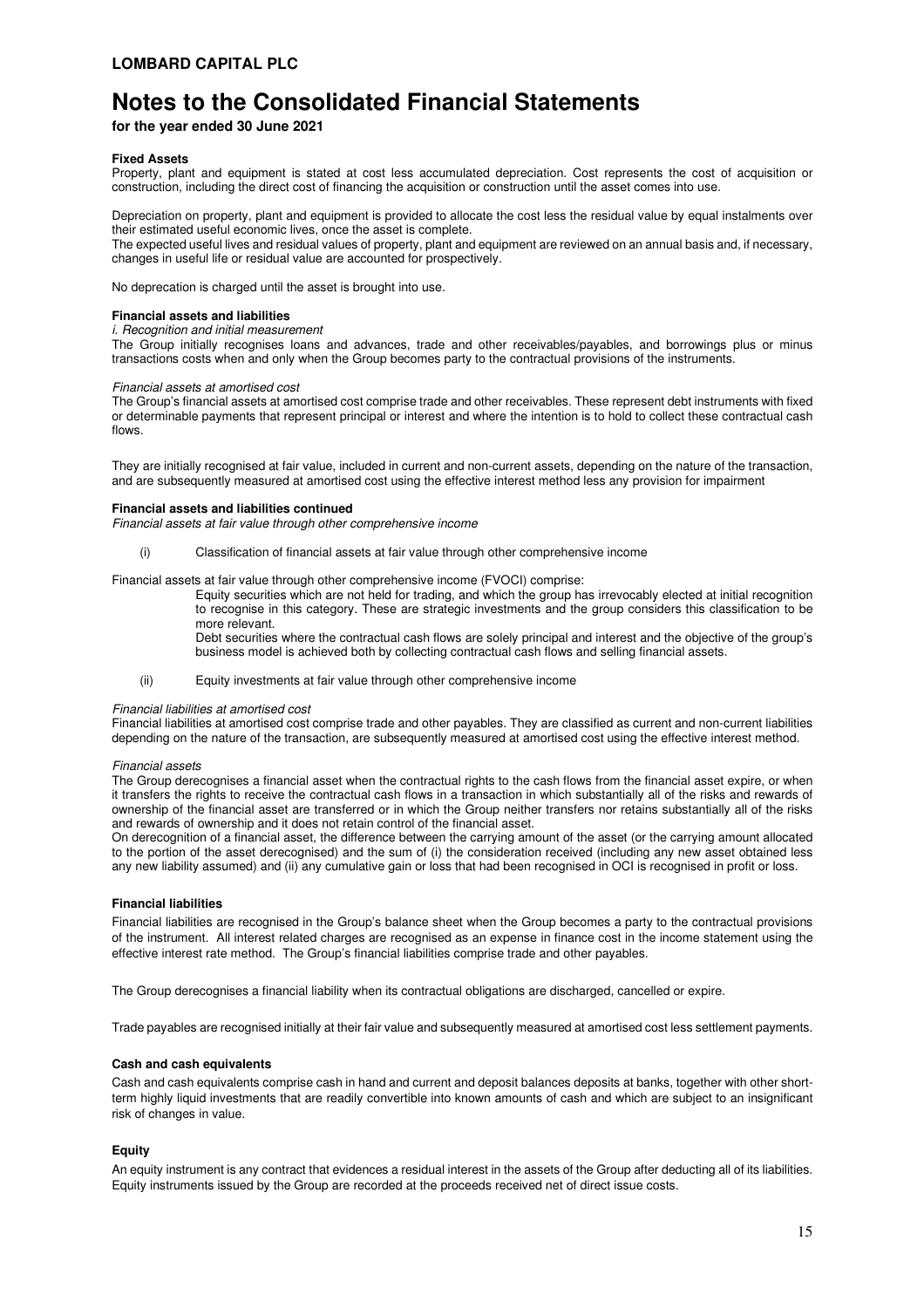**for the year ended 30 June 2021** 

## **3 Loss from operations**

Loss from operations is stated after charging:

|                                                 | 30 Jun | 30 Jun |
|-------------------------------------------------|--------|--------|
|                                                 | 2021   | 2020   |
|                                                 | ₽      |        |
| Auditor's remuneration for auditing of accounts | 21,250 | 15,000 |

## **4 Directors' remuneration**

The Group had no employees, other than the directors in the year under review, or the prior period. During the year there has been one executive director and one non-executive director.

|                                      | 30 Jun<br>2021 | 30 Jun<br>2020 |
|--------------------------------------|----------------|----------------|
|                                      | No.            | No.            |
| Administration                       | $\overline{2}$ | $\mathbf{2}$   |
|                                      | 30 Jun         | 30 Jun         |
|                                      | 2021           | 2020           |
|                                      | £              | £              |
| Directors' remuneration - fees:      |                |                |
| N Brent Fitzpatrick                  | 60,000         | 31,250         |
| David Grierson (resigned 8 Jun 2020) |                | 115,000        |
| Barry Fromson (appointed 1 Jun 2020) | 60,000         | -              |
|                                      | 120,000        | 146,250        |

The highest paid director was not granted, nor did he exercise any share options during the year. The highest paid director did not receive any shares in respect of qualifying services under a long-term incentive scheme.

## **5 Taxation**

| Tax charge         | $\overline{\phantom{0}}$ | -      |
|--------------------|--------------------------|--------|
| Deferred tax       | $\blacksquare$           | -      |
| UK corporation tax | $\blacksquare$           |        |
|                    |                          |        |
|                    | 2021                     | 2020   |
|                    | 30 Jun                   | 30 Jun |

## *Tax reconciliation*

|                                                  | 30 Jun<br>2021 | 30 Jun<br>2020 |
|--------------------------------------------------|----------------|----------------|
|                                                  | £              | £              |
| Loss before tax                                  | (1,534,911)    | (767,327)      |
| Tax at 19% (30 Jun 2020: 19%) on loss before tax | (291, 633)     | (145, 792)     |
| Effects of:                                      |                |                |
| Unrelieved losses carried forward                | 291,633        | 145,792        |
| Total tax (credit)/expense                       |                |                |

The unutilised tax losses of the Group available for set off against future taxable profits are estimated to be £1,884,000 (30 Jun 2020: £350,000). The Group has not recognised a deferred tax asset in respect of these losses as there is insufficient evidence of future taxable profits.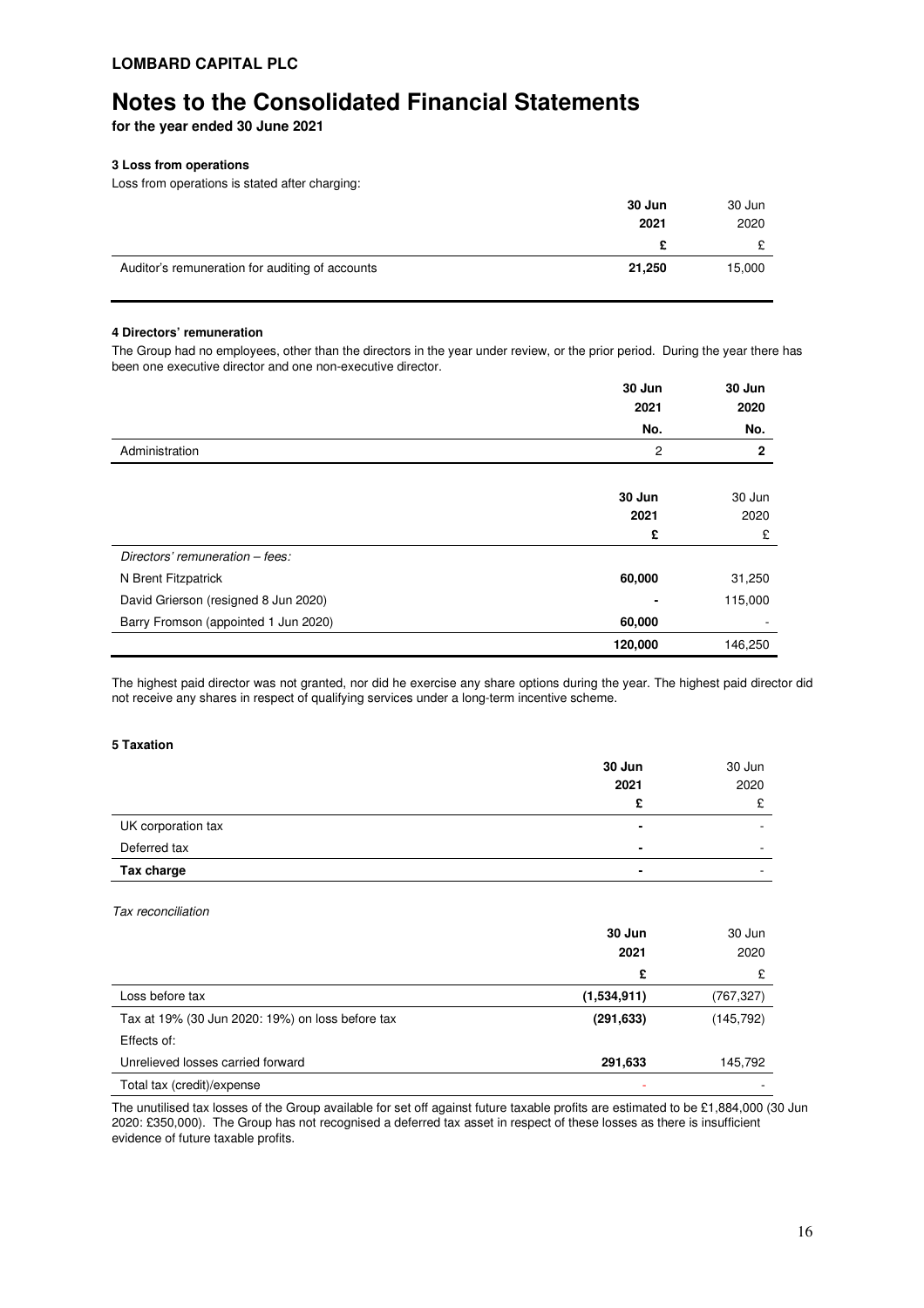**for the year ended 30 June 2021** 

## **6 Earnings per share**

The basic and diluted earnings per share is calculated by dividing the loss attributable to owners of the Group by the weighted average number of ordinary shares in issue during the year.

|                                                                           | 30 Jun      | 30 Jun     |
|---------------------------------------------------------------------------|-------------|------------|
|                                                                           | 2021        | 2020       |
|                                                                           | £           | £          |
| Earnings                                                                  |             |            |
| Loss for the purposes of basic and fully diluted loss per share           | (1,534,911) | (767, 327) |
| Number of shares                                                          |             |            |
| Weighted average number of shares for calculating basic and fully diluted |             |            |
| earnings per share                                                        | 14,809,707  | 6,041,726  |
|                                                                           | 30 Jun      | 30 Jun     |
|                                                                           | 2021        | 2020       |
|                                                                           | Pence       | Pence      |
| Earnings per share                                                        |             |            |
| Basic and fully diluted loss per share                                    | (10.4)      | (12.7)     |
| <b>7 Fixed Assets</b>                                                     |             |            |
| <b>Land and Buildings</b>                                                 | 30 Jun      | 30 Jun     |
|                                                                           | 2021        | 2020       |
|                                                                           | £           | £          |
| Opening balance                                                           | 953,710     |            |
| <b>Additions</b>                                                          | 1,882,984   | 953,710    |
| Impairment of asset                                                       | (766, 230)  |            |
| Closing balance at the year end                                           | 2,070,464   | 953,710    |

Included in land and buildings is Gaskell House which has been sold after the year end and the carrying value has been impaired to reflect the recoverable amount of the property.

## **8 Financial Assets**

## **Financial assets at fair value through other comprehensive income**

Equity investments at fair value through other comprehensive income comprises following individual investments:

| <b>Unlisted Securities</b>                                             | 30 Jun<br>2021 | 30 Jun<br>2020 |
|------------------------------------------------------------------------|----------------|----------------|
|                                                                        | £              | £              |
| Prepaid Global Services Limited (formerly Prego International Limited) |                |                |
| <b>Listed Securities</b>                                               | 30 Jun<br>2021 | 30 Jun<br>2020 |
|                                                                        | £              | £              |
| <b>BWA Group Plc</b>                                                   | 42,750         | 42,750         |
| <b>TOTAL</b>                                                           | 42,751         | 42,751         |

Valuation techniques used by the Group are explained on page 14.

The value of £1 relates to shares held in Prepaid Global Services Limited (formerly Prego International Limited) which have been placed on the JP Jenkins matched-bargain platform. In the absence of an indicative price the directors have impaired to a value of £1.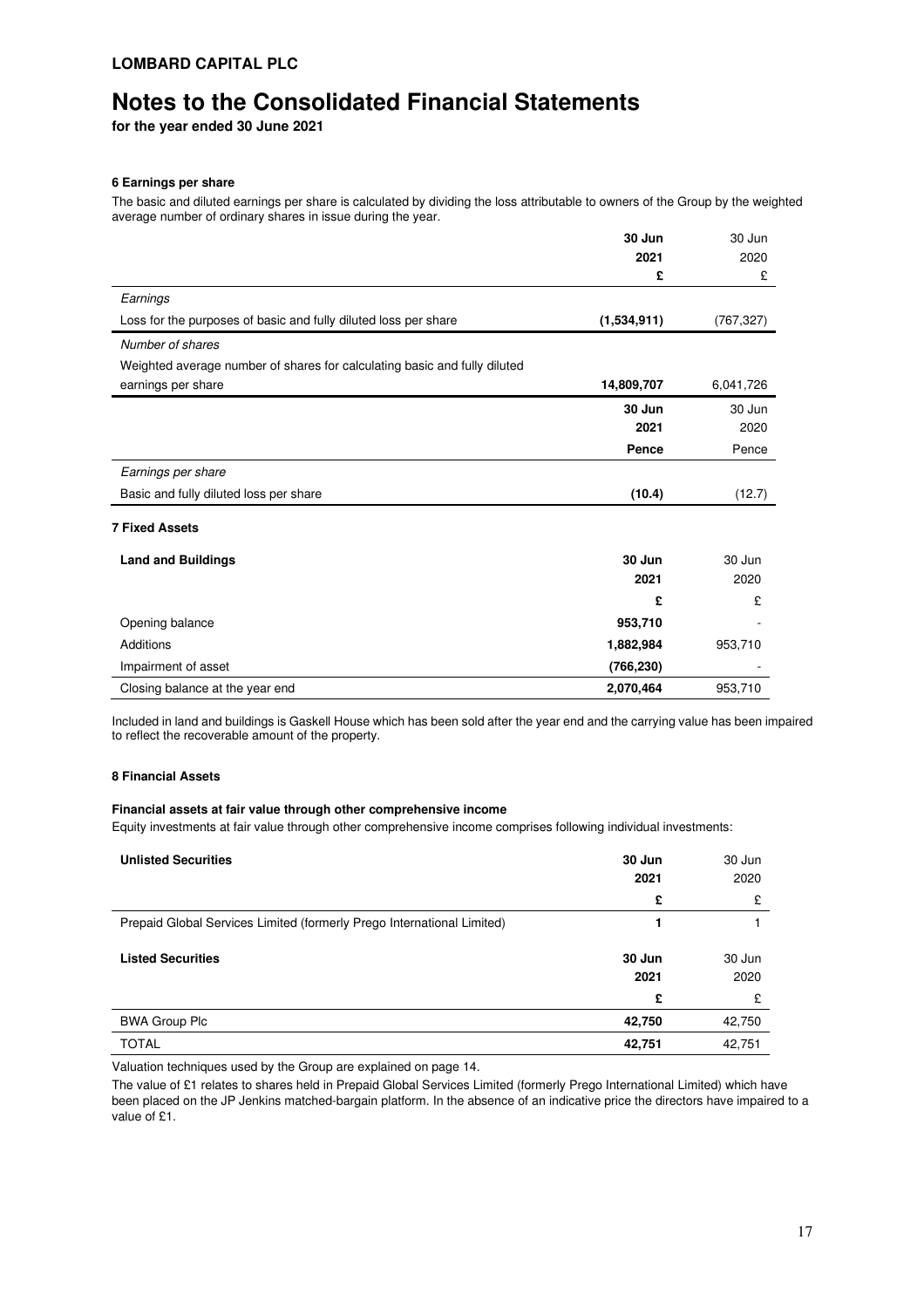**for the year ended 30 June 2021** 

## **9 Other receivables**

|                                | 30 Jun<br>2021 | 30 Jun<br>2020 |
|--------------------------------|----------------|----------------|
|                                | £              | £              |
| Prepayments and accrued income | 94,571         | 43,396         |
| Other debtors                  | 235,356        | 196,029        |
| Loans to related parties       | 1,552,500      | 1,525,788      |
|                                | 1,882,427      | 1,765,213      |

The fair value of trade and other receivables is considered by the directors not to be materially different to the carrying amounts.

## **10 Cash and cash equivalent**

|               | 30 Jun  | 30 Jun |
|---------------|---------|--------|
|               | 2021    | 2020   |
|               |         | ≏<br>∼ |
| Cash at banks | 115,933 | 3,630  |
|               | 115,933 | 3,630  |

## **11 Trade and other payables**

|                 | 30 Jun    | 30 Jun    |
|-----------------|-----------|-----------|
|                 | 2021      | 2020      |
|                 | £         | £         |
| Trade payables  | 695,054   | 88,537    |
| Unsecured loans | 632,935   | 517,200   |
| Other creditors | 100,000   |           |
| Accrued charges | 713,676   | 426,322   |
|                 | 2,141,665 | 1,032,059 |

The fair value of trade and other payables is considered by the directors not to be materially different to the carrying amounts.

## **12 Loans and other borrowings**

|                                      | 30 Jun    | 30 Jun     |
|--------------------------------------|-----------|------------|
|                                      | 2021      | 2020       |
|                                      | £         | £          |
| <b>Current liability</b>             |           |            |
| Bonds issued                         | 3,727,000 |            |
| Less transaction costs and discounts | (85, 131) |            |
| Interest charge                      | 270,336   |            |
| Total current liability              | 3,541,765 |            |
|                                      |           |            |
| <b>Non-current liability</b>         |           |            |
| Bonds issued                         |           | 2,090,000  |
| Less transaction costs and discounts |           | (430, 496) |
| Interest charge                      |           | 173,445    |
| <b>Total non-current liability</b>   |           | 1,832,949  |

On 11 March 2019, 25 March 2019 & 29 March 2019, the Group launched the issue of secured bonds of £100,000, £150,000 and £500,000 respectively to raise £750,000 for the Group. The Bonds have a coupon rate of 4% or 10% and a term of 1 year with full repayment in cash of the principal amount of the Bonds due at maturity. The Bonds were due for repayment on 31 March 2020, during the period ended 30 June 2020 the repayment date was extended to 31 January 2022.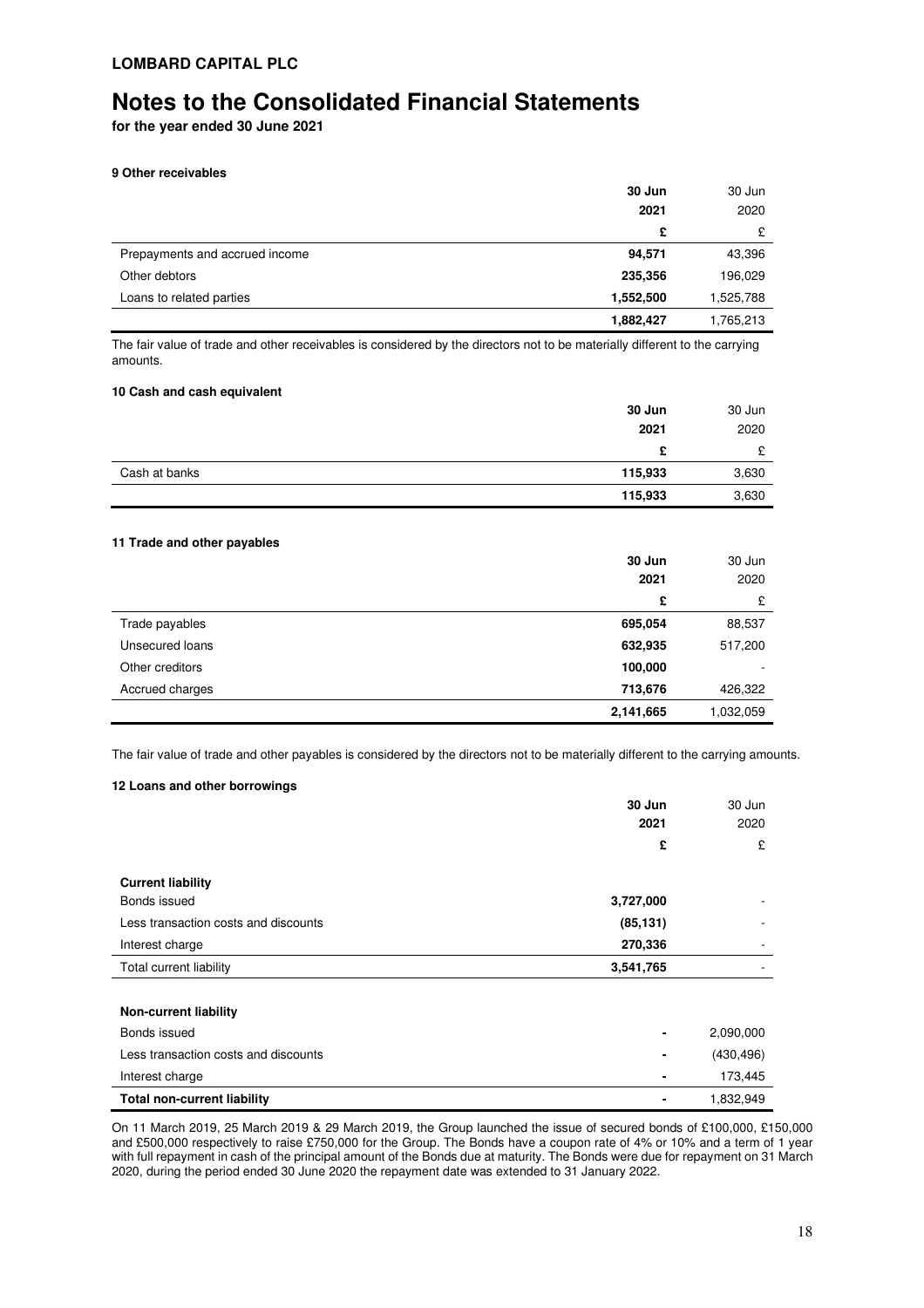## **for the year ended 30 June 2021**

## **12 Loans and other borrowings continued**

During the previous period, the Group launched the issue of secured bonds to raise £1,340,000 for the Group. The Bonds have a coupon rate of 4% and a term of 1 year with full repayment in cash of the principal amount of the Bonds due at maturity. The Bonds are due for repayment on 31 January 2022. The repayment terms of the Bonds has been extended after the period end and are all now repayable in January 2027.

During the year, the Group launched the issue of secured bonds to raise £1,637,000 for the Group. The Bonds have a coupon rate of 4% and a term of 1 year with full repayment in cash of the principal amount of the Bonds due at maturity. The Bonds are due for repayment on 31 January 2022. The terms of the repayment of the bonds has been extended after the period end and are now due for repayment in January 2027.

The interest has been calculated at the effective interest rate.

## **13 Share capital**

|                                          | 30 Jun  | 30 Jun  |
|------------------------------------------|---------|---------|
|                                          | 2021    | 2020    |
|                                          | £       | £       |
| Authorised capital                       |         |         |
| 500,000,000 ordinary shares of 0.1p each | 500,000 | 500,000 |
| 2,000,000 redeemable shares of 1p each   | 20,000  | 20,000  |
|                                          | 520,000 | 520,000 |
| Issued and fully paid                    |         |         |
| 14,810,784 new ordinary shares of 0.1p   | 14,810  | 14,810  |
| 1,918,150 deferred shares of 9.9p        | 189,897 | 189,897 |
|                                          | 204,707 | 204.707 |

The ordinary shares have attached to them full voting, dividend and capital distribution (including on winding up) rights; they do not confer any rights of redemption. The deferred shares have no economic value or rights attached and were the result of a 1 for 100 share consolidation.

## **14 Investment revaluation reserve**

|                                   | 30 Jun         | 30 Jun    |
|-----------------------------------|----------------|-----------|
|                                   | 2021           | 2020      |
|                                   | £              | c         |
| Balance brought forward           | 30,435         | 118,934   |
| Market value adjustment in period | $\blacksquare$ | (88, 499) |
|                                   | 30,435         | 30,435    |

## **15 Risk management objectives and policies**

The Group is exposed to a variety of financial risks which result from both its operating and investing activities. The Group's risk management is coordinated by the board of directors and focuses on actively securing the Group's short to medium term cash flows by minimising the exposure to financial markets.

## *Capital risk management*

The Group's objectives when managing capital are:

- to safeguard the Group's ability to continue as a going concern, so that it can improve returns and benefits for shareholders
- to support the Group's growth: and
- to provide capital for the purpose of strengthening the Group's risk management capability.

The Group actively and regularly reviews and manages the capital structure to ensure an optimal capital structure and equity holder returns, taking into consideration the future capital requirements of the Group and capital efficiency, prevailing and projected profitability, projected operating cash flows, projected capital expenditures and projected strategic investment opportunities. Management regards total equity as capital and reserves, for capital management purposes. There have been no changes in this since the previous reporting date.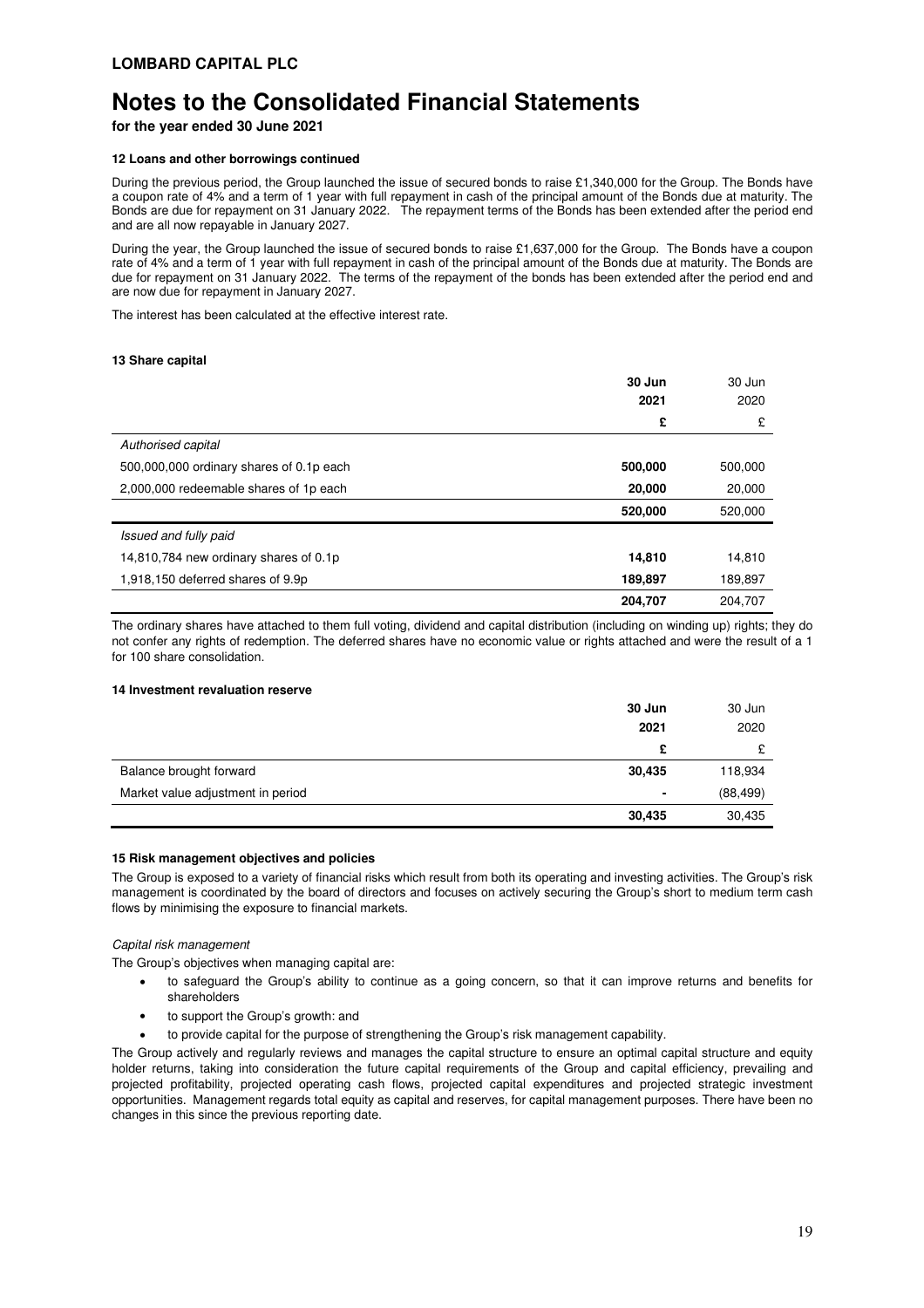**for the year ended 30 June 2021** 

## **15 Risk management objectives and policies continued**

## *Credit risk*

The Group's financial instruments, that are subject to credit risk, are cash and cash equivalents. The credit risk for cash and cash equivalents is considered negligible since the counterparties are reputable financial institutions.

The Group's maximum exposure to credit risk is £115,933 (30 Jun 2020: £3,630) comprising cash and cash equivalents.

## *Liquidity risk*

Liquidity risk is managed by means of ensuring sufficient cash and cash equivalents are held to meet the Group's payment obligations arising from administrative expenses. The cash and cash equivalents are invested such that the maximum available interest rate is achieved with minimal risk. Financial assets comprise, cash of £115,933 and are available on demand. Financial liabilities comprise trade payables of £695,054 which are all payable within 3 months.

## *Market price risk*

The Group's exposure to market price risk mainly arises from potential movements in the fair value of its investments. The Group manages this price risk within its long-term investment strategy to manage a diversified exposure to the market. If each of the Group's equity investments were to experience a rise or fall of 10% in their fair value, this would result in the Group's net asset value increasing or decreasing by £4,275 (2020: £4,275).

## *Financial assets by category*

The IFRS 9 categories of financial assets included in the balance sheet and the headings in which they are included are as follows:

|                                                                   | 30 Jun<br>2021 | 30 Jun<br>2020 |
|-------------------------------------------------------------------|----------------|----------------|
|                                                                   | £              | £              |
| Financial assets:                                                 |                |                |
| Financial assets at fair value through other comprehensive income | 42,751         | 42,751         |
| Financial assets at amortised cost                                |                |                |
| Other receivables                                                 | 1,787,856      | 1,721,817      |
| Cash and cash equivalents                                         | 115,933        | 3,630          |
|                                                                   | 1,946,540      | 1,768,198      |

## *Financial liabilities by category*

The IFRS 9 categories of financial liability included in the balance sheet and the headings in which they are included are:

|                                          | 30 Jun<br>2021 | 30 Jun<br>2020 |
|------------------------------------------|----------------|----------------|
|                                          | £              | £              |
| Financial liabilities at amortised cost: |                |                |
| Trade and other payables                 | 5,683,430      | 2,865,008      |
|                                          | 5,683,430      | 2,865,008      |

## **16 Convertible Instruments**

Convertible unsecured loan notes 2018

On 3 May 2016 it was agreed that up to £100,000 of 7.5 per cent Convertible Unsecured Loan Notes 2018 would be issued. A convertible loan note instrument would be issued.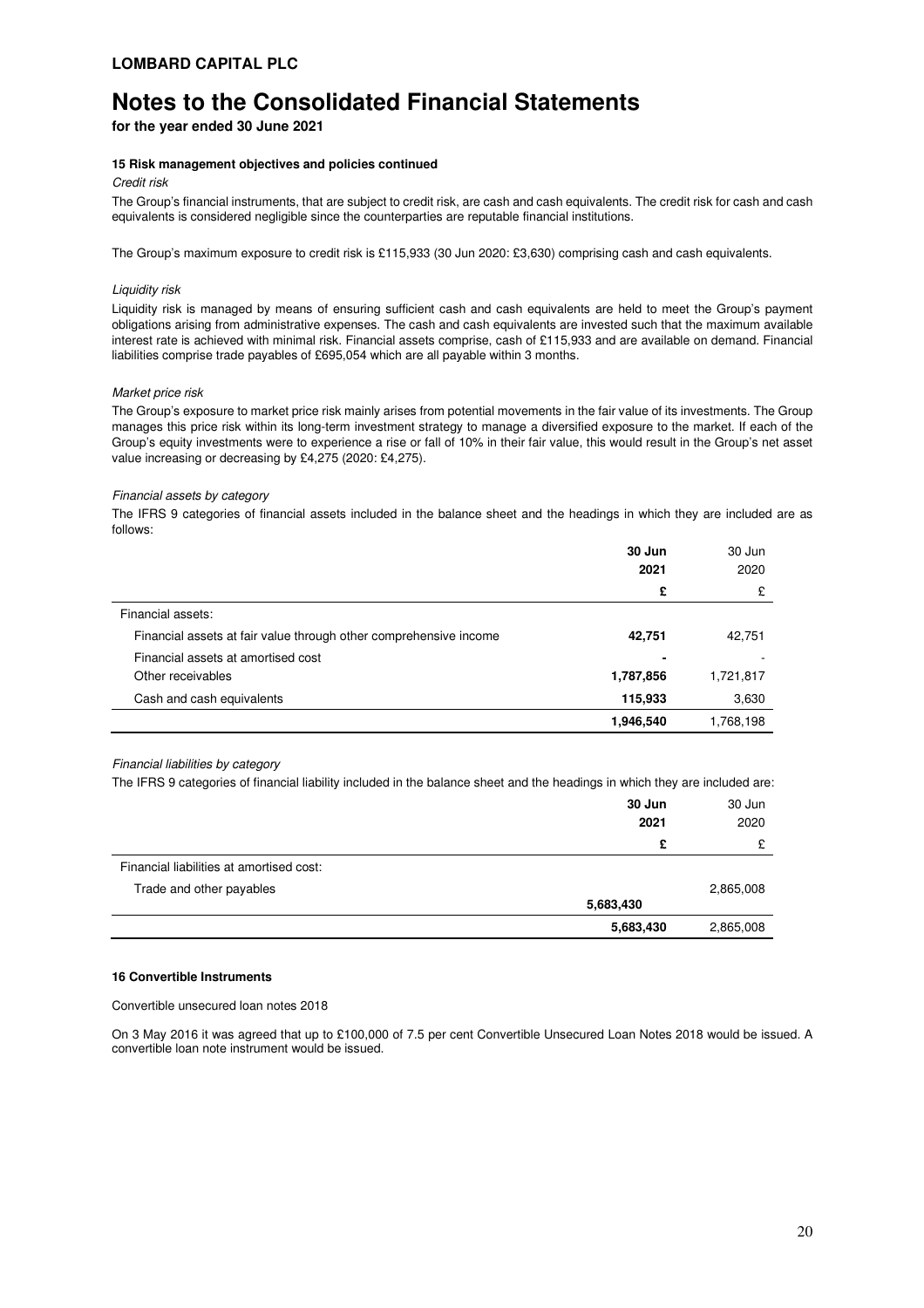**for the year ended 30 June 2021** 

## **16 Convertible Instruments continued**

The following warrants were issued to related parties:

| Date of issue | Held by                                       | No of<br>warrants | <b>Reason for issue</b>                |
|---------------|-----------------------------------------------|-------------------|----------------------------------------|
| 30-Jun-16     | D W Grierson (former director)                | 100,000           | Issue of warrants                      |
| 30-Jun-16     | N B Fitzpatrick (non-executive director)      | 100,000           | Issue of warrants                      |
| 21-Feb-18     | David Grierson (former director)              | 900,000           | For introductions, services and advice |
| 21-Feb-18     | Brent Fitzpatrick (non-executive<br>director) | 100,000           | For introductions, services and advice |
| 26-Jul-18     | David Grierson (former director)              | 1,500,000         | Issue of warrants                      |
| 26-Jul-18     | N B Fitzpatrick (non-executive director)      | 250,000           | Issue of warrants                      |
| 26-Jul-18     | Steve Monico Ltd (company secretary)          | 250,000           | For secretarial services               |

On 21 February 2018 the Group agreed that 1,250,000 warrants be issued which will be exercisable at a price of 10p per ordinary share up to 1 March 2020.

On 5 October 2018, the Group issued warrants of up to 6,500,000 ordinary shares of 0.001 each.

On 29 May 2020 the Group received notices from holders of 3,200,000 of warrants to convert to 3,200,000 shares for a consideration of £320,000. Following the conversion there were 6,500,000 outstanding.

## **17 Contingent liabilities**

There were no contingent liabilities as at 30 June 2020 or 30 June 2021.

## **18 Capital commitments**

There were no capital commitments authorised by the directors or contracted for at 30 June 2020 or 30 June 2021.

## **19 Post balance sheet events**

The Group sold Gaskell House in December 2021 for gross proceeds of £2,491,000 including VAT.

## **20 Related party transactions**

The remuneration paid to the directors is set out in Note 4 to the financial statements.

The loans, which are included in other debtors, have been advanced to Specialist Design Services Limited and Capital Protection Program Limited are Companies which were previously owned by Barry Fromson, a significant shareholder of the Group and director of the group. At the period end he no longer owned the Companies.

An unsecured loan of £224,500 was advanced to Specialist Design Services Limited. Interest is receivable on amounts advanced at a rate of 5% and are receivable on demand. At the period end £224,500 (2020: £224,500) was still outstanding.

An unsecured loan of £476,200 was advanced to Capital Protection Program Limited. Interest is receivable on amounts advanced at a rate of 5% and are receivable on demand. At the period end £476,200 (2020: £476,200) was still outstanding.

Further amounts totalling £355,000 were advanced to Capital Protection Program Limited during the period ended 30 June 2020 and is repayable on demand. At the period end £355,000 (2020: £355,000) was still outstanding.

## **21 Controlling party**

As at 30 June 2021 and at the reporting date, the Group had no controlling party.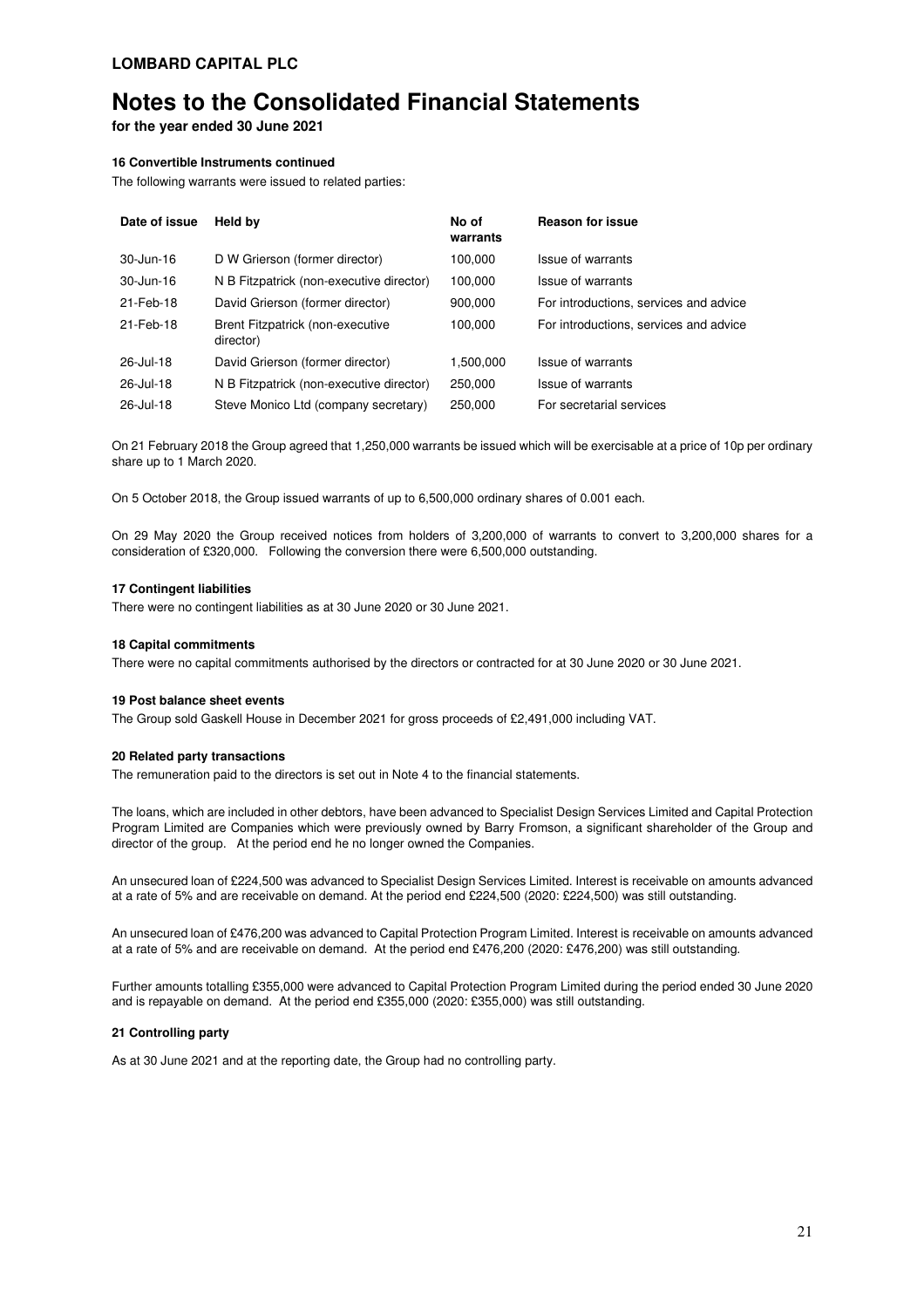# **Lombard Capital Plc**

Company Financial Statements for the year ended 30 June 2021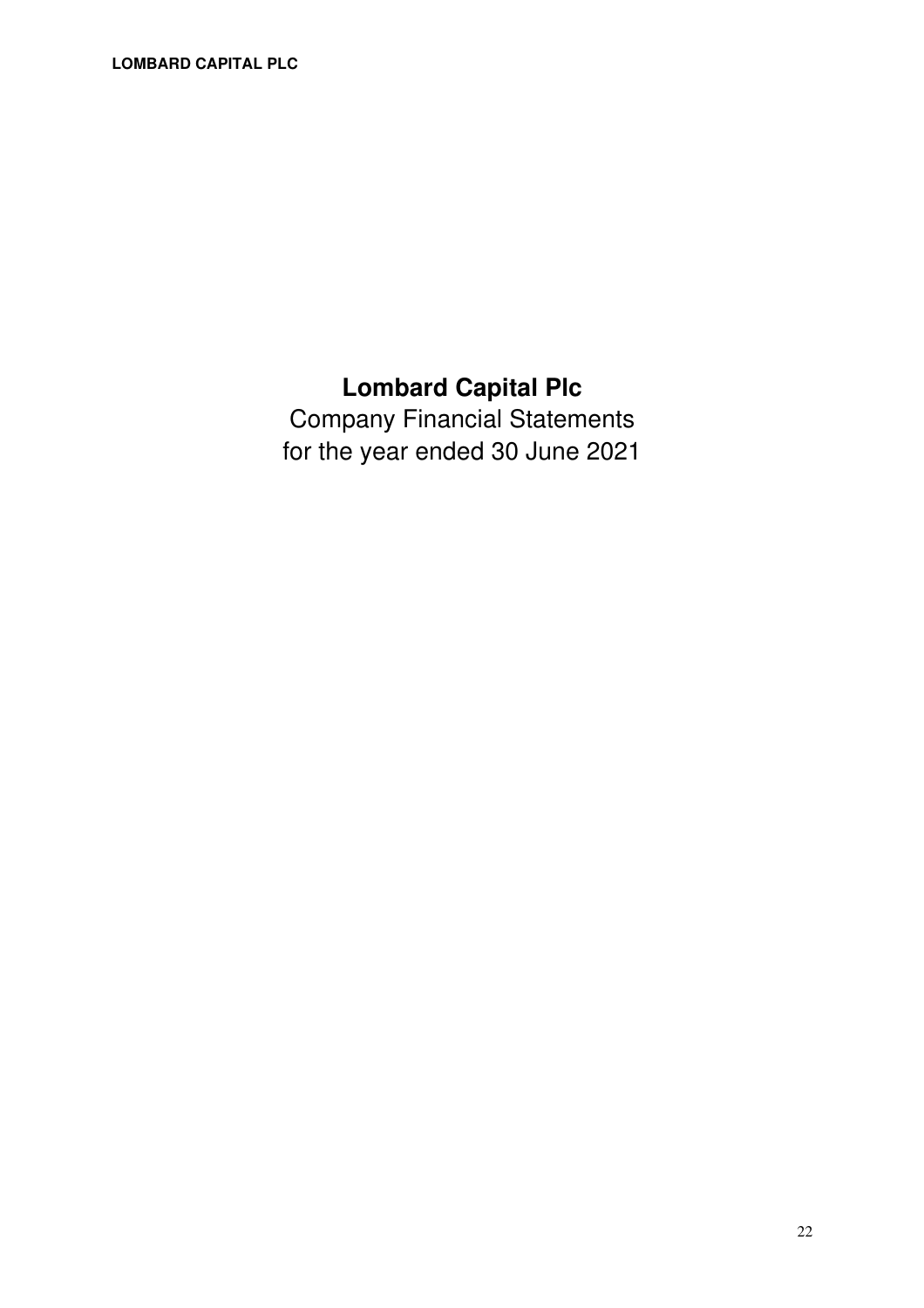**for the year ended 30 June 2021** 

## **To the members of Lombard Capital Plc**

## **Qualified Opinion**

We have audited the financial statements of Lombard Capital Plc (the 'Company') for the year ended 30 June 2021 which comprise the statement of income and other comprehensive income, the statement of financial position, the statement of cash flows, the statement of changes in equity and notes to the financial statements, including a summary of significant accounting policies.

The financial reporting framework that has been applied in the preparation of the financial statements is applicable law and International Financial Reporting Standards (IFRSs) as adopted by the European Union.

In our opinion, except for the possible effects of the matter described in the Basis for the Qualified Opinion section of our report:

- the financial statements give a true and fair view of the state of the Company's affairs as at 30 June 2021 and of the Company's loss for the year then ended;
- the financial statements have been properly prepared in accordance with IFRSs as adopted by the European Union; and
- the financial statements have been prepared in accordance with the requirements of the Companies Act 2006.

## **Basis for qualified opinion**

Within loans to related parties there are amounts of £700,700 on the statement of financial position as at 30 June 2021. In respect of these balances indicated, we were unable to obtain sufficient appropriate audit evidence to confirm their recoverability of these amounts whether any impairments were required. Consequently, we were unable to determine whether these amounts are fairly stated.

We conducted our audit in accordance with International Standards on Auditing (UK) (ISAs (UK)) and applicable law. Our responsibilities under those standards are further described in the Auditor's responsibilities for the audit of the financial statements section of our report. We are independent of the Company in accordance with the ethical requirements that are relevant to our audit of the financial statements in the UK, including the FRC's Ethical Standard as applied to listed entities, and we have fulfilled our other ethical responsibilities in accordance with these requirements. We believe that the audit evidence we have obtained is sufficient and appropriate to provide a basis for our qualified opinion.

## **Material uncertainty related to going concern**

We draw your attention to the primary statements within these financial statements, which indicates that the company incurred a loss after tax of £660,406 and had net cash outflows from operating activities of £406,777 for the year ended 30 June 2021.

We also draw attention to note 2 in the financial statements, which explains that the group has sold Gaskell House in December 2021 from which the proceeds will ensure the company meets liabilities as they fall due within the next 12 months from the date these accounts are signed. The directors have also confirmed that they will continue to support the company and have acknowledged that their future drawdowns will be restricted to £105,000 for at least 12 months from the signing of these financial statements.. These events or conditions along with other matters as set forth in note 2, indicate that a material uncertainty exists that may cast significant doubt on the Company's ability to continue as a going concern. Our opinion is not modified in respect of this matter.

In auditing the financial statements, we have concluded that the directors' use of the going concern basis of accounting in the preparation of the financial statements is appropriate. Our evaluation of the directors' assessment of the entity's ability to continue to adopt the going concern basis of accounting included a review of future estimates of costs and latest bank balances to ensure the Company can cover its overheads. We also performed the following procedures:

- We have enquired with management as to the impact of COVID-19 and the steps being taken to limit the impact of the pandemic on the business.
- We obtained and reviewed the Directors' assessment, including challenging the liquidity position.
- We checked the robustness of the Directors' business planning process.
- We checked the key assumptions.
- We assessed the sensitivities of the underlying assumptions.
- We reviewed the latest financial information to gauge the financial position; and
- Considered the Company's historic ability to raise funds.

The directors have confirmed that they will continue to support the Company and acknowledge that there are accrued Director remuneration amounts where the Directors have committed to ensure their drawdowns against this and any future remuneration will not exceed £105,000 for at least 12 months from the signing of these financial statements.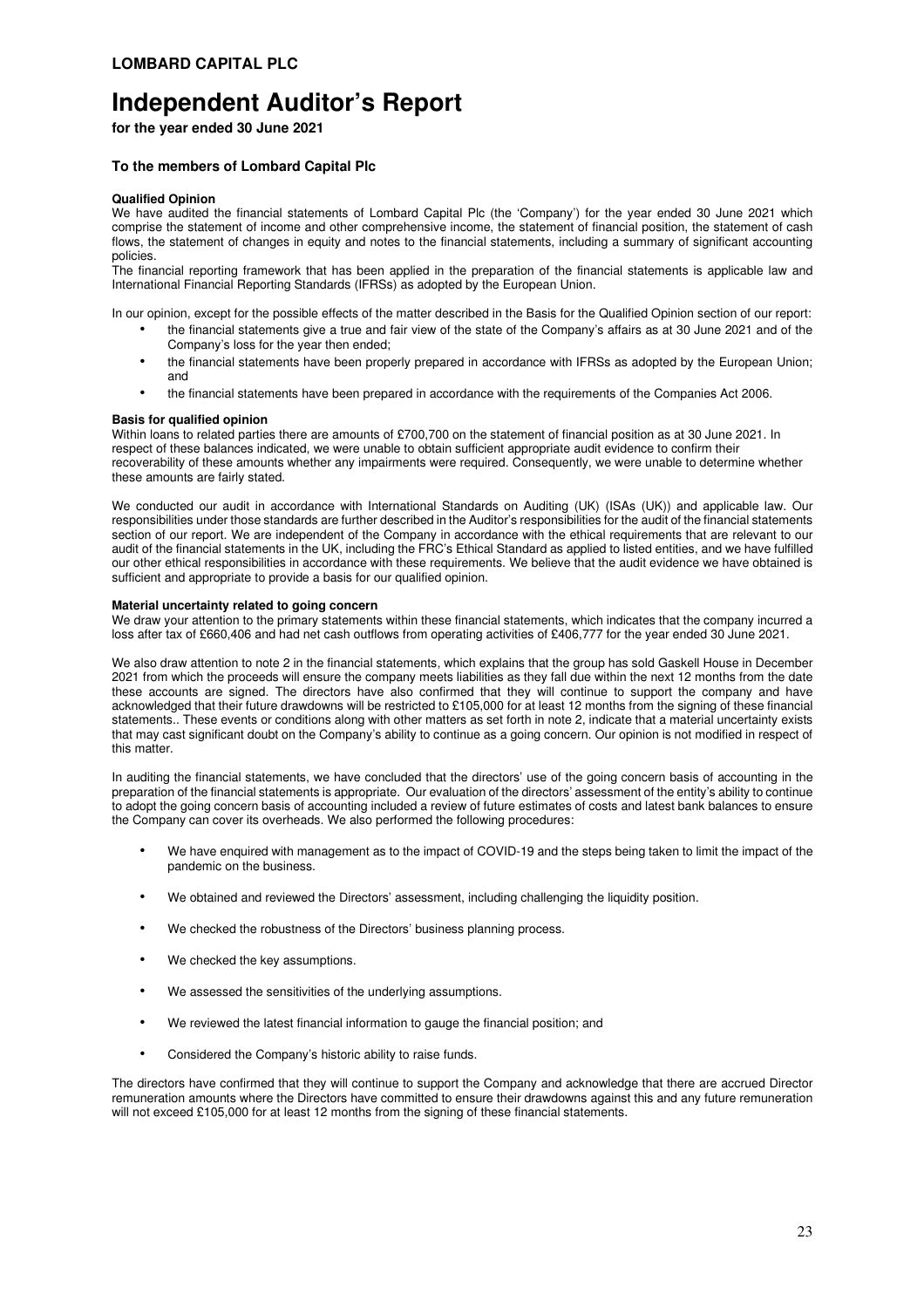**for the year ended 30 June 2021** 

Our responsibilities and the responsibilities of the directors with regard to going concern are described in the relevant sections of this report.

## **Our audit approach**

#### **Overview**

## *Key audit matters*

Key audit matters are those matters that, in our professional judgment, were of most significance in our audit of the financial statements of the current year and include the most significant assessed risks of material misstatement (whether or not due to fraud) we identified, including those which had the greatest effect on: the overall audit strategy, the allocation of resources in the audit; and directing the efforts of the engagement team. These matters were addressed in the context of our audit of the financial statements as a whole, and in forming our opinion thereon, and we do not provide a separate opinion on these matters. This is not a complete list of all risks identified by our audit.

- Going concern assumption
- Recoverability of loans to related parties

As these key audit matters have been included within the qualified opinion, for the recoverability of loans to related parties, and the material uncertainty, for the going concern assumption, they have not been included within this key audit matters section. This is in accordance with the guidance set out within ISA (UK) 705.

#### **Our application of materiality**

The scope of our audit was influenced by our application of materiality. We set certain quantitative thresholds for materiality. These, together with qualitative considerations, helped us to determine the scope of our audit and the nature, timing and extent of our audit procedures on the individual financial statement line items and disclosures and in evaluating the effect of misstatements, both individually and in aggregate on the financial statements as a whole.

Based on our professional judgment, we determined materiality for the financial statements as a whole as follows:

|                                    | Company financial statements                                                                                                                                                                           |
|------------------------------------|--------------------------------------------------------------------------------------------------------------------------------------------------------------------------------------------------------|
| Overall materiality                | £29,000 (2020: £33,000).                                                                                                                                                                               |
| How we determined it               | We have used 3% of gross assets.                                                                                                                                                                       |
| Rationale for<br>benchmark applied | We believe that gross assets are a primary measure used by shareholders in<br>assessing the performance and size of the Company; this is considered to be a<br>generally accepted auditing benchmarks. |

We agreed with the board of directors that we would report to them misstatements identified during our audit above £1,000 (Company audit) (2020: £2,000) as well as misstatements below those amounts that, in our view, warranted reporting for qualitative reasons.

## **An overview of the scope of our audit**

As part of designing our audit, we determined materiality and assessed the risks of material misstatement in the financial statements. In particular, we looked at where the directors made subjective judgments, for example in respect of significant accounting estimates that involved making assumptions and considering future events that are inherently uncertain. As in all of our audits we also addressed the risk of management override of internal controls, including evaluating whether there was evidence of bias by the directors that represented a risk of material misstatement due to fraud.

#### **How we tailored the audit scope**

We tailored the scope of our audit to ensure that we performed enough work to be able to give an opinion on the financial statements as a whole, taking into account the Company, the accounting processes and controls, and the industry in which they operate.

## **Other information**

The directors are responsible for the other information. The other information comprises the information included in the annual report, other than the financial statements and our auditor's report thereon. Our opinion on the financial statements does not cover the other information and, except to the extent otherwise explicitly stated in our report, we do not express any form of assurance conclusion thereon.

In connection with our audit of the financial statements, our responsibility is to read the other information and, in doing so, consider whether the other information is materially inconsistent with the financial statements or our knowledge obtained in the audit or otherwise appears to be materially misstated. If we identify such material inconsistencies or apparent material misstatements, we are required to determine whether there is a material misstatement in the financial statements or a material misstatement of the other information. If, based on the work we have performed, we conclude that there is a material misstatement of this other information, we are required to report that fact. We have nothing to report in this regard.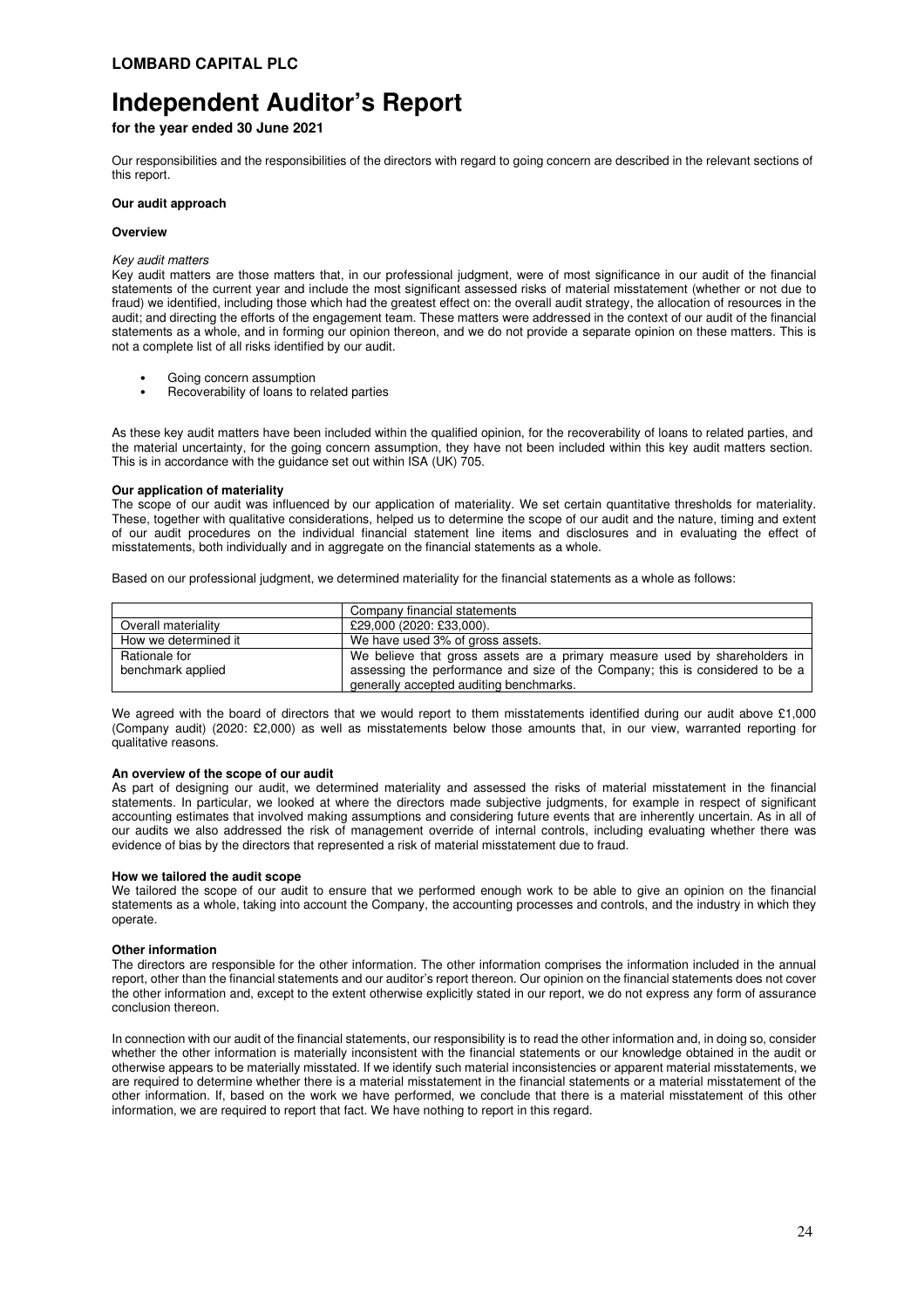## **for the year ended 30 June 2021**

## **Opinions on other matters prescribed by the Companies Act 2006**

In our opinion, based on the work undertaken in the course of the audit:

- the information given in the strategic report and the directors' report for the financial year for which the financial statements are prepared is consistent with the financial statements; and
- the strategic report and the directors' report have been prepared in accordance with applicable legal requirements.

## **Matters on which we are required to report by exception**

In the light of the knowledge and understanding of the Company and its environment obtained in the course of the audit, we have not identified material misstatements in the strategic report or the directors' report.

We have nothing to report in respect of the following matters in relation to which the Companies Act 2006 requires us to report to you if, in our opinion:

- adequate accounting records have not been kept by the Company, or returns adequate for our audit have not been received from branches not visited by us; or
- the Company financial statements are not in agreement with the accounting records and returns; or
- certain disclosures of directors' remuneration specified by law are not made; or
- we have not received all the information and explanations we require for our audit.

## **Responsibilities of directors**

As explained more fully in the directors' responsibilities statement set out on page 4, the directors are responsible for the preparation of the financial statements and for being satisfied that they give a true and fair view, and for such internal control as the directors determine is necessary to enable the preparation of financial statements that are free from material misstatement, whether due to fraud or error.

In preparing the financial statements, the directors are responsible for assessing the Company's ability to continue as a going concern, disclosing, as applicable, matters related to going concern and using the going concern basis of accounting unless the directors either intend to liquidate the Company or to cease operations, or have no realistic alternative but to do so.

## **Auditor's responsibilities for the audit of the financial statements**

Our objectives are to obtain reasonable assurance about whether the financial statements as a whole are free from material misstatement, whether due to fraud or error, and to issue an auditor's report that includes our opinion. Reasonable assurance is a high level of assurance but is not a guarantee that an audit conducted in accordance with ISAs (UK) will always detect a material misstatement when it exists. Misstatements can arise from fraud or error and are considered material if, individually or in the aggregate, they could reasonably be expected to influence the economic decisions of users taken on the basis of these financial statements.

Irregularities, including fraud, are instances of non-compliance with laws and regulations. We design procedures in line with our responsibilities, outlined above, to detect material misstatements in respect of irregularities, including fraud. The extent to which our procedures are capable of detecting irregularities, including fraud is detailed below.

## **The extent to which the audit was considered capable of detecting irregularities including fraud**

Our approach to identifying and assessing the risks of material misstatement in respect of irregularities, including fraud and noncompliance with laws and regulations, was as follows:

- the senior statutory auditor ensured the engagement team collectively had the appropriate competence, capabilities and skills to identify or recognise non-compliance with applicable laws and regulations.
- we identified the laws and regulations applicable to the company through discussions with directors and other management.
- we focused on specific laws and regulations which we considered may have a direct material effect on the financial statements or the operations of the company, including taxation legislation, data protection, anti-bribery, employment, environmental, health and safety legislation and anti-money laundering regulations.
- we assessed the extent of compliance with the laws and regulations identified above through making enquiries of management and inspecting legal correspondence.
- identified laws and regulations were communicated within the audit team regularly and the team remained alert to instances of non-compliance throughout the audit; and
- we assessed the susceptibility of the company's financial statements to material misstatement, including obtaining an understanding of how fraud might occur, by:
	- making enquiries of management as to where they considered there was susceptibility to fraud, their knowledge of actual, suspected and alleged fraud; and
		- o considering the internal controls in place to mitigate risks of fraud and non-compliance with laws and regulations.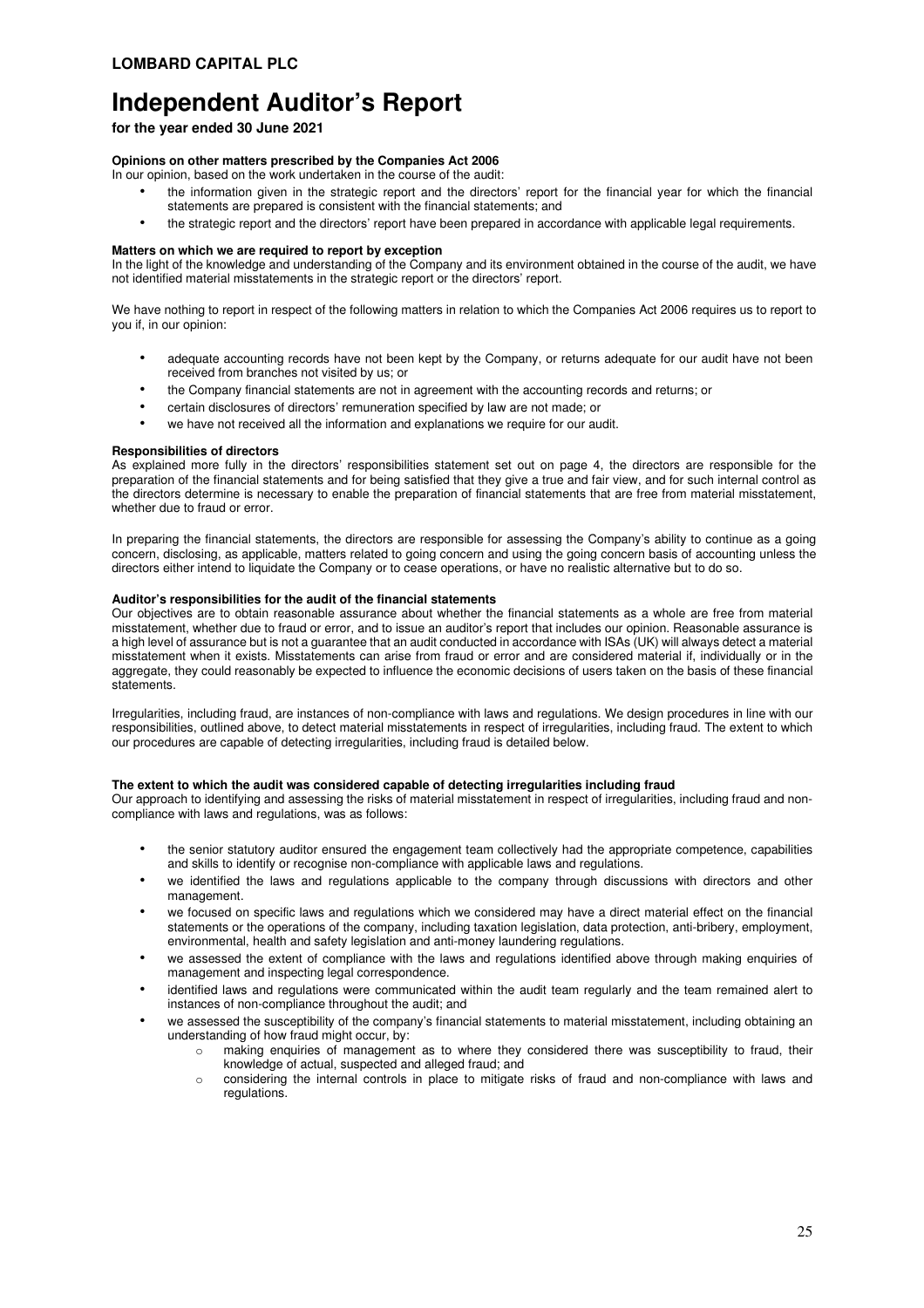**for the year ended 30 June 2021** 

To address the risk of fraud through management bias and override of controls, we:

- performed analytical procedures to identify any unusual or unexpected relationships;
- tested journal entries to identify unusual transactions;
- assessed whether judgements and assumptions made in determining the accounting estimates set out in note 2 of the financial statements were indicative of potential bias;
- investigated the rationale behind significant or unusual transactions; and
- in response to the risk of irregularities and non-compliance with laws and regulations, we designed procedures which included, but were not limited to:
	- o agreeing financial statement disclosures to underlying supporting documentation;
	- o reading the minutes of meetings of those charged with governance;<br>
	o enquiring of management as to actual and potential litigation and cla
	- enquiring of management as to actual and potential litigation and claims; and
	- o reviewing correspondence with HMRC and the group's legal advisors.

There are inherent limitations in our audit procedures described above. The more removed that laws and regulations are from financial transactions, the less likely it is that we would become aware of noncompliance. Auditing standards also limit the audit procedures required to identify non-compliance with laws and regulations to enquiry of the directors and other management and the inspection of regulatory and legal correspondence, if any.

Material misstatements that arise due to fraud can be harder to detect than those that arise from error as they may involve deliberate concealment or collusion

A further description of our responsibilities for the audit of the financial statements is located on the Financial Reporting Council's website at: www.frc.org.uk/auditorsresponsibilities. This description forms part of our auditor's report.

## **Other matters which we are required to address**

The non-audit services prohibited by the FRC's Ethical Standard were not provided to the Company and we remain independent of the Company in conducting our audit. Our audit opinion is consistent with the additional report to the audit committee.

## **Use of this report**

This report is made solely to the Company's members, as a body, in accordance with Chapter 3 of Part 16 of the Companies Act 2006. Our audit work has been undertaken so that we might state to the Company's members those matters we are required to state to them in an auditor's report and for no other purpose. To the fullest extent permitted by law, we do not accept or assume responsibility to anyone other than the Company and the Company's members as a body, for our audit work, for this report, or for the opinions we have formed.

Sudhir Rawal (Senior Statutory Auditor) **For and on behalf of Jeffreys Henry LLP (Statutory Auditors)**  Finsgate 5-7 Cranwood Street London EC1V 9EE

31 December 2021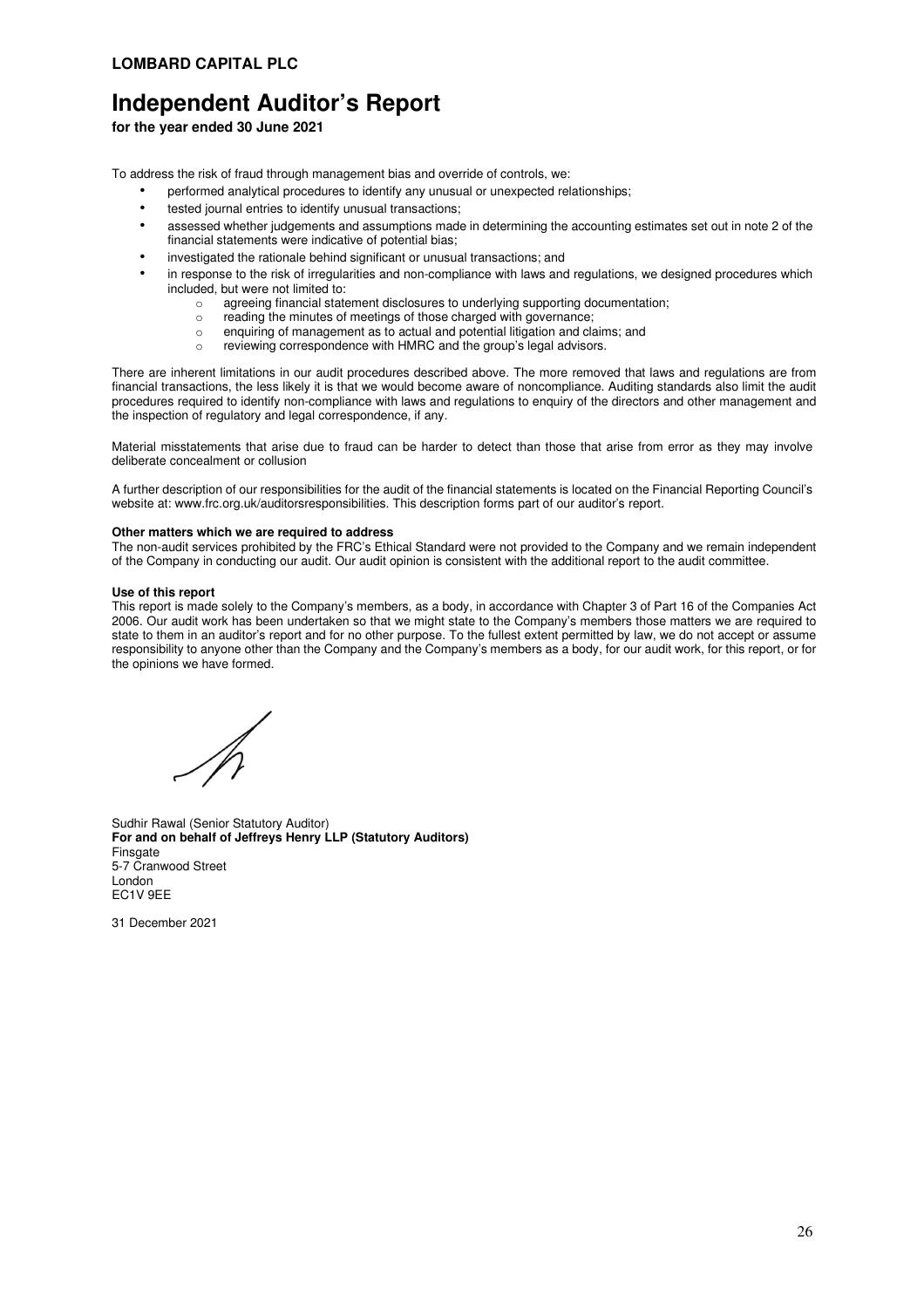## **Income Statement**

**for the year ended 30 June 2021** 

|                                                                         |              | 30 Jun<br>2021 | 30 Jun<br>2020 |
|-------------------------------------------------------------------------|--------------|----------------|----------------|
|                                                                         |              | £              | £              |
|                                                                         | <b>Notes</b> |                |                |
| <b>Continuing operations:</b>                                           |              |                |                |
| Turnover                                                                |              | (2, 389)       | 2,389          |
| Operating expenses                                                      |              | (286, 052)     | (262, 525)     |
| Impairment                                                              |              | (407,000)      |                |
| Operating loss                                                          |              | (695, 441)     | (260, 136)     |
| Finance income                                                          |              | 35,035         |                |
| Finance charge                                                          |              |                | (30, 195)      |
| Loss before taxation                                                    |              | (660, 406)     | (290, 331)     |
| Taxation expense                                                        | 5            |                |                |
| Loss for the year, attributable to owners of the Company                |              | (660, 406)     | (290,331)      |
|                                                                         |              |                |                |
| Loss per share attributable to owners of the Company during<br>the year |              | <b>Pence</b>   | Pence          |
| Basic and diluted                                                       |              |                |                |
| Total and continuing operations                                         | 6            | (4.4)          | (4.8)          |

# **Statement of Comprehensive Income**

**for the year ended 30 June 2021** 

|                                         | 30 Jun<br>2021 | 30 Jun<br>2020 |
|-----------------------------------------|----------------|----------------|
|                                         | £              | £              |
| Loss for the financial year             | (660, 406)     | (290, 331)     |
| Other comprehensive income:             |                |                |
| Changes in valuation of investment      |                | (88, 499)      |
| Total comprehensive income for the year | (660, 406)     | (378, 830)     |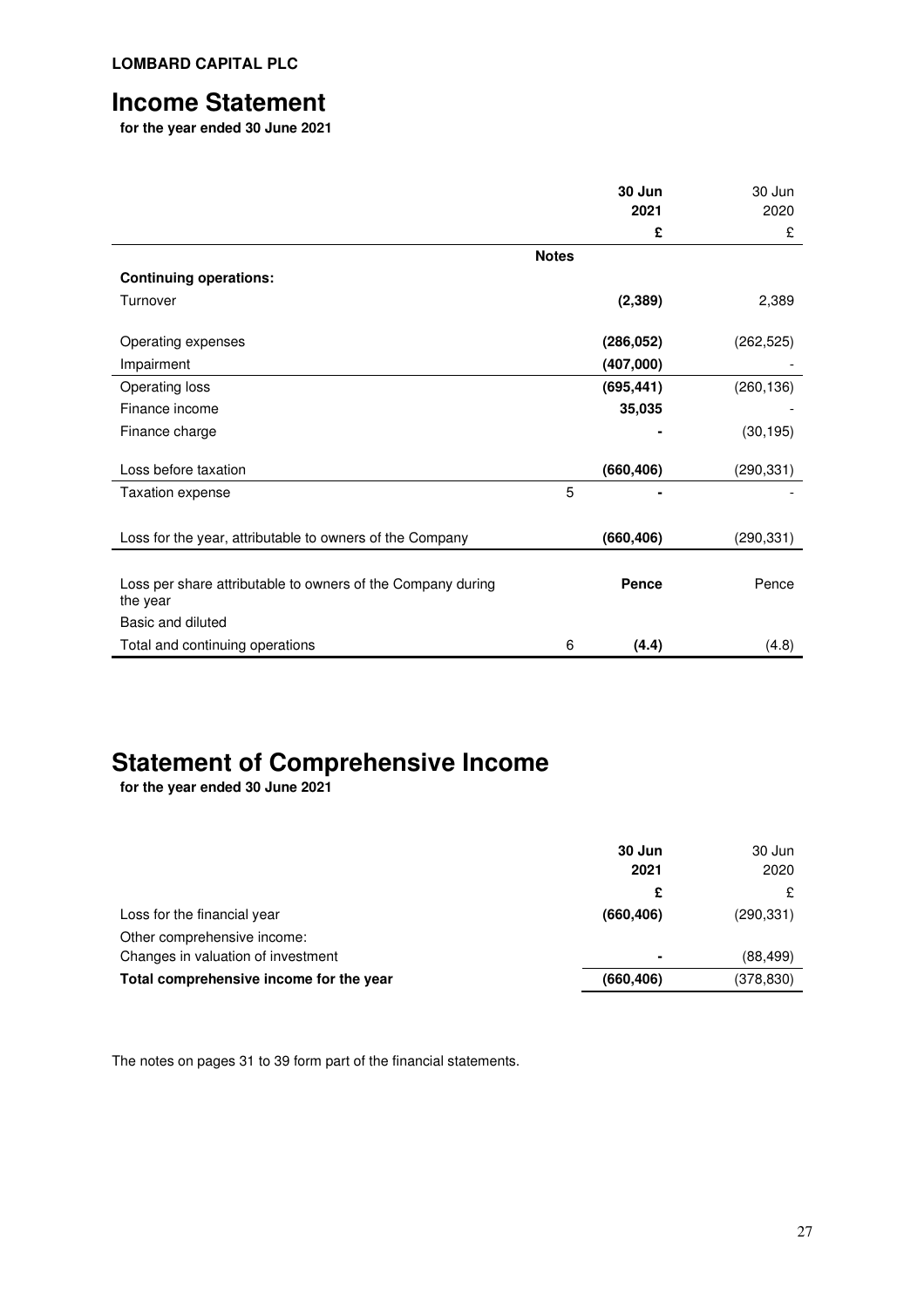# **Statement of Financial Position**

**as at 30 June 2021** 

|                                                                  |              | 30 Jun<br>2021 | 30 Jun<br>2020 |
|------------------------------------------------------------------|--------------|----------------|----------------|
|                                                                  | <b>Notes</b> | £              | £              |
| <b>Non-current assets</b>                                        |              |                |                |
| Financial assets at fair value through other comprehensive       | 7            | 42,751         | 42,751         |
| income                                                           |              |                |                |
| Investments in subsidiary undertakings                           | 8            | 100            | 100            |
| <b>Total non-current assets</b>                                  |              | 42,851         | 42,851         |
|                                                                  |              |                |                |
| <b>Current assets</b>                                            |              |                |                |
| Other receivables                                                | 9            | 759,432        | 1,230,261      |
| Cash and cash equivalents                                        | 10           |                | 223            |
| <b>Total current assets</b>                                      |              | 759,432        | 1,230,484      |
|                                                                  |              |                |                |
| <b>Total assets</b>                                              |              | 802,283        | 1,273,335      |
|                                                                  |              |                |                |
| <b>Equity</b>                                                    |              |                |                |
| Share capital                                                    | 12           | 204,707        | 204,707        |
| Share premium                                                    |              | 2,237,456      | 2,237,456      |
| Share option reserve                                             |              | 80,300         | 80,300         |
| Investment revaluation reserve                                   |              | 30,435         | 30,435         |
| Retained earnings                                                |              | (2,741,012)    | (2,080,606)    |
| Equity attributable to owners of the Company and total<br>equity |              | (188, 114)     | 472,292        |
| <b>Current liabilities</b>                                       |              |                |                |
| Trade and other payables                                         | 11           | 990.397        | 801,043        |
|                                                                  |              |                |                |
| <b>Total equity and liabilities</b>                              |              | 802,283        | 1,273,335      |

These financial statements were approved by the Board, authorised for issue and signed on their behalf on 31 December 2021 by:

 $N.B. 3$  $\int$ 

N B Fitzpatrick **Company registration number: 06050613 (England & Wales)**

31 December 2021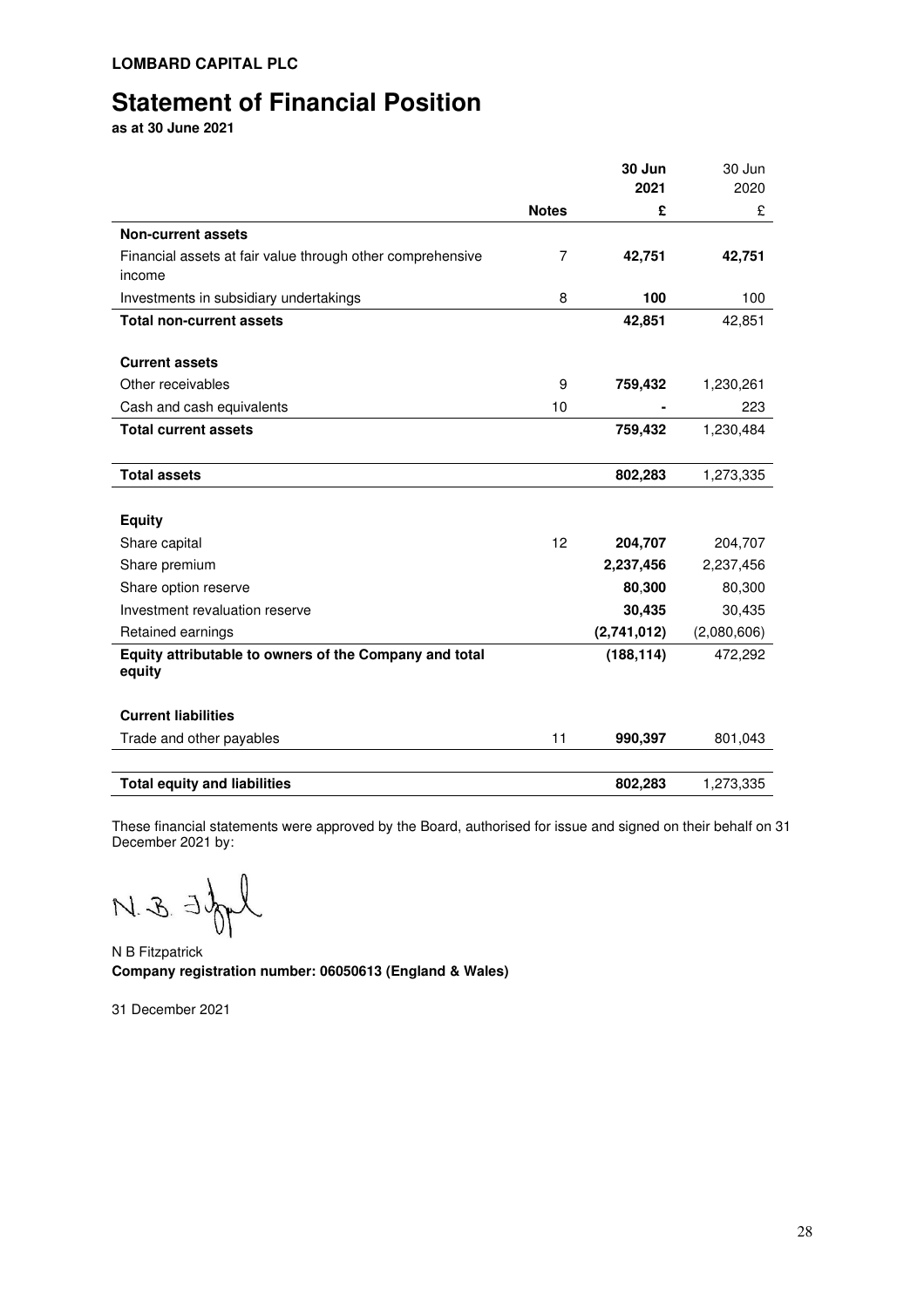# **Statement of Cashflows**

**for the year ended 30 June 2021** 

|                                                        |              | 30 Jun         | 30 Jun     |
|--------------------------------------------------------|--------------|----------------|------------|
|                                                        | <b>Notes</b> | 2021           | 2020       |
|                                                        |              | £              | £          |
| <b>Operating activities</b>                            |              |                |            |
| Loss before tax                                        |              | (660, 406)     | (290, 331) |
| Interest charge                                        |              |                | 30,195     |
| Impairment                                             |              | 407,000        |            |
| (Increase)/decrease in trade and other receivables     | 9            | 470,829        | (518, 265) |
| Increase/(decrease) in trade and other payables        | 11           | 189,354        | (60, 435)  |
| Increase/(decrease) in bonds                           |              | (407,000)      | 507,000    |
| Net cash flow from operating activities                |              | (223)          | (331, 836) |
|                                                        |              |                |            |
| <b>Financing activities</b>                            |              |                |            |
| Proceeds from issue of shares                          |              |                | 320,000    |
| Net cash flow from financing activities                |              | $\blacksquare$ | 320,000    |
|                                                        |              |                |            |
| Net increase / (decrease) in cash and cash equivalents |              | (223)          | (11, 836)  |
| Cash and cash equivalents at start of year             |              | 223            | 12,059     |
| Cash and cash equivalents at the end of the year       | 10           |                | 223        |
|                                                        |              |                |            |
| Cash and cash equivalents comprise:                    |              |                |            |
| Cash and cash in bank                                  | 10           | 223            | 223        |
| Cash and cash equivalents at end of year               |              |                | 223        |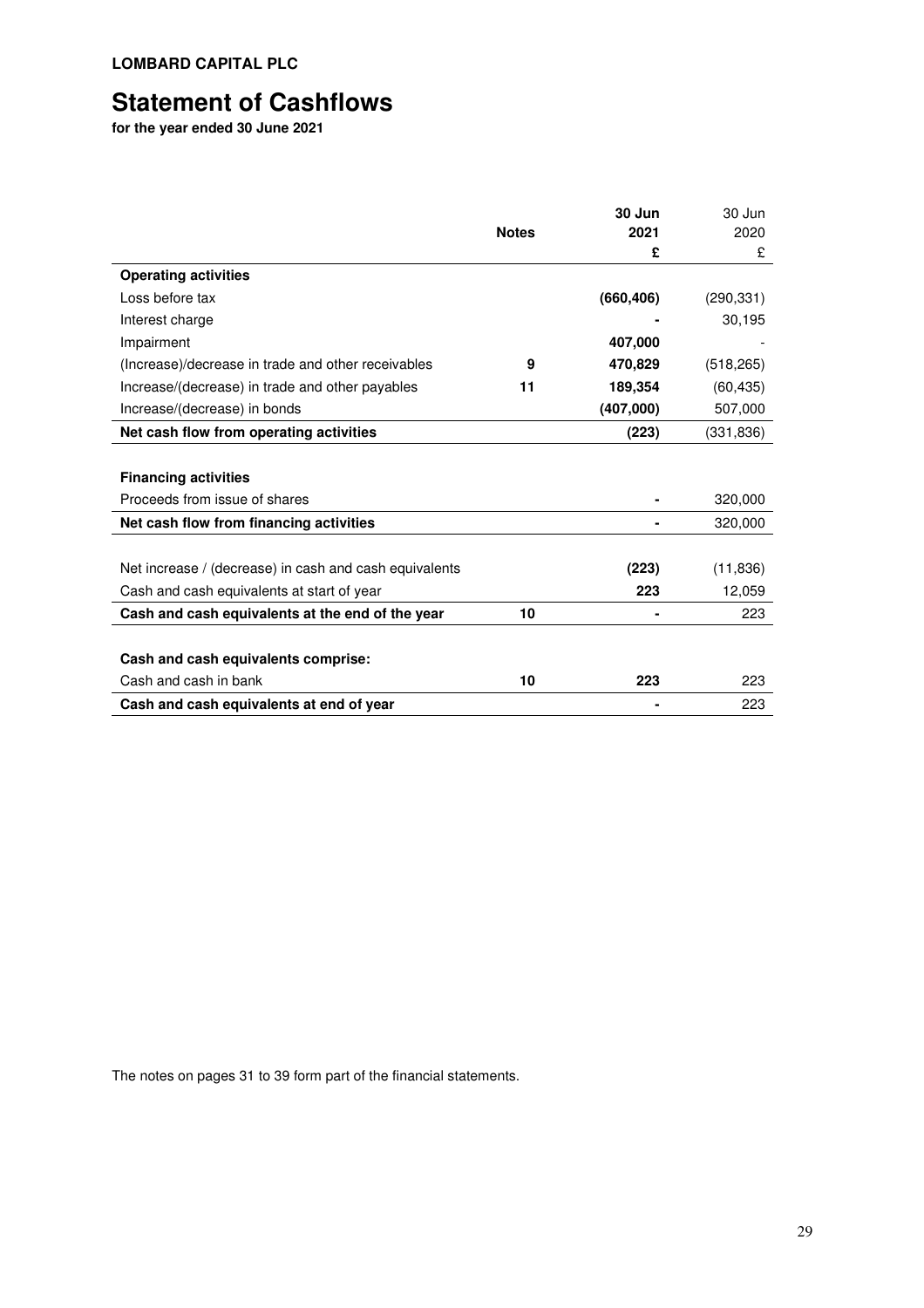# **Statement of Changes in Equity**

**for the year ended 30 June 2021** 

|                                               |              |                | <b>Share</b>   | <b>Investment</b>        |                 |               |
|-----------------------------------------------|--------------|----------------|----------------|--------------------------|-----------------|---------------|
|                                               | <b>Share</b> | <b>Share</b>   | Option         | <b>Revaluation</b>       | <b>Retained</b> | <b>Total</b>  |
|                                               | Capital      | <b>Premium</b> | <b>Reserve</b> | <b>Reserve</b>           | <b>Earnings</b> | <b>Equity</b> |
|                                               | £            | £              | £              | £                        | £               | £             |
| Balance at 1 April 2019                       | 194,116      | 954,574        | 80,300         | 118,934                  | (1,790,275)     | (442, 351)    |
| Loss for the year                             |              |                |                | $\overline{\phantom{a}}$ | (290, 331)      | (290,331)     |
| Issue of shares                               | 10,591       | 1,282,882      |                |                          |                 | 1,293,473     |
| Revaluation of assets held for<br>sale        |              |                |                | (88, 499)                |                 | (88, 499)     |
| Balance at 30 June 2020                       | 204,707      | 2,237,456      | 80,300         | 30,435                   | (2,080,606)     | 472,292       |
|                                               |              |                |                |                          |                 |               |
| Balance at 1 July 2020                        | 204,707      | 2,237,456      | 80,300         | 30,435                   | (2,080,606)     | 472,292       |
| Loss for the year                             |              |                |                | ٠.                       | (660, 406)      | (660, 406)    |
| <b>Issue of shares</b>                        |              |                |                |                          |                 |               |
| <b>Revaluation of assets held for</b><br>sale |              |                |                |                          |                 |               |
| Balance at 30 June 2021                       | 204,707      | 2,237,456      | 80,300         | 30,435                   | (2,741,012)     | (118, 114)    |
|                                               |              |                |                |                          |                 |               |

Share capital is the amount subscribed for shares at nominal value.

Share premium is the amount subscribed for share capital in excess of nominal value.

Share option reserve relates to share-based payment charges recognised.

Investment revaluation reserve represents the temporary movement in fair value of available-for-sale investments.

Retained earnings represents accumulated profit or loss to date.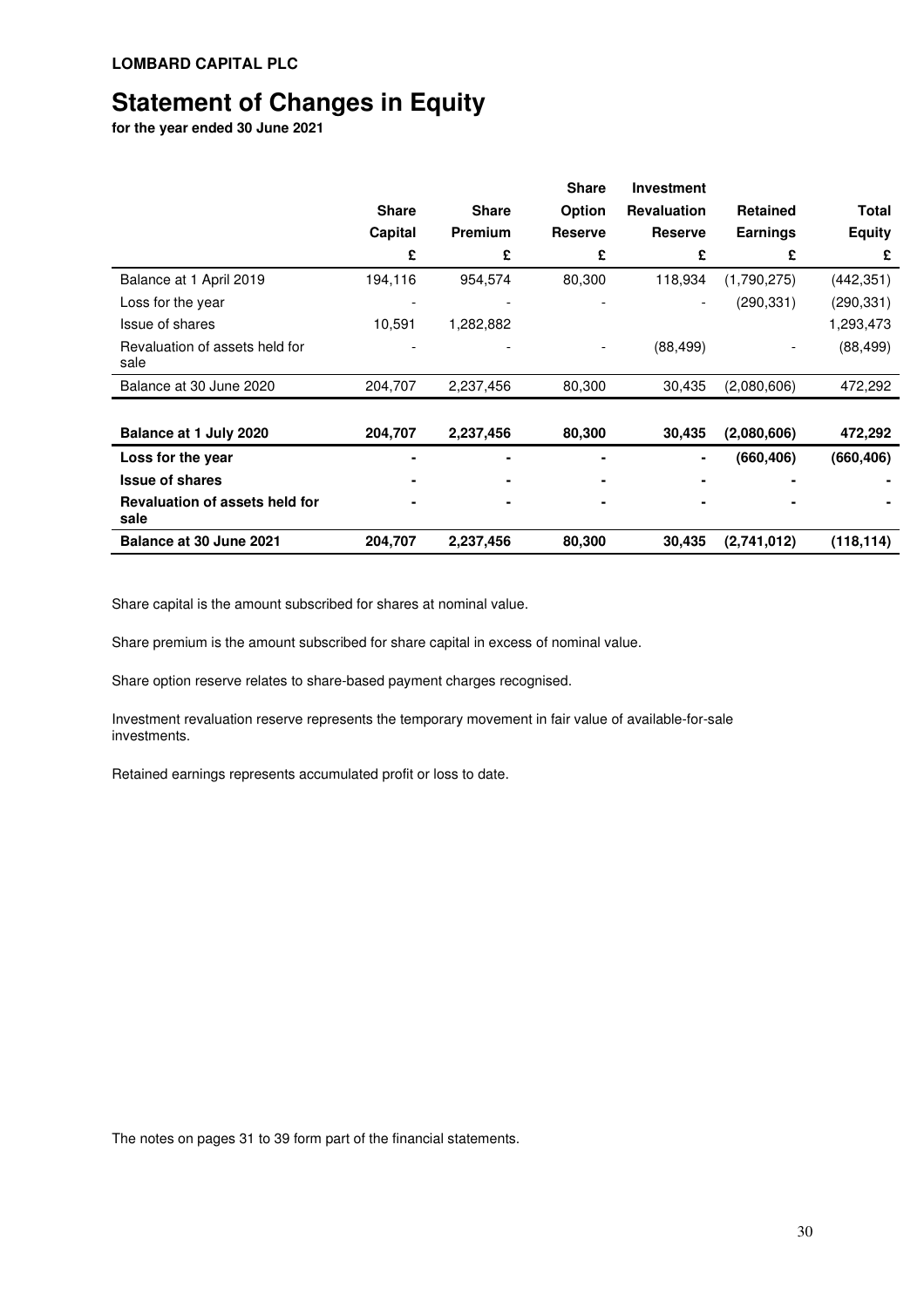**for the year ended 30 June 2021** 

## **1 General information**

Lombard Capital Plc is a public limited Company incorporated and domiciled in the United Kingdom. The registered office is 19 Goldington Road, Bedford, MK40 3JY.

## **2 Principal accounting policies**

The principal Accounting Policies applied in the preparation of these Financial Statements are set out below. These policies have been consistently applied to all the periods presented, unless otherwise stated.

## **Basis of preparation**

The financial statements of the Company have been prepared in accordance with International Financial Reporting Standards (IFRS), and IFRIC interpretations as adopted in the European Union and as applied in accordance with the provisions of the Companies Act 2006, and under the historical cost convention.

The preparation of financial statements in conformity with IFRSs requires the use of certain critical accounting estimates. It also requires management to exercise its judgement in the process of applying the Company's accounting policies. The areas involving a higher degree of judgement or complexity, or areas where assumption and estimates are significant to the Financial Statements, are disclosed later in these accounting policies.

The financial statements are presented in sterling  $(E)$ .

## **Going concern**

During the year, the Company made a loss of £660,406 and at the period-end had current net liabilities of £118,114. The cash balance at the year end was £nil. 2020 saw the world impacted by COVID-19, the group has not been adversely affected by the global pandemic. The directors have confirmed that they will continue to support the company and acknowledge that there are accrued Director remuneration amounts where the Directors have committed to ensure their drawdowns against this and any future remuneration will not exceed £105,000 for at least 12 months from the signing of these financial statements.

The Chairman's statement has explained the recent Group sale of Gaskell House and extension of the Bonds in issue will benefit all companies within the Group, therefore, the directors have formed the opinion that there are adequate arrangements in place to enable the settlement of their financial commitments as and when they fall due.

For this reason, the directors continue to adopt the going concern basis in preparing the financial statements. Whilst there are inherent uncertainties in relation to future events, and therefore no certainty over the outcome of the matters described, the directors consider that, based on financial projections and dependent on the success of their efforts to complete these activities, the Group will be a going concern for the next 12 months.

## **Changes in accounting policy**

There were a number of standards and interpretations which were in issue at 30 June 2021 but not effective for periods commencing 1 July 2020 and have not been adopted for these Financial Statements. The Directors have assessed the full impact of these accounting changes on the Company. To the extent that they may be applicable, the Directors have concluded that none of these pronouncements will cause material adjustments to the Company's Financial Statements. They may result in consequential changes to the accounting policies and other note disclosures. The new standards will not be early adopted by the Company and will be incorporated in the preparation of the Financial Statements from the effective dates noted below. The new standards include:

- IFRS 17 Insurance Contracts<sup>2</sup>
- IFRS 9 Interest Rates<sup>1</sup>
- IAS39/IFRS7 Benchmark Reform<sup>1</sup>
- $\bullet$  IFRS16 (Amendment)<sup>1</sup> Leases' Covid [1]19 related rent concessions
- IAS 1 Presentation of Financial Statements<sup>2</sup>

The directors anticipate that the adoption of these standards and interpretations in future periods will have no material effect on the financial statements of the company or group.

1 Effective for annual periods beginning on or after 1 January 2021

2 Effective for annual periods beginning on or after 1 January 2023

## **Key estimates and assumptions**

The preparation of financial statements requires the use of estimates and assumptions that affect the reported amount of assets and liabilities at the date of the financial statements and the reporting amount of income and expenses during the year. Although these estimates are based on management's best knowledge of the amount, event or actions, actual results ultimately may differ from those estimates.

The only estimates and assumptions that may cause material adjustment to the carrying value of assets and liabilities relate to the valuation of unquoted investments and the estimation of the expected credit losses of receivables. These are valued in accordance with the techniques set out in the accounting policy for 'Financial Assets and Liabilities' on page 34.

## *Carrying value of unquoted investments*

In assessing potential impairment of unquoted investments, management estimates the recoverable amount of each asset. Management has estimated no impairment for the carrying value of the investment held within the financial statements. Also see note 8 for details in relation to investments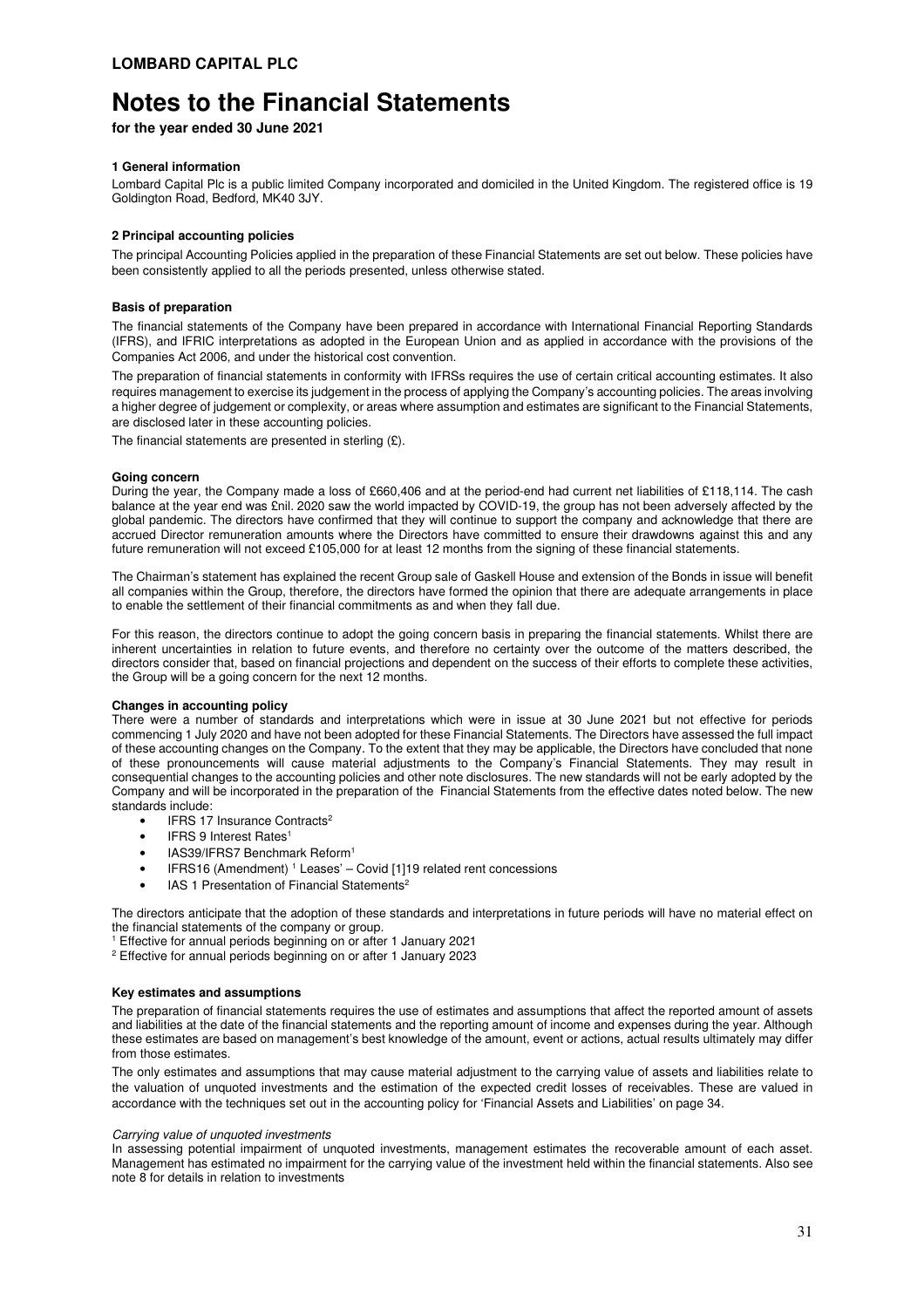**for the year ended 30 June 2021** 

## **Key estimates and assumptions continued**

#### *Estimation of the expected credit losses of receivables*

In assessing the expected credit losses, in respect of the receivables under IFRS 9, the Company considers the past performance of the receivable book along with future factors, that may affect the credit worthiness of the entire receivables. Due to the lack of information available no estimations of potential impairment have been made within these assumptions which could affect the carrying value of the receivables. However, it is management's judgement that the carrying value of the receivables appears appropriate.

## **Revenue**

Revenue from providing services is recognised in the accounting year in which services are rendered. Any increases or decreases in estimated revenues or costs are reflected in profit or loss in the year in which the circumstances that give rise to the revision become known by management.

#### **Taxation**

The tax expense represents the sum of the tax currently payable and deferred tax.

Current tax is the tax currently payable based on taxable profit for the year. Taxable profit differs from net profit as reported in the income statement because it excludes items of income or expenses that are taxable or deductible in other years and it further excludes items that are never taxable or deductible. The Company's liability for current tax is calculated using tax rates that have been enacted or substantively enacted by the balance sheet date.

Deferred tax is the tax expected to be payable or recoverable on differences between the carrying amounts of assets and liabilities in the financial statements and the corresponding tax bases used in the computation of taxable profit and is accounted for using the balance sheet liability method. Deferred tax liabilities are generally recognised for all taxable temporary differences and deferred tax assets are recognised to the extent that it is probable that taxable profits will be available against which deductible temporary differences can be utilised. Such assets and liabilities are not recognised if the temporary difference arises from the initial recognition of goodwill or from the initial recognition (other than in a business combination) of other assets and liabilities in a transaction that affects neither the taxable profit nor the accounting profit.

Deferred tax liabilities are recognised for taxable temporary differences arising on investments in subsidiaries and associates, and interest in joint ventures, except where the group is able to control the reversal of the temporary difference and it I probable that the temporary difference will not reverse in the foreseeable future.

The carrying amount of deferred tax assets is reviewed at each balance sheet date and reduced to the extent that it is no longer probable that the temporary difference will not reverse in the foreseeable future.

Current and deferred tax assets and liabilities are calculated at tax rates that are expected to apply to their respective year of realisation, provided they are enacted or substantively enacted at the balance sheet date. Changes in deferred tax assets or liabilities are recognised as a component of tax expense in the profit or loss income statement, except where they relate to items that are recognised in other comprehensive income in which case the related deferred tax is also charged or credited directly to equity.

## **Segmental reporting**

A segment is a distinguishable component of the Company's activities from which it may earn revenues and incur expenses, whose operating results are regularly reviewed by the Company's chief operating decision maker to make decisions about the allocation of resources and assessment of performance and about which discrete financial information is available. As the chief operating decision maker reviews financial information for and makes decisions about the Company's investment

activities as a while, the directors have identified a single operating segment, that of developing secure bond investment.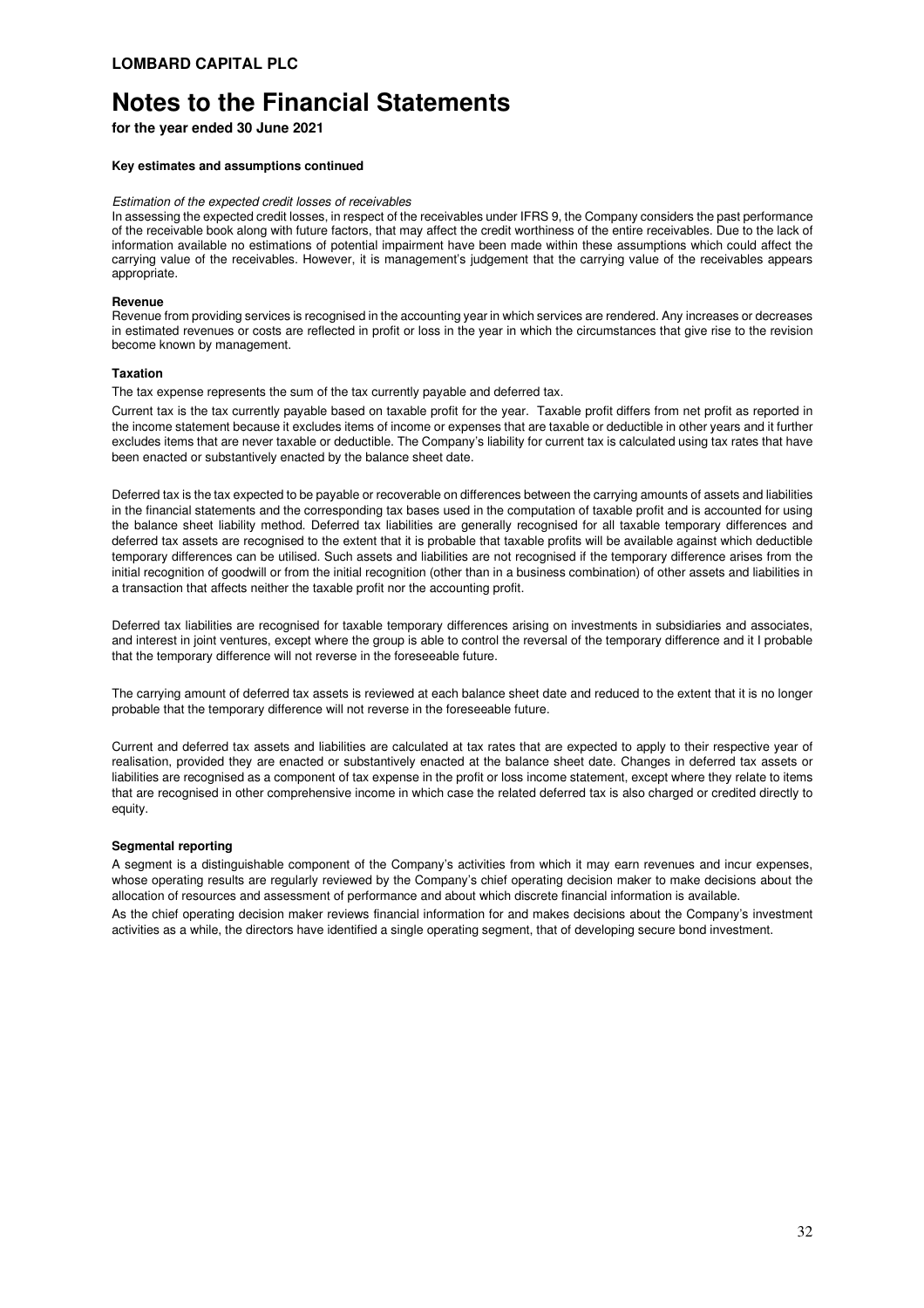**for the year ended 30 June 2021** 

## **Financial assets and liabilities**

*i. Recognition and initial measurement* 

The Company initially recognises loans and advances, trade and other receivables/payables, and borrowings plus or minus transactions costs when and only when the Company becomes party to the contractual provisions of the instruments.

#### *Financial assets at amortised cost*

The Company's financial assets at amortised cost comprise trade and other receivables. These represent debt instruments with fixed or determinable payments that represent principal or interest and where the intention is to hold to collect these contractual cash flows.

They are initially recognised at fair value, included in current and non-current assets, depending on the nature of the transaction, and are subsequently measured at amortised cost using the effective interest method less any provision for impairment.

*Financial assets at fair value through other comprehensive income*

(i) Classification of financial assets at fair value through other comprehensive income

Financial assets at fair value through other comprehensive income (FVOCI) comprise:

• Equity securities which are not held for trading, and which the Company has irrevocably elected at initial recognition to recognise in this category. These are strategic investments and the Company considers this classification to be more relevant.

• Debt securities where the contractual cash flows are solely principal and interest and the objective of the company's business model is achieved both by collecting contractual cash flows and selling financial assets.

(ii) Equity investments at fair value through other comprehensive income

#### *Financial liabilities at amortised cost*

Financial liabilities at amortised cost comprise trade and other payables. They are classified as current and non-current liabilities depending on the nature of the transaction, are subsequently measured at amortised cost using the effective interest method.

#### *Financial assets*

The Company derecognises a financial asset when the contractual rights to the cash flows from the financial asset expire, or when it transfers the rights to receive the contractual cash flows in a transaction in which substantially all of the risks and rewards of ownership of the financial asset are transferred or in which the Company neither transfers nor retains substantially all of the risks and rewards of ownership and it does not retain control of the financial asset.

On derecognition of a financial asset, the difference between the carrying amount of the asset (or the carrying amount allocated to the portion of the asset derecognised) and the sum of (i) the consideration received (including any new asset obtained less any new liability assumed) and (ii) any cumulative gain or loss that had been recognised in OCI is recognised in profit or loss.

## **Financial liabilities**

Financial liabilities are recognised in the Company's balance sheet when the Company becomes a party to the contractual provisions of the instrument. All interest related charges are recognised as an expense in finance cost in the income statement using the effective interest rate method. The Company's financial liabilities comprise trade and other payables.

The Company derecognises a financial liability when its contractual obligations are discharged, cancelled or expire.

Trade payables are recognised initially at their fair value and subsequently measured at amortised cost less settlement payments.

## **Cash and cash equivalents**

Cash and cash equivalents comprise cash in hand and current and deposit balances deposits at banks, together with other shortterm highly liquid investments that are readily convertible into known amounts of cash and which are subject to an insignificant risk of changes in value.

## **Equity**

An equity instrument is any contract that evidences a residual interest in the assets of the Company after deducting all of its liabilities. Equity instruments issued by the Company are recorded at the proceeds received net of direct issue costs.

## **3 Loss from operations**

Loss from operations is stated after charging:

|                                                 | 30 Jun | 30 Jun |
|-------------------------------------------------|--------|--------|
|                                                 | 2021   | 2020   |
|                                                 |        |        |
| Auditor's remuneration for auditing of accounts | 21.250 | 15,000 |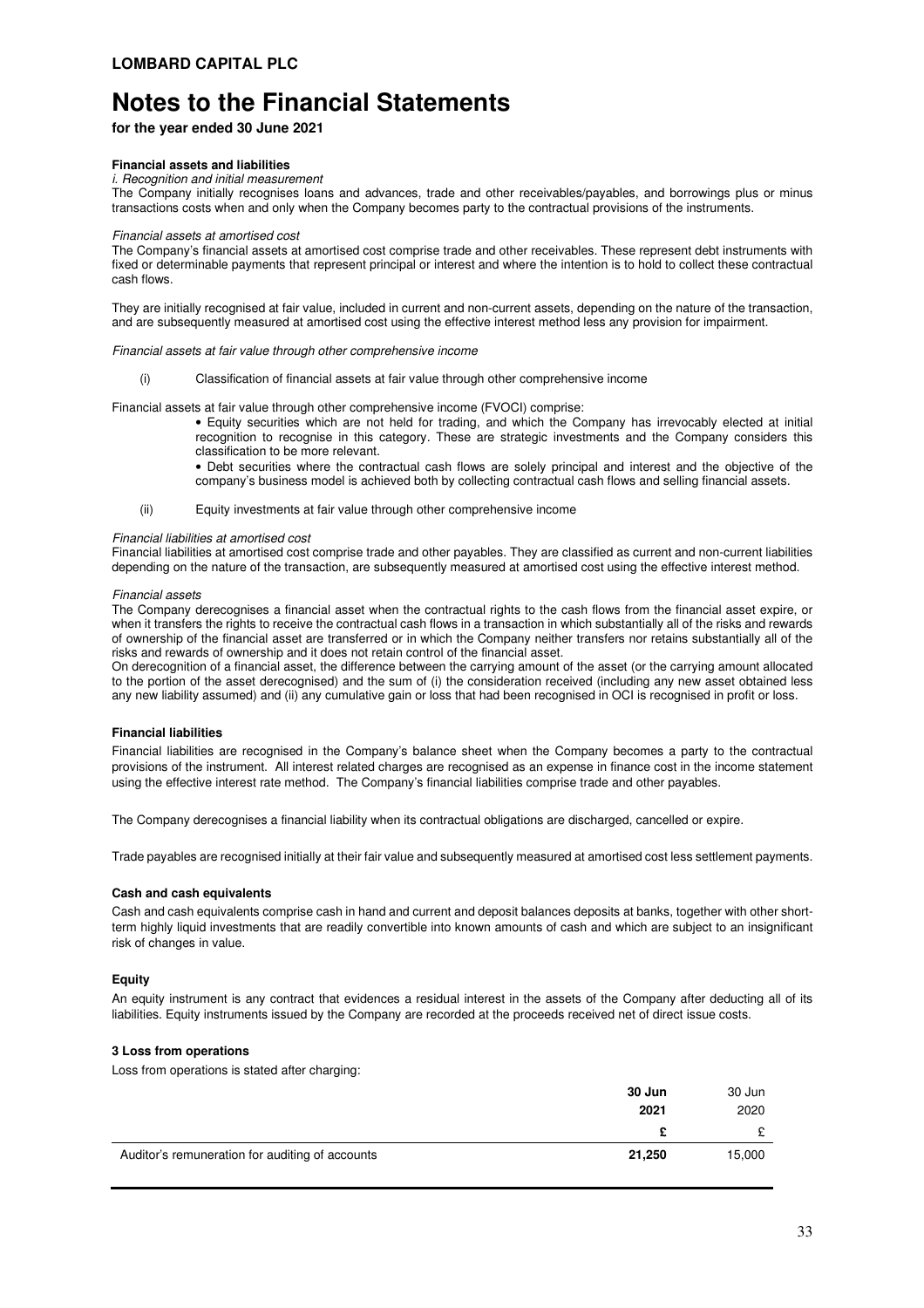**for the year ended 30 June 2021** 

## **4 Directors' remuneration**

The Company had no employees, other than directors in the year under review, or the prior period. During the year there has been one executive director and one non-executive director.

|                                 | 30 Jun  | 30 Jun         |
|---------------------------------|---------|----------------|
|                                 | 2021    | 2020           |
|                                 | No.     | No.            |
| Administration                  | 2       | $\overline{2}$ |
|                                 |         |                |
|                                 | 30 Jun  | 30 Jun         |
|                                 | 2021    | 2020           |
|                                 | £       | £              |
| Director's remuneration - fees: |         |                |
| N Brent Fitzpatrick             | 60,000  | 31,250         |
| <b>Barry Fromson</b>            | 60,000  |                |
| David Grierson                  |         | 115,000        |
|                                 | 120,000 | 146,250        |

The highest paid director was not granted, nor did he exercise any share options during the year. The highest paid director did not receive any shares in respect of qualifying services under a long-term incentive scheme.

Warrants have been issued for services, to directors. Please refer to page 21.

## **5 Taxation**

|                    | 30 Jun         | 30 Jun |
|--------------------|----------------|--------|
|                    | 2021           | 2020   |
|                    | £              | c<br>∼ |
| UK corporation tax | $\blacksquare$ |        |
| Deferred tax       | $\blacksquare$ | ۰      |
| Tax charge         | $\blacksquare$ | -      |

## *Tax reconciliation*

|                                                  | 30 Jun     | 30 Jun    |
|--------------------------------------------------|------------|-----------|
|                                                  | 2021       | 2020      |
|                                                  | £          | £         |
| Loss before tax                                  | (660, 406) | (290,331) |
| Tax at 19% (30 Jun 2020: 19%) on loss before tax | (125, 477) | (55, 163) |
| Effects of:                                      |            |           |
| Add back disallowable expenses                   |            |           |
| Unrelieved losses carried forward                | 125,477    | 55,163    |
| Total tax (credit)/expense                       |            |           |

The unutilised tax losses of the Company available for set off against future taxable profits are estimated to be £795,000 (30 Jun 2020: £135,000). The Company has not recognised a deferred tax asset in respect of these losses as there is insufficient evidence of future taxable profits.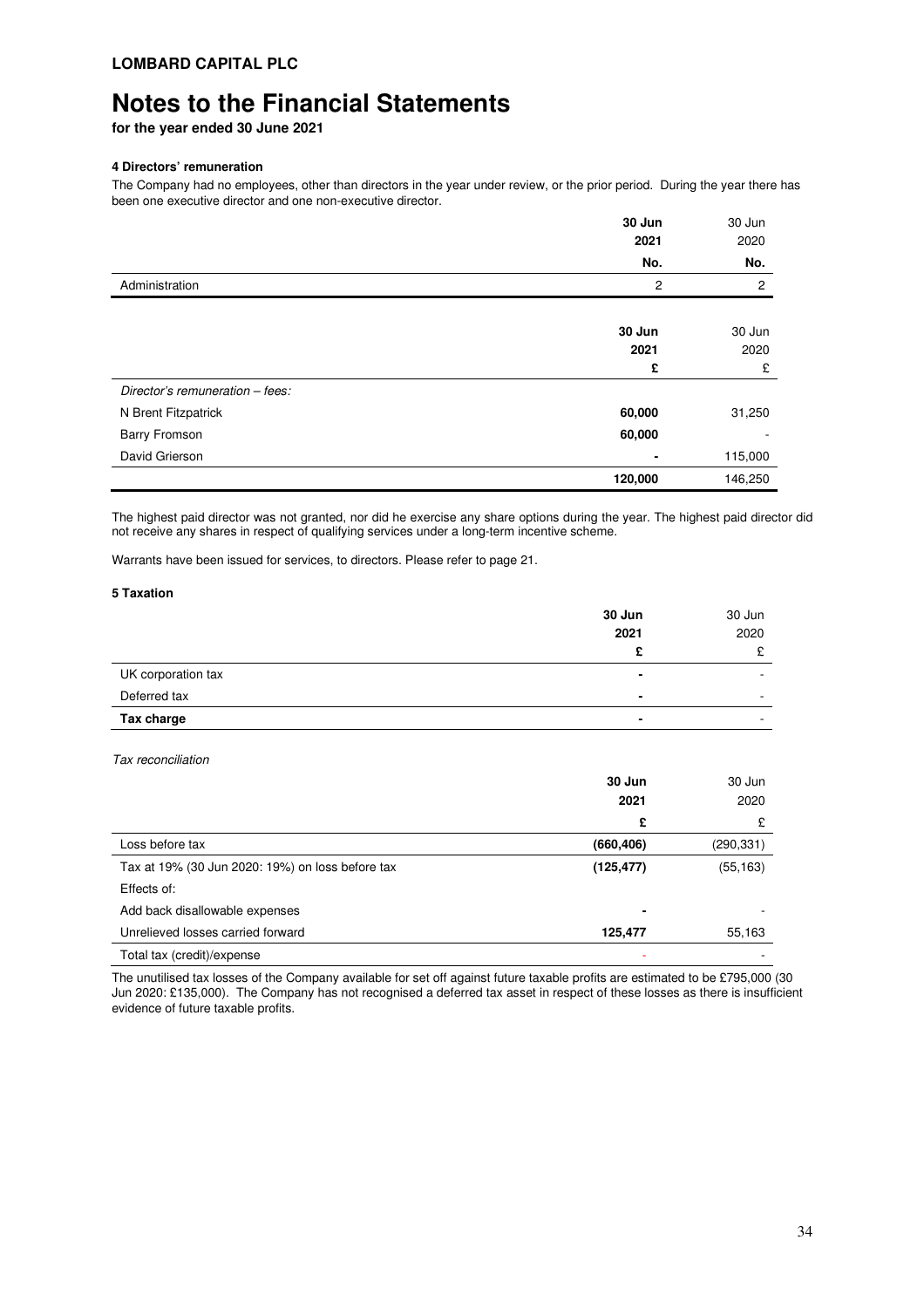**for the year ended 30 June 2021** 

## **6 Earnings per share**

The basic and diluted earnings per share is calculated by dividing the loss attributable to owners of the Company by the weighted average number of ordinary shares in issue during the year.

|                                                                           | 30 Jun     | 30 Jun     |
|---------------------------------------------------------------------------|------------|------------|
|                                                                           | 2021       | 2020       |
|                                                                           | £          | £          |
| Earnings                                                                  |            |            |
| Loss for the purposes of basic and fully diluted loss per share           | (660, 406) | (290, 331) |
| Number of shares                                                          |            |            |
| Weighted average number of shares for calculating basic and fully diluted |            |            |
| earnings per share                                                        | 14,809,784 | 6,041,726  |
|                                                                           | 30 Jun     | 30 Jun     |
|                                                                           | 2021       | 2020       |
|                                                                           | Pence      | Pence      |
| Earnings per share                                                        |            |            |
| Basic and fully diluted loss per share                                    | (4.4)      | (4.8)      |

## **7 Financial Assets**

## **Financial assets at fair value through other comprehensive income**

Equity investments at fair value through other comprehensive income comprises following individual investments:

| <b>Unlisted Securities</b>                                             | 30 Jun<br>2021 | 30 Jun<br>2020 |
|------------------------------------------------------------------------|----------------|----------------|
|                                                                        | £              | £              |
| Prepaid Global Services Limited (formerly Prego International Limited) |                |                |
| <b>Listed Securities</b>                                               | 30 Jun<br>2021 | 30 Jun<br>2020 |
|                                                                        | £              | £              |
| <b>BWA Group Plc</b>                                                   | 42,750         | 42,750         |
| <b>TOTAL</b>                                                           | 42,751         | 42.751         |

Valuation techniques used by the Group are explained on page 15.

The value of £1 relates to shares held in Prepaid Global Services Limited (formerly Prego International Limited) which have been placed on the JP Jenkins matched-bargain platform. In the absence of an indicative price the directors have impaired to a value of £1.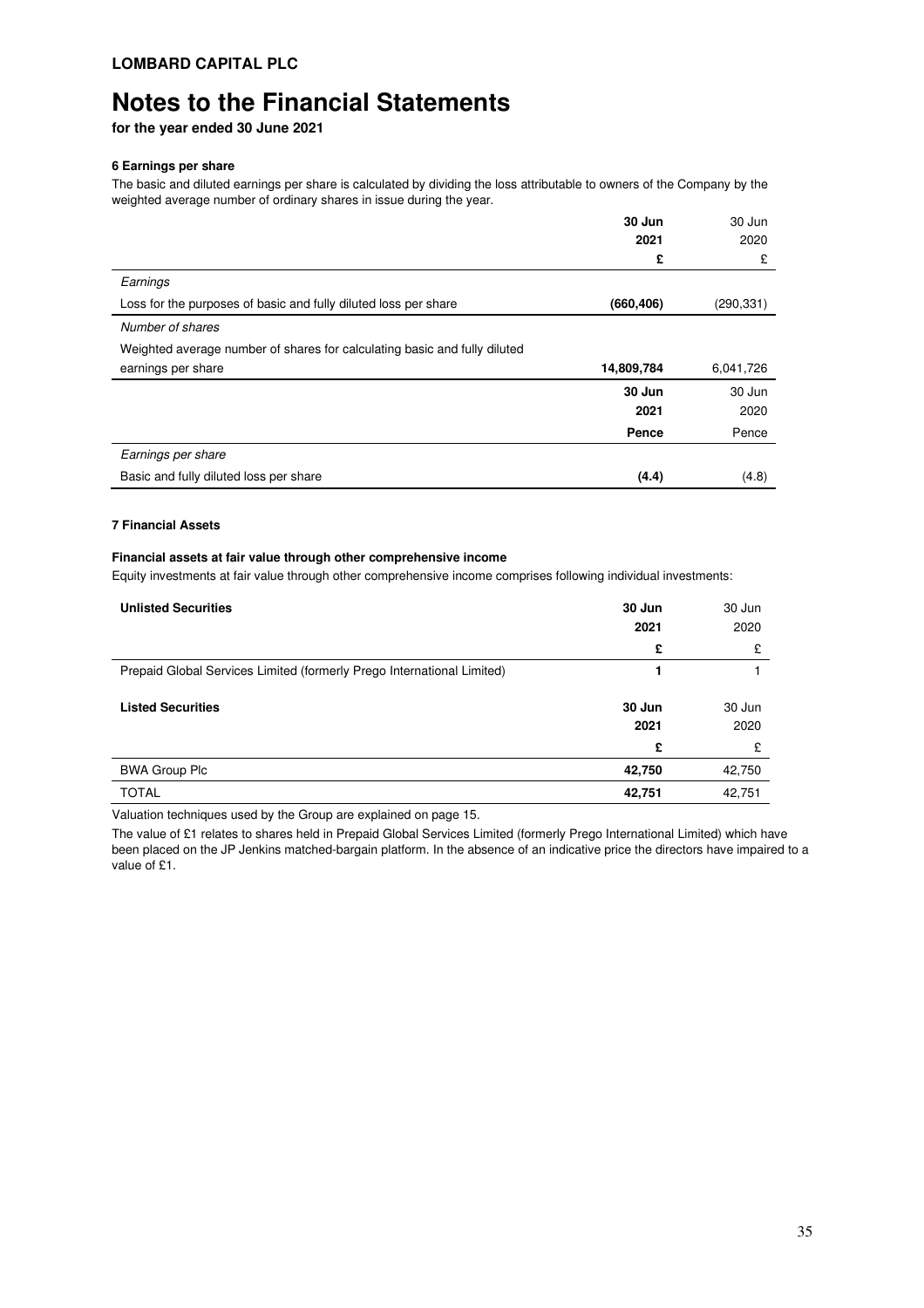**for the year ended 30 June 2021** 

## **8 Investments**

|                          | 30 Jun    | 30 Jun |
|--------------------------|-----------|--------|
|                          | 2021      | 2020   |
|                          | £         | £      |
| Investments held at cost |           |        |
| Cost brought forward     | 100       | 100    |
| Additions in period      | 407,000   |        |
| Impairment               | (407,000) | ۰      |
|                          | 100       | 100    |

Other non-current assets consist of the investments in LCP Financial Limited and Waste and Recycling Solutions Limited both of which are registered in England. The Company holds 100 per cent of the shares and voting rights of LCP Financial Limited. Waste and Recycling Solutions Limited is a wholly owned subsidiary of LCP Financial Limited. The registered office of LCP Financial Limited and Waste and Recycling Solutions is the same as the parent company.

During the year LCP Financial Limited issued further shares, a subsidiary. On 27 August 10million shares were created in crest and issued at a price of 25p a share. Following the share issue the Company owned 69.904% of LCP Financial Limited.

#### **9 Other receivables**

|                                    | 30 Jun  | 30 Jun    |
|------------------------------------|---------|-----------|
|                                    | 2021    | 2020      |
|                                    | £       | £         |
| Prepayments and accrued income     | 50,155  | 11,729    |
| Amounts owed by group undertakings | ٠       | 507,000   |
| Amounts owed by related parties    | 700,700 | 700,700   |
| Other debtors                      | 8,577   | 10,832    |
|                                    | 759,432 | 1,230,261 |

The fair value of trade and other receivables is considered by the directors not to be materially different to the carrying amounts.

Amounts within loans to related parties are unsecured. Interest is receivable on these amounts advanced at a rate of 5% per annum. This year some of the loans, see note 7, have been re-analysed from non-current as the nature of loan repayment profile has changed and the loans are now at 5% interest and are receivable on demand.

## **10 Cash and cash equivalent**

|                                    | 30 Jun  | 30 Jun  |
|------------------------------------|---------|---------|
|                                    | 2021    | 2020    |
|                                    | £       | £       |
| Cash at banks                      |         | 223     |
|                                    |         | 223     |
| 11 Trade and other payables        |         |         |
|                                    | 30 Jun  | 30 Jun  |
|                                    | 2021    | 2020    |
|                                    | £       | £       |
| Trade payables                     | 4,322   | 87,340  |
| Unsecured loans                    | 39,600  | 62,250  |
| Amounts owed to group undertakings | 425,672 | 239,100 |
| Accrued charges                    | 520,803 | 412,353 |
|                                    | 990,397 | 801,043 |

The fair value of trade and other payables is considered by the directors not to be materially different to the carrying amounts.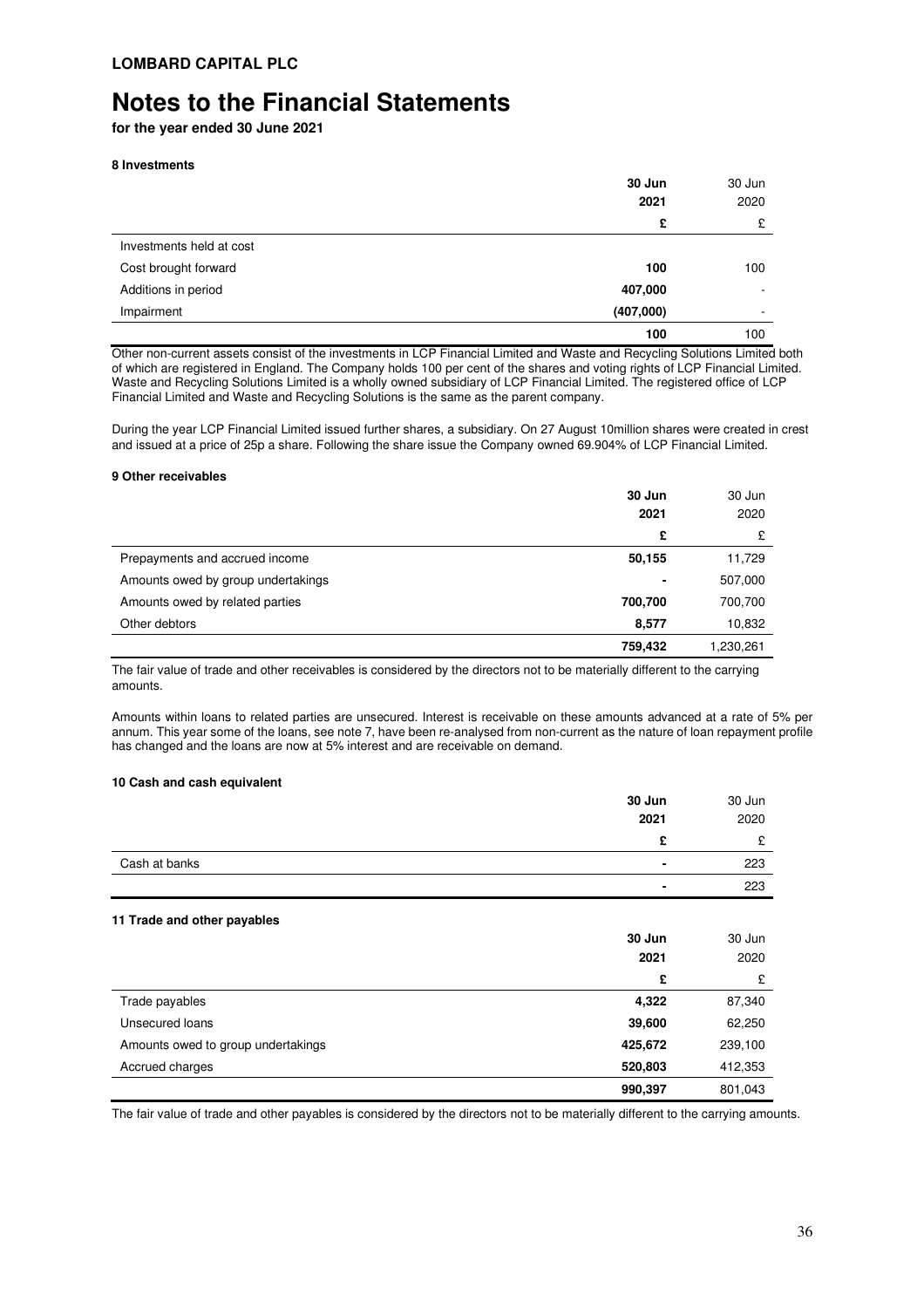**for the year ended 30 June 2021** 

## **12 Share capital**

|                                          | 30 Jun  | 30 Jun  |
|------------------------------------------|---------|---------|
|                                          | 2021    | 2020    |
|                                          | £       | £       |
| Authorised capital                       |         |         |
| 500,000,000 ordinary shares of 0.1p each | 500,000 | 500,000 |
| 2,000,000 redeemable shares of 1p each   | 20,000  | 20,000  |
|                                          | 520,000 | 520,000 |
| Issued and fully paid                    |         |         |
| 14,809,784 new ordinary shares of 0.1p   | 14,810  | 14,810  |
| 1,918,150 deferred shares of 9.9p        | 189,897 | 189,897 |
|                                          | 204,707 | 204.707 |

The ordinary shares have attached to them full voting, dividend and capital distribution (including on winding up) rights; they do not confer any rights of redemption.

## **13 Investment revaluation reserve**

|                                 | 30 Jun | 30 Jun    |
|---------------------------------|--------|-----------|
|                                 | 2021   | 2020      |
|                                 | £      | ¢         |
| Balance brought forward         | 30,435 | 118,934   |
| Market value adjustment in year | ٠      | (88, 499) |
| Balance carried forward         | 30,345 | 30,435    |

## **14 Risk management objectives and policies**

The Company is exposed to a variety of financial risks which result from both its operating and investing activities. The Company's risk management is coordinated by the board of directors and focuses on actively securing the Company's short to medium term cash flows by minimising the exposure to financial markets.

## *Capital risk management*

The Company's objectives when managing capital are:

- to safeguard the Company's ability to continue as a going concern, so that it can improve returns and benefits for shareholders
- to support the Company's growth: and
- to provide capital for the purpose of strengthening the Company's risk management capability.

The Company actively and regularly reviews and manages the capital structure to ensure an optimal capital structure and equity holder returns, taking into consideration the future capital requirements of the Company and capital efficiency, prevailing and projected profitability, projected operating cash flows, projected capital expenditures and projected strategic investment opportunities. Management regards total equity as capital and reserves, for capital management purposes. There have been no changes in this since the previous reporting date.

## *Credit risk*

The Company's financial instruments, that are subject to credit risk, are cash and cash equivalents. The credit risk for cash and cash equivalents is considered negligible since the counterparties are reputable financial institutions.

The Company's maximum exposure to credit risk is £nil (2020: £223) comprising cash and cash equivalents.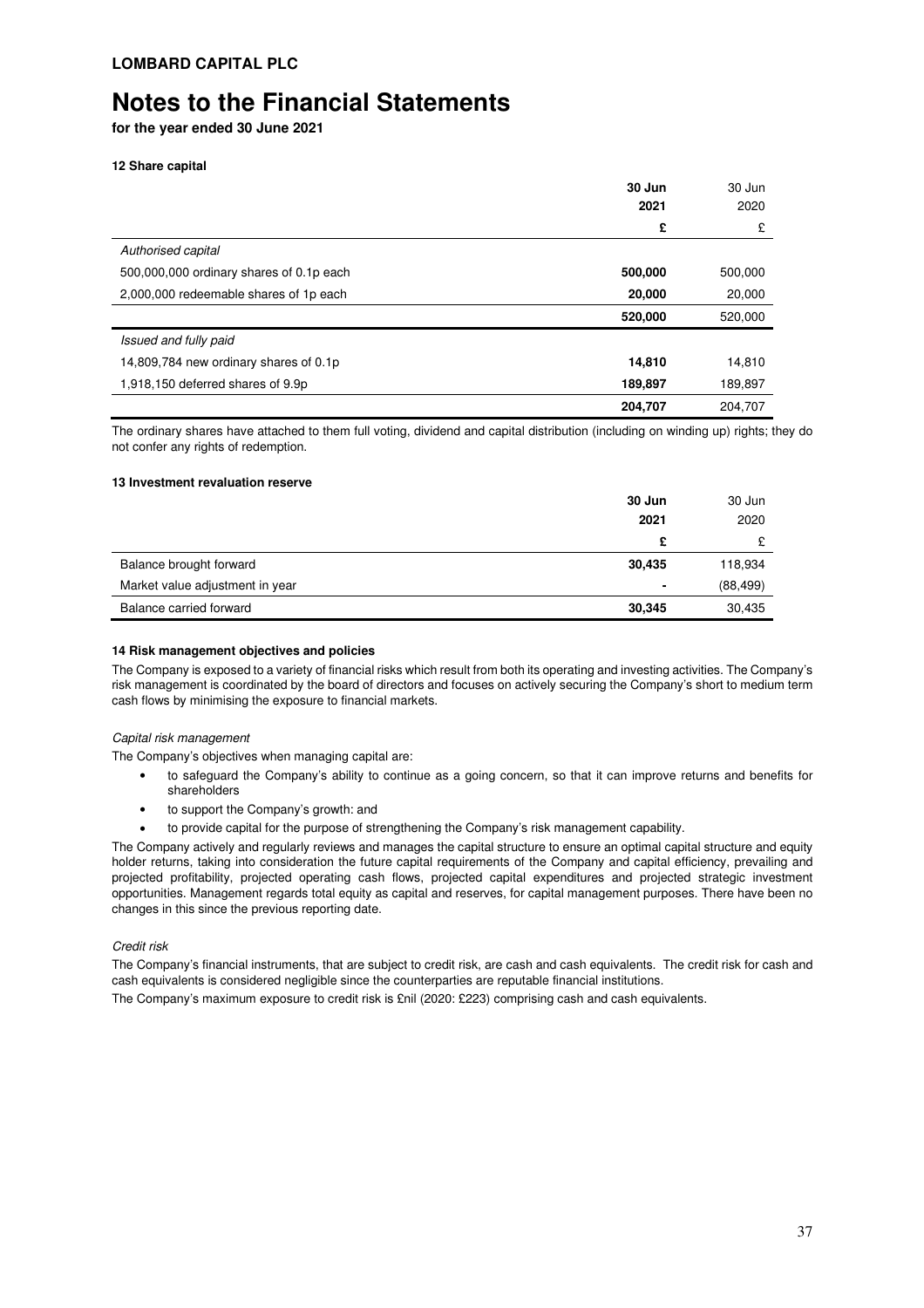**for the year ended 30 June 2021** 

## **14 Risk management objectives and policies continued**

*Liquidity risk* 

Liquidity risk is managed by means of ensuring sufficient cash and cash equivalents are held to meet the Company's payment obligations arising from administrative expenses. The cash and cash equivalents are invested such that the maximum available interest rate is achieved with minimal risk.

Financial assets comprise, cash of £nil and are available on demand. Financial liabilities comprise trade payables of £4,322 which are all payable within 3 months.

## *Market price risk*

The Company's exposure to market price risk mainly arises from potential movements in the fair value of its investments. The Company manages this price risk within its long-term investment strategy to manage a diversified exposure to the market. If each of the Company's equity investments were to experience a rise of fall of 10% in their fair value, this would result in the Company's net asset value increasing or decreasing by £4,275 (30 Jun 2020: £4,275).

## *Financial assets by category*

The IFRS 9 categories of financial assets included in the balance sheet and the headings in which they are included are as follows:

|                                                                   | 30 Jun<br>2021 | 30 Jun<br>2020 |
|-------------------------------------------------------------------|----------------|----------------|
|                                                                   | £              | £              |
| Financial assets:                                                 |                |                |
| Financial assets at fair value through other comprehensive income | 42,751         | 42,751         |
| Financial assets at amortised cost                                |                |                |
| Investment in subsidiary                                          | 407,100        | 100            |
| Trade and other receivables                                       | 709,277        | 1,218,532      |
| Cash and cash equivalents                                         |                | 223            |
|                                                                   | 1,159,128      | 1,261,606      |

*Financial liabilities by category* 

The IFRS 9 categories of financial liability included in the balance sheet and the headings in which they are included are as follows:

|                                          | 30 Jun<br>2021 | 30 Jun<br>2020 |
|------------------------------------------|----------------|----------------|
|                                          | £              | £              |
| Financial liabilities at amortised cost: |                |                |
| Trade and other payables                 | 990,397        | 801,043        |
|                                          | 990,397        | 801,043        |

## **15 Share-based payments**

The amount of remuneration expense in respect of the share options granted amounts to £NIL (period ended 30 Jun 2020: £nil).

The options for 350,000 shares held by D W Grierson, a former director, have not been exercised and remain outstanding at the reporting date.